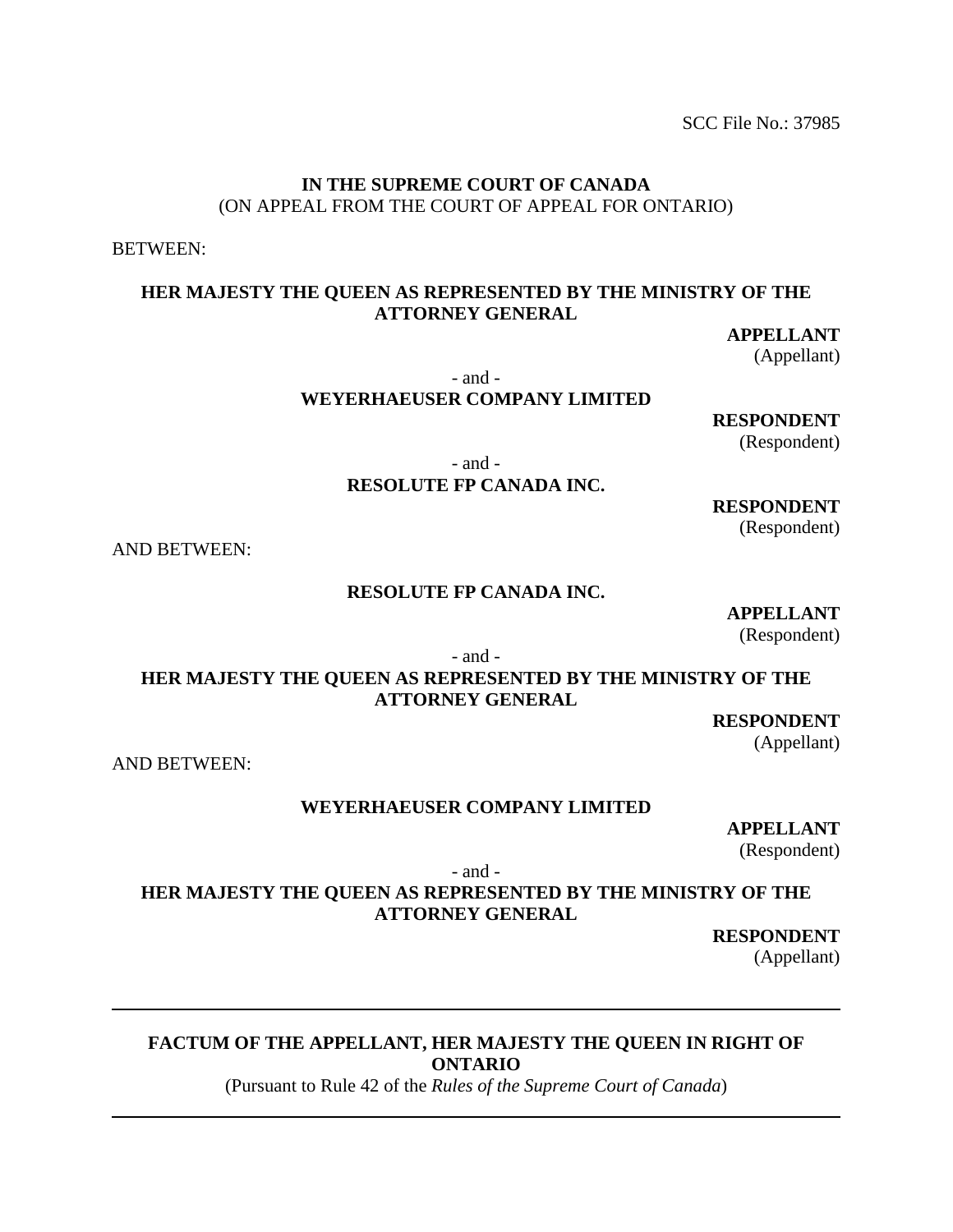# **MINISTRY OF THE ATTORNEY GENERAL**

Crown Law Office – Civil 720 Bay Street, 8<sup>th</sup> Floor Toronto, ON M7A 2S9 Fax: 416-326-4181

**Leonard F. Marsello** (LSO# 23795S) Tel: 416-326-4939 [leonard.marsello@ontario.ca](mailto:leonard.marsello@ontario.ca)

**Tamara D. Barclay** (LSO# 42795V) Tel: 416-326-4103 [tamara.barclay@ontario.ca](mailto:tamara.barclay@ontario.ca)

**Nansy Ghobrial** (LSO# 68740N) Tel: 416-326-7246 [nansy.ghobrial@ontario.ca](mailto:nansy.ghobrial@ontario.ca)

## Counsel for the Appellant, Her Majesty the Queen as represented by the Ministry of the Attorney General

#### **SUPREME ADVOCACY LLP**

100-340 Gilmour Street Ottawa, ON K2P 0R3

#### **Marie-France Major**

Tel: 613-695-8855 Fax: 613-695-8580 [mfmajor@supremeadvocacy.ca](mailto:mfmajor@supremeadvocacy.ca)

Agent for the Applicant, Her Majesty the Queen as represented by the Ministry of the Attorney General

### **BORDEN LADNER GERVAIS LLP**

Barristers & Solicitors 22 Adelaide Street West, Suite 3400 Toronto, ON M5H 4E3 Fax: 416-367-6749

#### **Christopher D. Bredt**

Tel: 416-367-6165 Email: [cbredt@blg.com](mailto:cbredt@blg.com)

# **Markus Kremer**

Tel: 416-367-6658 Email: [mkremer@blg.com](mailto:mkremer@blg.com)

# **Alannah Fotheringham**

Tel: 416-367-6394 Email: [afotheringham@blg.com](mailto:afotheringham@blg.com)

Lawyers for the Respondent, Weyerhaeuser Company Limited

# **BORDEN LADNER GERVAIS LLP**

World Exchange Plaza Suite 1300 100 Queen Street Ottawa, ON K1P 1J9 Tel: 613-237-5160 Fax: 613-230-8842

# **Nadia Effendi**

Email: [neffendi@blg.com](mailto:neffendi@blg.com)

Agent for the Respondent, Weyerhaeuser Company Limited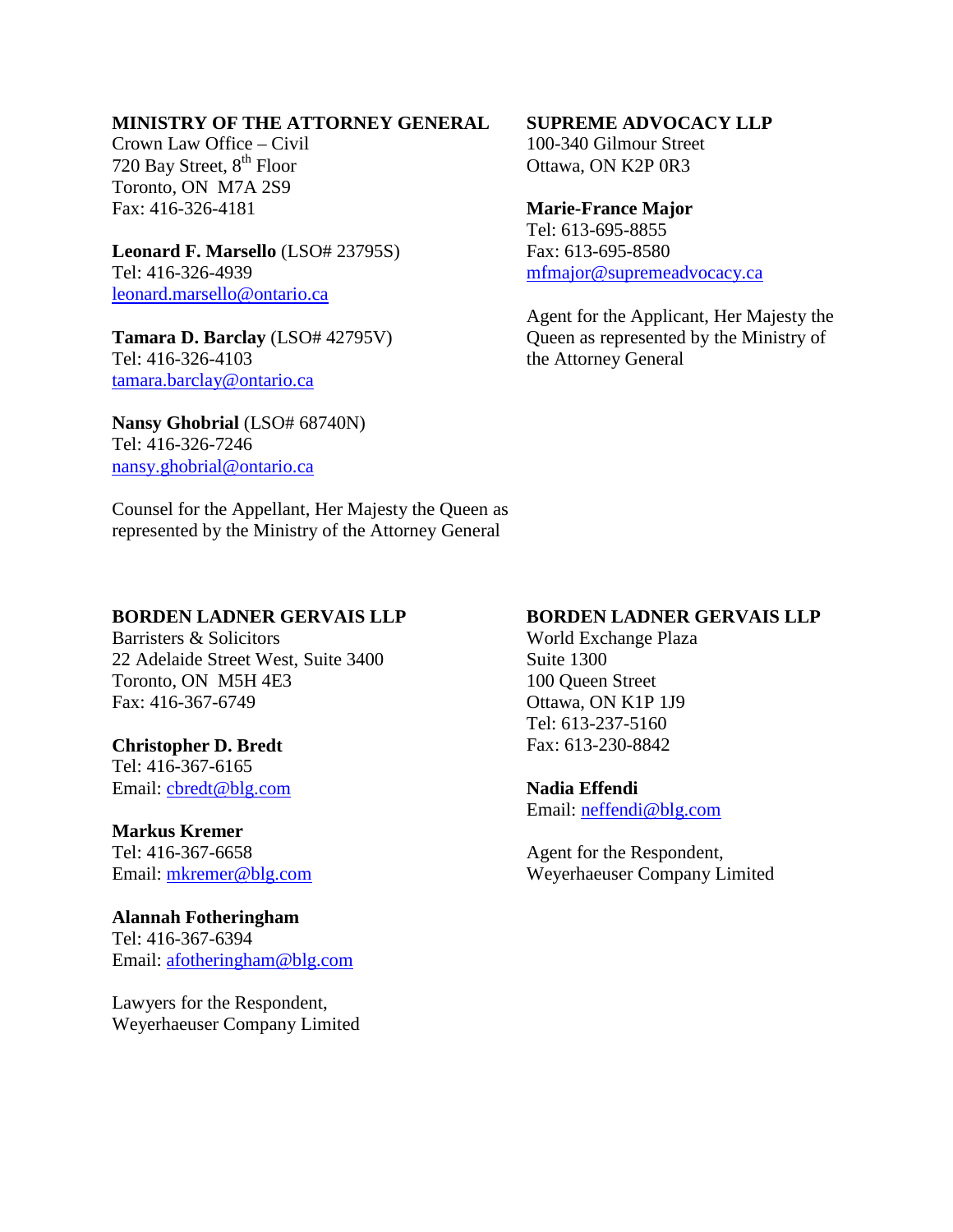# **TORYS LLP**

Barristers & Solicitors 79 Wellington Street, 30<sup>th</sup> Floor Box 270, TD South Tower Toronto, ON M5K 1N2 Fax: 416-865-7380

# **Andrew Bernstein**

Tel: 416-865-7678 Email: [abernstein@torys.com](mailto:abernstein@torys.com)

# **Jeremy R. Opolsky**

Tel: 416-865-8117 Email: [jopolsky@torys.com](mailto:jopolsky@torys.com)

#### **Jonathan Silver**

Tel: 416-865-8198 Email: [jsilver@torys.com](mailto:jsilver@torys.com)

Lawyers for the Respondent, Resolute FP Canada Inc.

# **POWER LAW**

130 Albert Street Suite 1103 Ottawa, ON K1P 5G4 Tel: 613-702-5573 Fax: 613-702-5573

# **Maxine Vincelette**

Email: [mvinceltette@powerlaw.ca](mailto:mvinceltette@powerlaw.ca)

Agent for the Respondent, Resolute FP Canada Inc.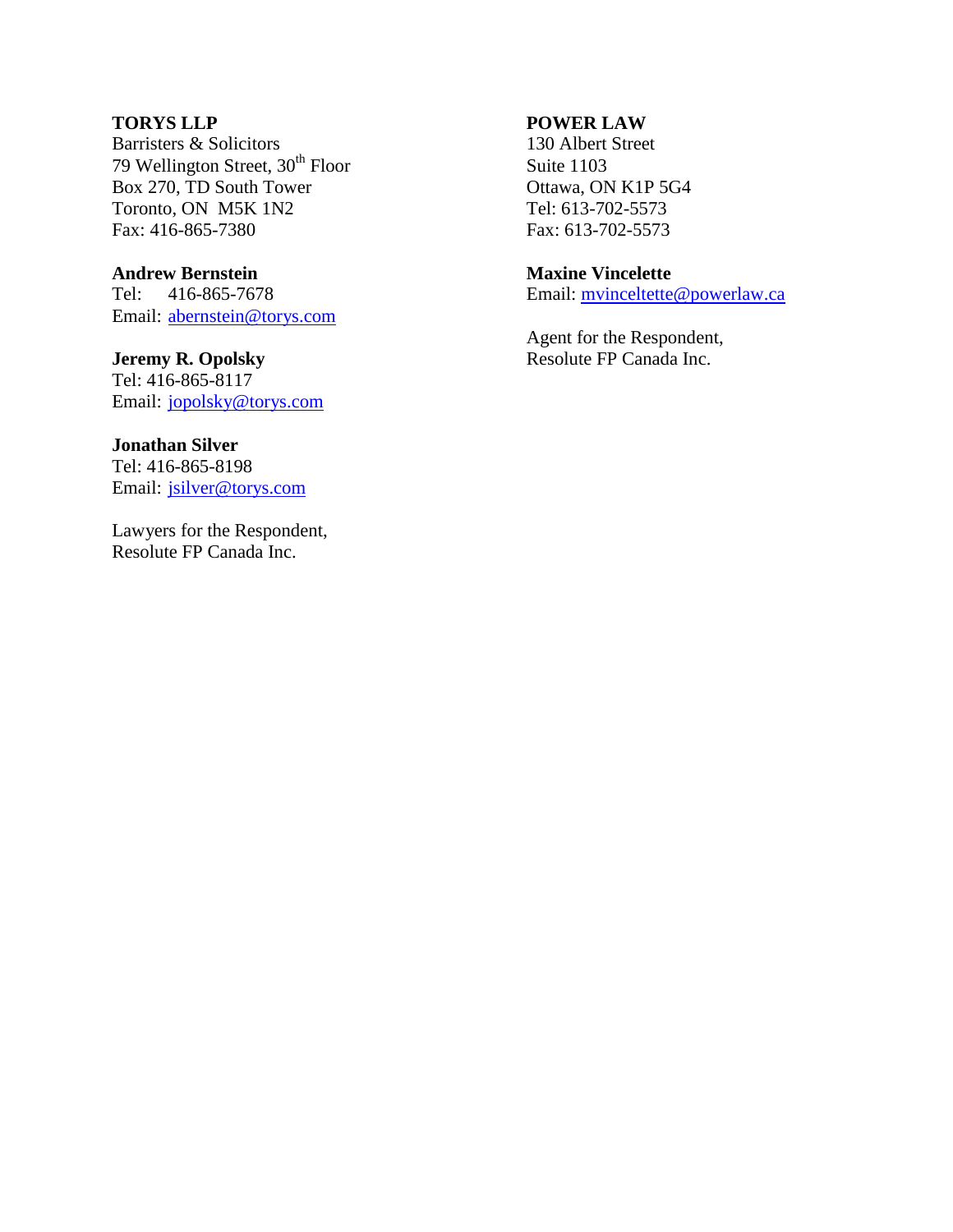| <b>Table of Contents</b> |       |                                                                                                 |  |  |
|--------------------------|-------|-------------------------------------------------------------------------------------------------|--|--|
|                          |       |                                                                                                 |  |  |
| A.                       |       |                                                                                                 |  |  |
| <b>B.</b>                |       |                                                                                                 |  |  |
|                          | (i)   |                                                                                                 |  |  |
|                          | (ii)  |                                                                                                 |  |  |
|                          | (iii) |                                                                                                 |  |  |
|                          | (iv)  |                                                                                                 |  |  |
| C.                       |       |                                                                                                 |  |  |
|                          | (i)   |                                                                                                 |  |  |
|                          | (ii)  |                                                                                                 |  |  |
|                          | (iii) |                                                                                                 |  |  |
|                          |       |                                                                                                 |  |  |
|                          |       |                                                                                                 |  |  |
| А.                       |       |                                                                                                 |  |  |
| <b>B.</b>                |       | Errors of Mixed Fact and Law - The Motions Judge's Misapplication of Sattva  17                 |  |  |
|                          | (i)   |                                                                                                 |  |  |
| C.                       |       |                                                                                                 |  |  |
| D.                       |       |                                                                                                 |  |  |
|                          | (i)   |                                                                                                 |  |  |
|                          | (ii)  |                                                                                                 |  |  |
| Е.                       |       |                                                                                                 |  |  |
|                          | (i)   |                                                                                                 |  |  |
|                          | (ii)  |                                                                                                 |  |  |
|                          | (iii) | The Municipal Legislative Powers Explanation of <i>Pacific National (1)</i> is Unduly Narrow 36 |  |  |
|                          | (iv)  |                                                                                                 |  |  |
|                          | (v)   | There was no Basis for the Court of Appeal to Conclude that Ontario should have Enacted         |  |  |
|                          |       |                                                                                                 |  |  |
|                          | (vi)  |                                                                                                 |  |  |
|                          | (vii) |                                                                                                 |  |  |
|                          |       |                                                                                                 |  |  |
|                          |       |                                                                                                 |  |  |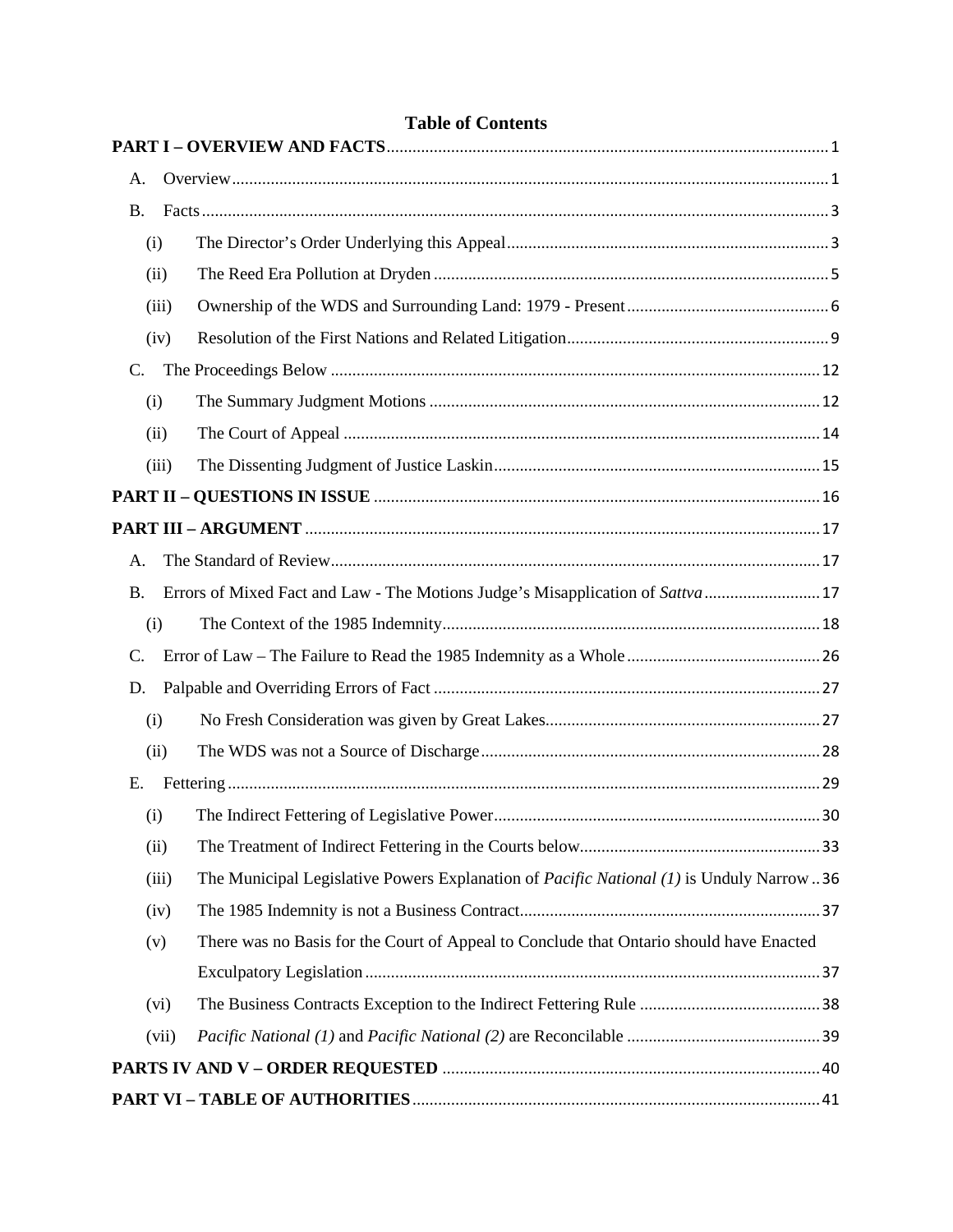#### **PART I – OVERVIEW AND FACTS**

#### <span id="page-4-1"></span><span id="page-4-0"></span>**A. Overview**

1. This appeal concerns the public interest in environmental regulation and the interpretation of an indemnity ("1985 Indemnity") given by Ontario to Great Lakes Forest Products Limited and Reed Ltd. The 1985 Indemnity was provided as part of the settlement of pollution-based law suits commenced in the 1970s as a result of contaminants discharged into the English and Wabigoon Rivers ("Rivers") from a chemical plant and a pulp and paper mill located near Dryden, Ontario ("Dryden Property").

2. Following years of mediation, the settlement addressed the health and welfare claims of the Grassy Narrows and Islington First Nations<sup>[1](#page-0-0)</sup> (collectively, "First Nations"). In addition to resolving a lawsuit brought by the First Nations ("First Nations Litigation") and two incidental actions, the settlement created the Mercury Disability Board, the Mercury Disability Fund and included the enactment of related federal and provincial legislation ("Settlement").<sup>[2](#page-4-2)</sup>

3. At issue is whether the 1985 Indemnity is so broad as to require the Ontario public purse to absorb the cost of complying with an environmental regulatory order made by the province in 2011 based on legislation enacted five years after the 1985 Indemnity was signed.<sup>[3](#page-4-3)</sup> Ontario's position is that the 1985 Indemnity is only intended to address third party claims, whether statutory or at common law, in the nature of those settled in 1985.

<sup>&</sup>lt;sup>1</sup> Grassy Narrows First Nation is also known as Asubpeeschoseewagong Netum Anishinabek. Islington First Nation is now known as Wabaseemoong Independent Nations.

<span id="page-4-2"></span><sup>2</sup> *Weyerhaeuser Co v Ontario (AG)*, 2017 ONCA 1007 at para 219, [2017] OJ No 6654 [COA

<span id="page-4-4"></span>Decision], Laskin JA, dissenting, Joint Appeal Record [AR], Vol I, Tab 5, p 105. The two other actions for damages arising from pollution were commenced in 1970 by Ontario Central Airlines Limited and Barney's Ball Lake Lodge Company Limited against the same defendants named in the First Nations Litigation. Final Release Agreement between Barney Lamm, *et al* and Reed Inc. dated July 29, 1986.

<span id="page-4-3"></span><sup>&</sup>lt;sup>3</sup> This order is discussed below as the "Director's Order".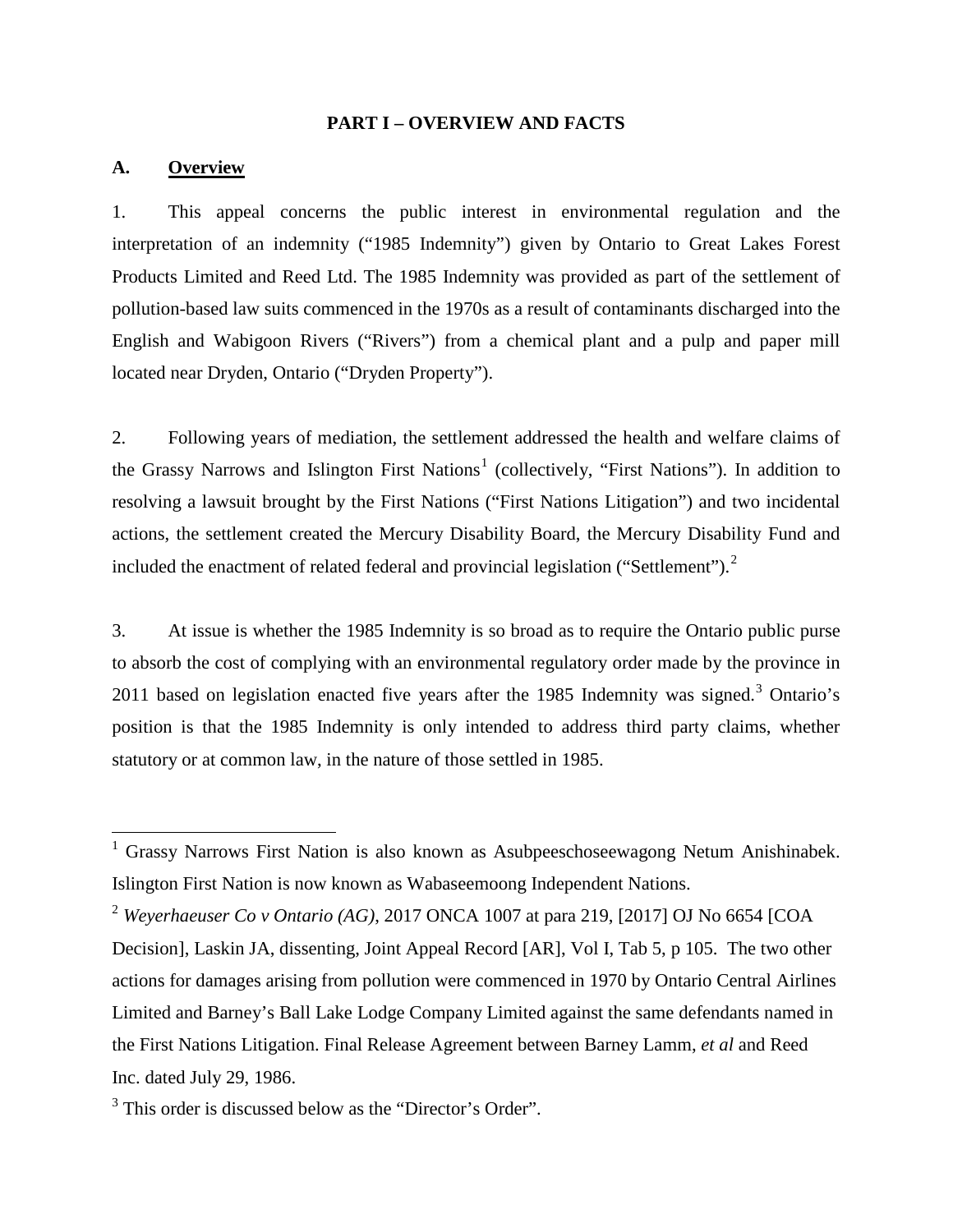4. The majority of the Ontario Court of Appeal failed to correct the motions judge's erroneous application of this Court's decision in *Sattva Capital Corp. v Creston Moly Corp*. [4](#page-4-4) As a result, important aspects of the factual matrix were not considered properly, or at all. An example is the error made in failing to appreciate the interpretative impact of the Spills Bill which created a new statutory cause of action only seventeen days before the 1985 Indemnity was signed ("Spills Bill"). $5$ 

5. The enactment of the Spills Bill provides a compelling explanation for why the words "statutory or otherwise" were added to Clause 1 of the 1985 Indemnity. The intention of the parties was to address possible statutory claims based on *existing* legislation. The 1985 Indemnity contains no language under which the province undertakes to pay damages as a result of a breach of contract resulting from future legislation.

6. The majority also failed to correct the motions judge's error in reading Clause 1 without regard to the other provisions in the contract which address carriage of and cooperation in the defence of claims; provisions typical of third party indemnities.

7. In dissent, Justice Laskin correctly dealt with the factual matrix and the language of the 1985 Indemnity as a whole. He concluded that it was limited to third party claims and would have allowed Ontario's appeal.

8. A second issue in this appeal is whether the decision of the motions judge and Court of Appeal countenances an indirect fettering of legislative power contrary to this Court's decision in *Pacific National Investments Ltd. v Victoria (City)*. [6](#page-5-1)

<sup>4</sup> [2014 SCC 53,](https://www.canlii.org/en/ca/scc/doc/2014/2014scc53/2014scc53.html) [2014] 2 SCR 633 [*Sattva*].

<span id="page-5-0"></span><sup>5</sup> *Environmental Protection Act*[, RSO 1980, c C141, Part IX –](https://heinonline.org/HOL/P?h=hein.psc/rsotar0002&i=1260) Spills, ss 79-112, proclaimed in force on November 29, 1985. See Proclamation, (1985) O Gaz, Vol 118-33, 3539,

<sup>(</sup>*Environmental Protection Act*), Appellant's Book of Authorities [BOA], Tab 6. <sup>6</sup> [2000 SCC 64,](https://www.canlii.org/en/ca/scc/doc/2000/2000scc64/2000scc64.html) [2000] 2 SCR 919 [*Pacific National (1)*].

<span id="page-5-1"></span>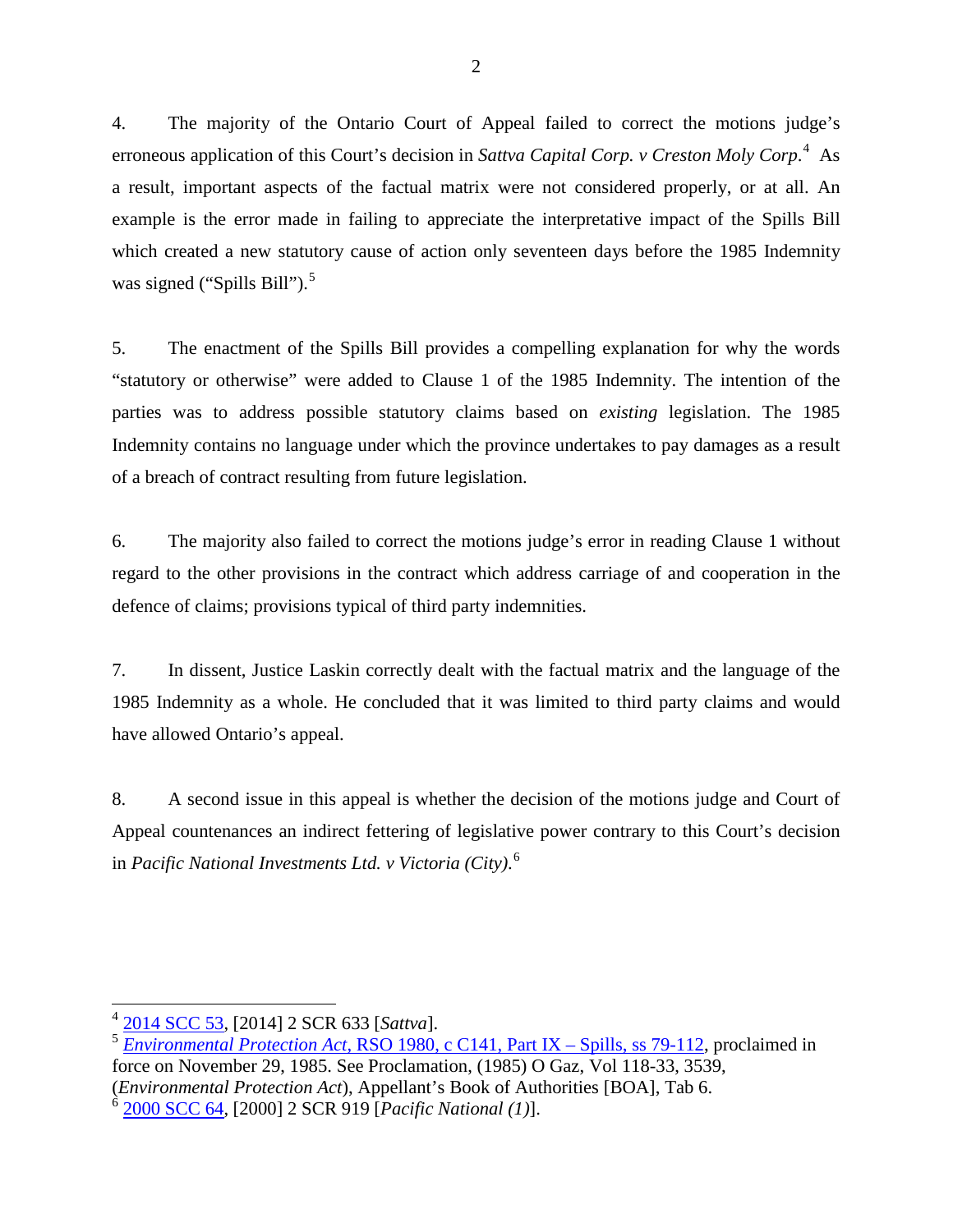9. The Court of Appeal should have recognized that the motions judge had, in effect, implied a term into the 1985 Indemnity regarding obligations which might arise from future legislation and had failed to appreciate that such an implication resulted in an indirect fetter.

10. The Court of Appeal also erred in concluding that *Pacific National (1)* was not applicable, finding that it is limited to the legislative actions of municipalities. There is no policy basis for narrowly limiting the application of *Pacific National (1)* to the legislative acts of municipal councils given the broad expanse of provincial contracts and their correspondingly greater impact on public funds.

11. Further, the Court of Appeal ought to have corrected the motions judge's conclusion that the 1985 Indemnity was a "business agreement". The Settlement was not commercial in nature. It reflected a policy objective to address concerns arising from the mercury contamination.

12. In any event, what constitutes a business agreement in a government context warrants further examination. Provincial governments enter into a wide array of agreements with the overall objective of providing public services and, to a lesser extent, goods. These are different than private sector contracts. Absent express language courts should not imply an obligation to compensate for breach of contract resulting from future legislation.

<span id="page-6-2"></span>13. Finally, four years after *Pacific National (1),* in *Pacific National Investments Ltd. v Victoria* (*City*),<sup>[7](#page-5-1)</sup> the plaintiff made partial recovery based on unjust enrichment. On its face this may present as another form of indirect fetter. However, the two *Pacific National* decisions are reconcilable. Paying compensation based on restitutionary principles, as distinct from expectation damages for breach of contract, is different both in quality and typically in quantum.

<span id="page-6-1"></span><span id="page-6-0"></span>**B. Facts**

# **(i) The Director's Order Underlying this Appeal**

14. In August 2011, the Ontario Ministry of the Environment ("MOE") issued an order ("Director's Order") against Resolute and Weyerhaeuser as former owners and/or persons in

<sup>7</sup> [2004 SCC 75 at para 1,](https://www.canlii.org/en/ca/scc/doc/2004/2004scc75/2004scc75.html#par1) [2004] 3 SCR 575 [*Pacific National (2)*].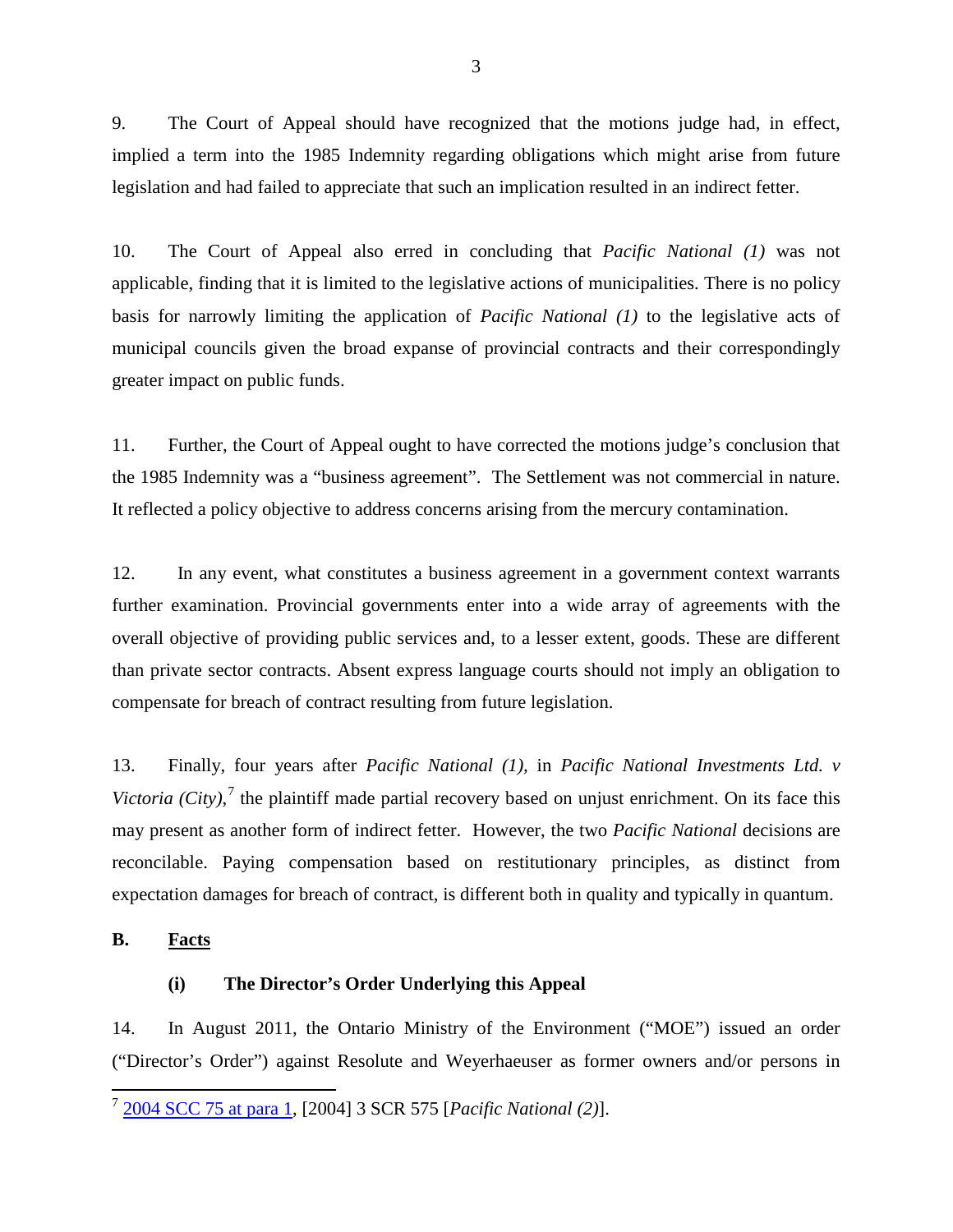management or control of a mercury waste disposal site<sup>[8](#page-6-2)</sup> ("WDS").<sup>[9](#page-7-0)</sup> The Director's Order was made pursuant to sections 18(1) and 44 of the 1990 *Environmental Protection Act*. [10](#page-7-1)

15. The *EPA* was amended significantly in 1990, specifically to enable the regulator to reach back to *former* owners or those who previously had management or control of an undertaking or property to prevent, reduce or ameliorate the discharge of a contaminant into the natural environment.<sup>[11](#page-7-2)</sup> The Director's Order could not have been made under the *EPA* as it existed at the time of the Settlement.

16. The Director's Order is preventative in nature. It requires ongoing monitoring, maintenance, testing and reporting requirements in relation to the WDS.<sup>[12](#page-7-3)</sup> The regulatory obligations under the Director's Order are substantially the same as those that Great Lakes had been carrying out at the time the 1985 Indemnity was given and that its successors continued to carry out thereafter.  $13$ 

17. Resolute and Weyerhaeuser appealed the Director's Order to the Environmental Review Tribunal.<sup>[14](#page-7-5)</sup> The appeals remain in abeyance. Weyerhaeuser then commenced this action in May 2013.[15](#page-7-6) Resolute was added, on consent, as an interested party.

<span id="page-7-2"></span><span id="page-7-1"></span><sup>10</sup> [RSO 1990, c E-19](https://www.ontario.ca/laws/statute/90e19) [*EPA*]; [Loi sur la protection de l'environnement, LRO 1990, c E-19](https://www.ontario.ca/fr/lois/loi/90e19) [*LPE*].  $11$ <sup>11</sup> This statutory amendment is discussed further below under "Part III – Argument".

<span id="page-7-7"></span><span id="page-7-6"></span><sup>&</sup>lt;sup>8</sup> The WDS was severed from the larger Dryden Property in 2000 and later transferred to a federal corporation in receivership during subsequent *CCAA* proceedings. This is discussed below under "Ownership of the WDS and Surrounding Land: 1979 – present".

<span id="page-7-0"></span> $9$  Affidavit of Trina Rawn, sworn October 14, 2014 [Rawn Affidavit], Exhibit A, AR, Vol IV, Tab 27A.

<span id="page-7-3"></span><sup>&</sup>lt;sup>12</sup> COA Decision, *supra* note 2 at paras 205, 261, Laskin JA, AR, Vol I, Tab 5, pp 100, 123; Rawn Affidavit, *supra* note 9 at Exhibit A, AR, Vol IV, Tab 27A.

<span id="page-7-4"></span><sup>13</sup> COA Decision, *supra* note 2 at para 235, Laskin JA, AR, Vol I, Tab 5, p 112; Rawn Affidavit, *supra* note 9 at para 37, AR, Vol IV, Tab 27, p 12 and Exhibit Z, AR, Vol V, Tab 27Z.

<span id="page-7-5"></span><sup>&</sup>lt;sup>14</sup> COA Decision, *supra* note 2 at paras 52-53, Brown JA, AR, Vol I, Tab 5, p 44; Notice of Appeal of Resolute FP Canada Inc. Environmental Review Tribunal, dated September 9, 2011, AR, Vol III, Tab 24; Affidavit of Charles K. Douthwaite, sworn November 24, 2014 [Douthwaite Affidavit], Exhibit C, AR, Vol VI, Tab 28C.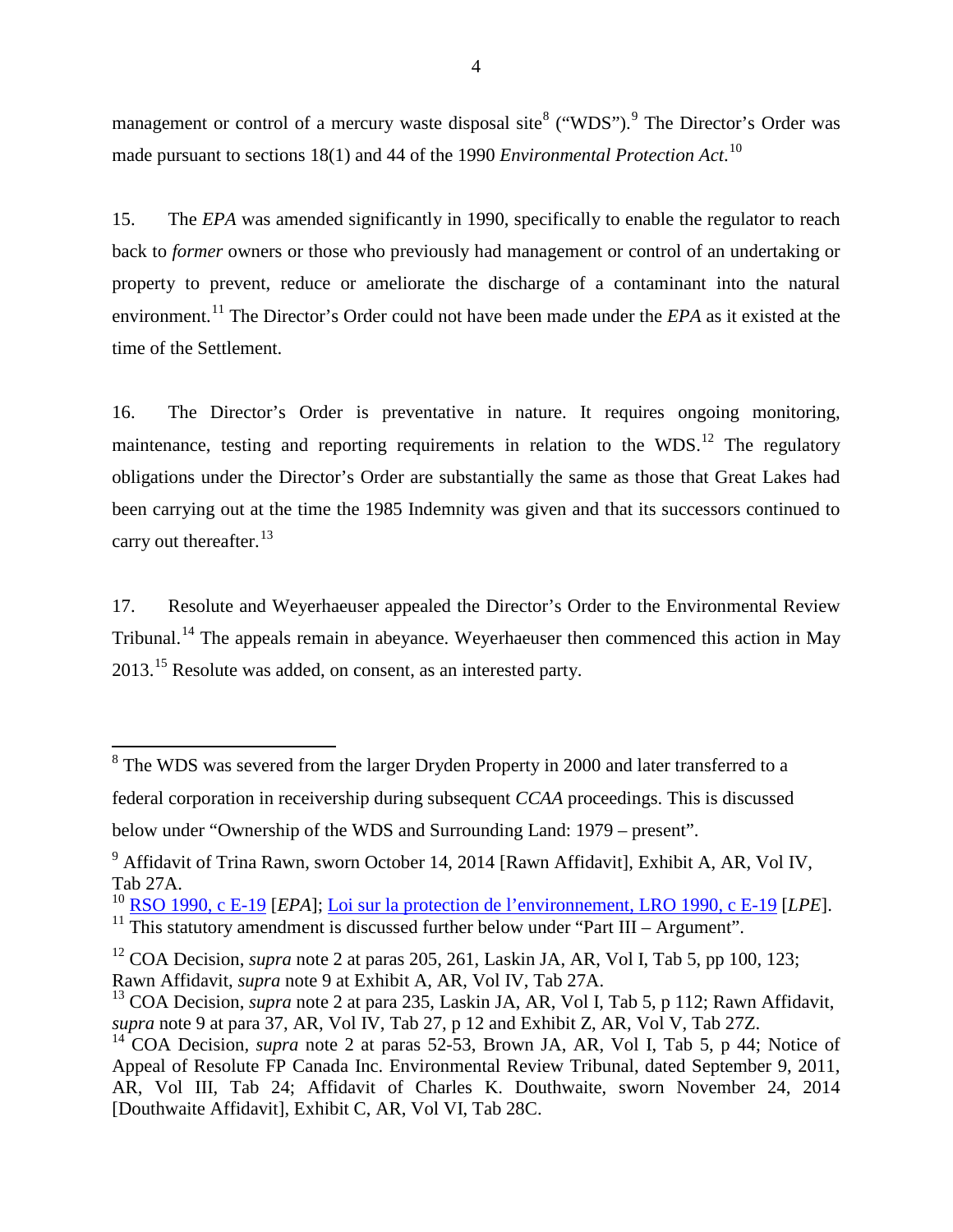18. Weyerhaeuser and Resolute each claimed the benefit of the 1985 Indemnity. They contended that Ontario was obligated to indemnify them for any costs incurred to comply with the Director's Order.<sup>[16](#page-7-7)</sup> Ontario denied that the 1985 Indemnity covered first party claims.<sup>[17](#page-8-1)</sup>

### **(ii) The Reed Era Pollution at Dryden**

<span id="page-8-0"></span>19. In the 1960s and 1970s, Dryden Paper Company Ltd. and Dryden Chemicals Limited owned and operated a chemical plant and a pulp and paper mill on the Dryden Property.<sup>[18](#page-8-2)</sup> They amalgamated in [19](#page-8-3)76 to form Reed Ltd.<sup>19</sup> The operations produced various pollutants which were released into the Rivers, including untreated mercury waste water ("Reed Era Pollution").<sup>[20](#page-8-4)</sup>

20. In response, Ontario required that the companies cease dumping the mercury waste water, contain mercury contaminated waste in the WDS, and modernize operations. The modernization requirements were set out in a control order made against Reed in September, 1979 ("1979 Control Order") under the 1971 version of the *EPA*. [21](#page-8-5)

21. The WDS was established in 1971 and its owner or operator has since been subject to regular monitoring, maintenance, testing and reporting requirements as prescribed by MOE certificates of approval ("COA").<sup>[22](#page-8-6)</sup> This work will be required for its remaining lifespan.<sup>[23](#page-8-7)</sup>

<sup>15</sup> COA Decision, *supra* note 2 at para 53, Brown JA, AR, Vol I, Tab 5, p 44; Statement of Claim of Weyerhaeuser Company Limited, dated May 10, 2013, AR, Vol II, Tab 8.

<sup>16</sup> COA Decision, *supra* note 2 at para 2, Brown JA, AR, Vol I, Tab 5, p 28.

<span id="page-8-8"></span><span id="page-8-1"></span><sup>&</sup>lt;sup>17</sup> *Ibid* at para 3, Brown JA, AR, Vol I, Tab 5, p 28; Amended Statement of Defence of Her Majesty the Queen in right of Ontario, dated November 26, 2015, AR Vol II, Tab 10.

<span id="page-8-2"></span><sup>&</sup>lt;sup>18</sup> COA Decision, *supra* note 2 at para 9, Brown JA, AR, Vol I, Tab 5, p 30; Rawn Affidavit, *supra* note 9 at para 9, AR, Vol IV, Tab 27, p 3.

<span id="page-8-3"></span><sup>&</sup>lt;sup>19</sup> COA Decision, *supra* note 2 at para 13, Brown JA, AR, Vol I, Tab 5, p 31; Rawn Affidavit, *supra* note 9 at para 11, AR, Vol IV, Tab 27, p 4.

<span id="page-8-4"></span><sup>20</sup> COA Decision, *supra* note 2 at paras 9-10, Brown JA, AR, Vol I, Tab 5, p 30; Rawn Affidavit*, supra* note 9 at para 9, AR, Vol IV, Tab 27, p 3.

<span id="page-8-5"></span><sup>&</sup>lt;sup>21</sup> COA Decision, *supra* note 2 at para 11, Brown JA and para 215, Laskin JA, AR, Vol I, Tab 5, pp 30-31, 103; Ministry of the Environment, Control Order, issued against Reed Ltd. dated September 5, 1979 [1979 Control Order], AR, Vol III, Tab 16.

<span id="page-8-6"></span><sup>22</sup> COA Decision, *supra* note 2 at paras 11-12, 14, 16, 21, 23, Brown JA, AR, Vol I, Tab 5, pp 30-31, 34; Rawn Affidavit, *supra* note 9 at paras 33, 35, 36, AR, Vol IV, Tab 27, pp 10-11 and Exhibits S-Y, AR, Vol V, Tabs 27S-Y.

<span id="page-8-7"></span><sup>23</sup> COA Decision, *supra* note 2 at para 48, Brown JA, AR, Vol I, Tab 5, p 43; Rawn Affidavit, *supra* note 9 at para 35, AR, Vol IV, Tab 27, p 10.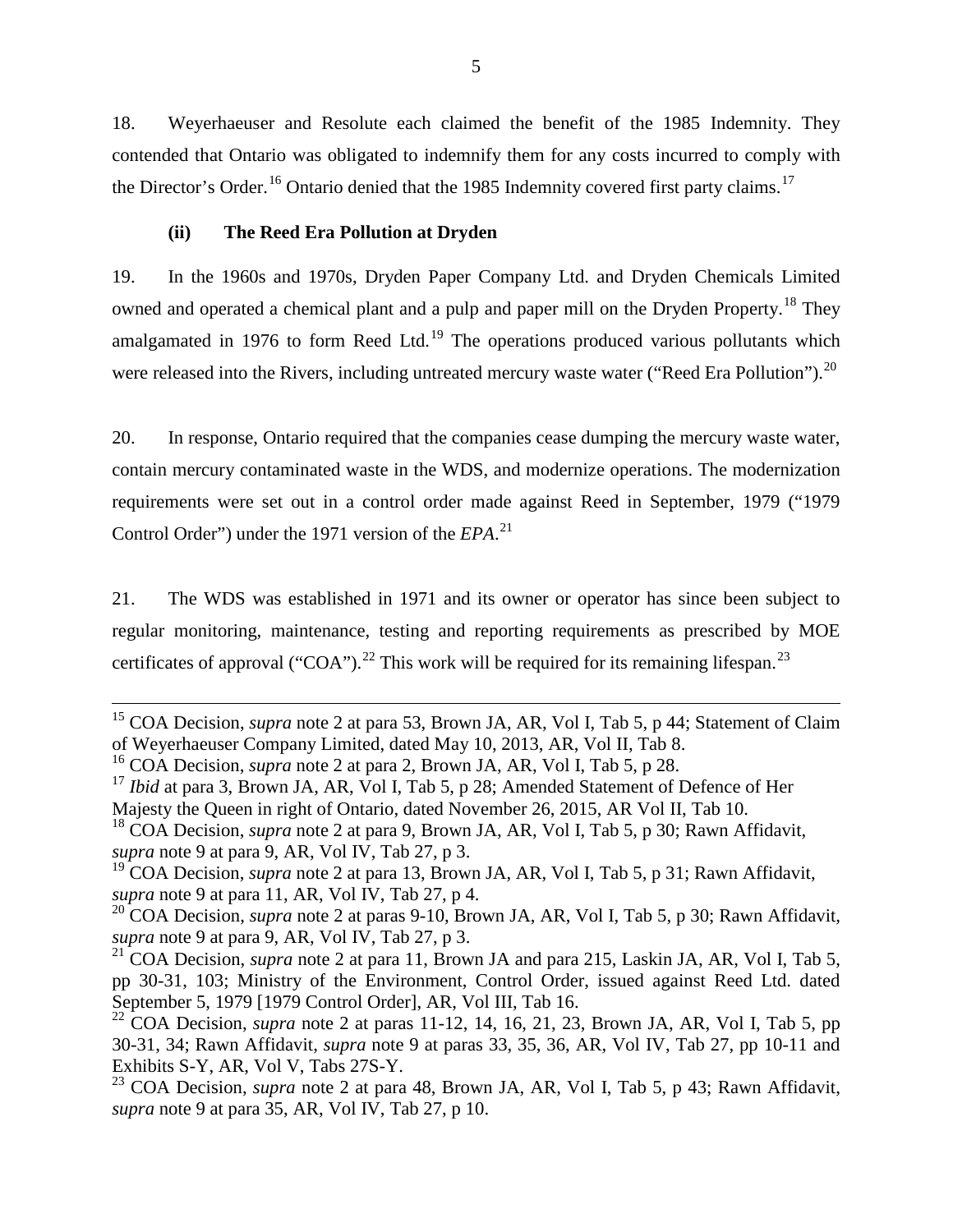22. In 1977, the First Nations commenced the First Nations Litigation against Dryden Chemicals, Dryden Paper and Reed. The action sought damages for personal injury, loss of jobs and loss of way of life due to the contamination of the Rivers.<sup>[24](#page-8-8)</sup> Related actions were brought by Barney's Ball Lake Lodge Company Limited and Ontario Central Airlines Limited.<sup>[25](#page-9-1)</sup>

# **(iii) Ownership of the WDS and Surrounding Land: 1979 - Present**

<span id="page-9-0"></span>23. In 1979, against the background of the 1979 Control Order and the ongoing First Nations Litigation, Reed sought to sell its Dryden operations to Great Lakes.<sup>[26](#page-9-2)</sup>

24. Ontario was concerned about the viability of the Dryden community. When negotiations with Reed stalled due to Great Lakes' worry about future Reed Era Pollution claims, Ontario offered to cap Great Lakes' exposure for damages at \$15M. Great Lakes correspondingly committed to spending approximately \$200M to modernize and expand the Dryden operations.<sup>[27](#page-9-3)</sup>

25. Ontario's commitment to Great Lakes was commemorated in a letter from the Treasurer of Ontario dated November 6, 1979 ("1979 Indemnity").<sup>28</sup>

26. An asset purchase agreement, to which Ontario was not a party, was then finalized ("Dryden Agreement"). The sale of the Dryden assets was completed in December, 1979.<sup>[29](#page-9-5)</sup>

<sup>24</sup> COA Decision, *supra* note 2 at para 15, Brown JA, AR, Vol I, Tab 5, p 31; Rawn Affidavit, *supra* note 9 at para 11, AR, Vol IV, Tab 27, p 4 and Exhibits D, E, AR, Vol IV, Tabs 27D-E. <sup>25</sup> Rawn Affidavit, *supra* note 9 at para 12, AR, Vol IV, Tab 27, p 4 and Exhibits F, G, AR, Vol IV, Tabs 27F-G.

<span id="page-9-2"></span><span id="page-9-1"></span><sup>26</sup> COA Decision, *supra* note 2 at para 17, Brown JA, AR, Vol I, Tab 5, p 32; Rawn Affidavit, *supra* note 9 at para 14, AR, Vol IV, Tab 27, p 5.

<span id="page-9-3"></span><sup>&</sup>lt;sup>27</sup> COA Decision, *supra* note 2 at paras 17-18, Brown JA, AR, Vol I, Tab 5, p 32; Rawn Affidavit, *supra* note 9 at paras 15-16, AR, Vol IV, Tabs 27, p 5.

<span id="page-9-6"></span><span id="page-9-4"></span><sup>28</sup> COA Decision, *supra* note 2 at para 19, Brown JA, AR, Vol I, Tab 5, pp 32-33; Rawn Affidavit, *supra* note 9 at Exhibit I, AR, Vol IV, Tab 27I. The important provisions are

discussed further below in "Part III – Argument".

<span id="page-9-5"></span><sup>29</sup> COA Decision, *supra* note 2 at para 22, Brown JA, AR, Vol I, Tab 5, p 34; Memorandum of Agreement between Great Lakes Forest Products Limited and Reed Ltd. dated December 7, 1979 [Dryden Agreement], AR, Vol III, Tab 17.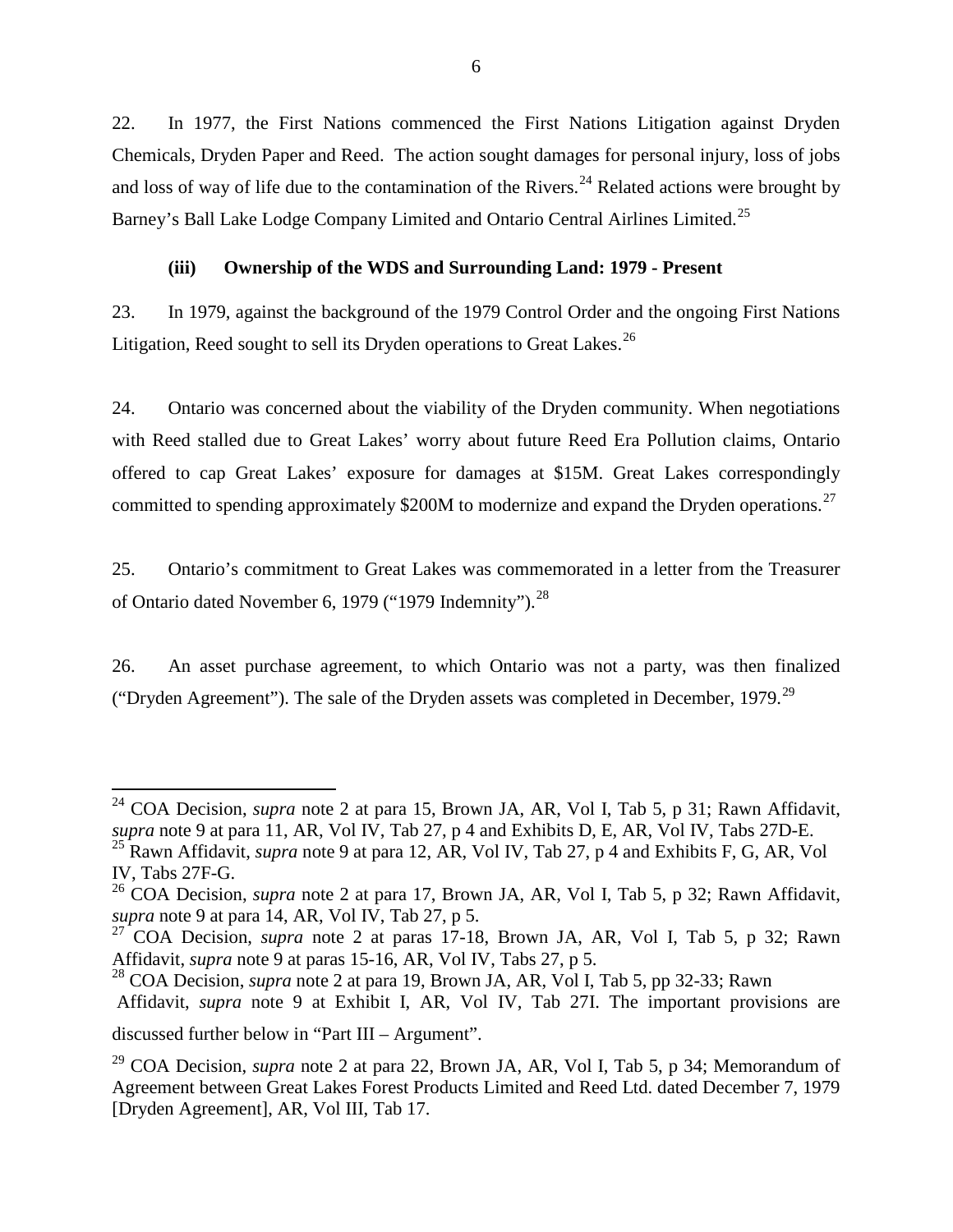27. In the Dryden Agreement, Reed and Great Lakes addressed the various environmental responsibilities consistent with the *EPA* of the day*.* Under the legislative scheme, the COA obligations for the WDS would become Great Lakes' responsibility as the new owner and operator. The 1979 Control Order made against Reed while it was an owner of the Dryden Property would continue to bind it.<sup>[30](#page-9-6)</sup>

28. The Dryden Agreement included Clauses 5.3 and 11.4 to accommodate, respectively, the litigation arising from Reed Era Pollution and regulatory obligations.<sup>[31](#page-10-0)</sup> These Clauses were important considerations in Justice Laskin's dissenting judgment.<sup>[32](#page-10-1)</sup>

29. Under Clause 5.3 Reed and Great Lakes undertook to split the first \$15M in "Pollution Claims", after which Great Lakes would indemnify Reed for any such future claims.<sup>[33](#page-10-2)</sup> This arrangement was consistent with the promise made by Ontario in the 1979 Indemnity to cover Great Lakes for damages or settlement amounts after the first \$15M was shared by the companies. The indemnity provision of Clause 5.3 was substantially brought forward into the Settlement documents and underscores that the 1985 Indemnity was intended to address third party claims only. [34](#page-10-3)

30. The companies addressed Reed's sole remaining *EPA* responsibility, the 1979 Control Order, in Clause 11.4 which required Great Lakes to assume full financial responsibility for it and recognized that it was not a Pollution Claim like those referenced in Clause 5.3.<sup>[35](#page-10-4)</sup>

<span id="page-10-6"></span><span id="page-10-5"></span>31. Following the purchase, Great Lakes continued the modernization of the Dryden operations and substantially completed them by 1982.<sup>[36](#page-10-5)</sup> Great Lakes and its corporate successors

<sup>30</sup> 1979 Control Order, *supra* note 21, AR, Vol III, Tab 16.

<span id="page-10-0"></span> $31$  See "Part III – Argument" below.

<span id="page-10-1"></span><sup>32</sup> COA Decision, *supra* note 2 at paras 253-56, Laskin JA, AR, Vol I, Tab 5, pp 120-21.

<span id="page-10-2"></span><sup>33</sup> *Ibid* at para 218, Laskin JA, AR, Vol I, Tab 5, p 104.

<span id="page-10-3"></span> $34$  Relevant portion of Clause 5.3 are set out below under "The Dryden Agreement".

<span id="page-10-4"></span><sup>35</sup> Dryden Agreement, *supra* note 29 at Clause 11.4, AR, Vol III, Tab 17, pp 46-47. See COA Decision*, supra* note 2 at paras 253-55, Laskin JA, AR, Vol I, Tab 5, pp 120-21.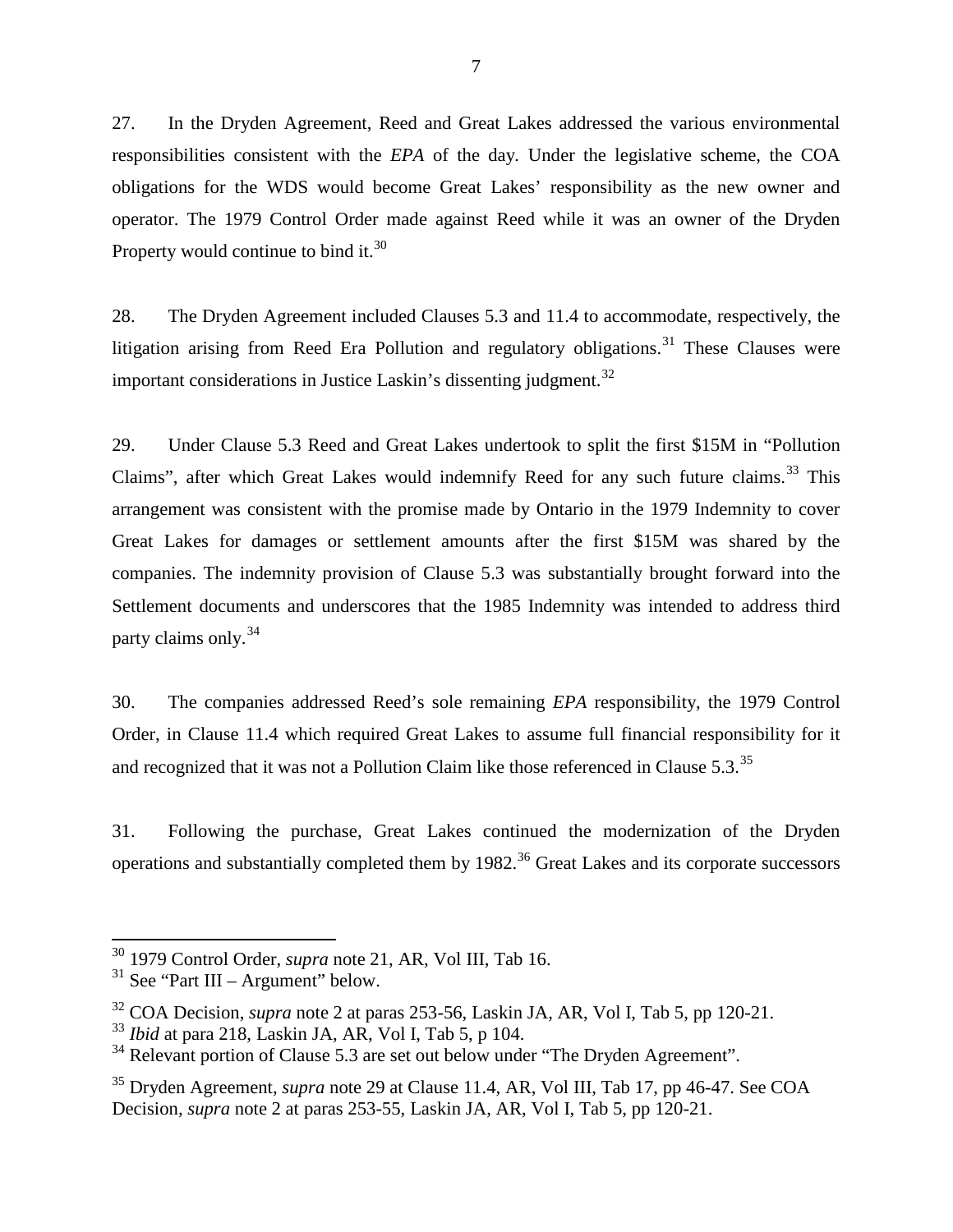also continued to fulfill all regulatory requirements pertaining to the WDS after completion of the purchase.  $37$ 

32. By 1998, Great Lakes had become Bowater Pulp and Paper Canada Inc.<sup>[38](#page-11-0)</sup> and had entered into an asset purchase agreement with Weyerhaeuser for the sale of the Dryden assets ("1998 APA"). Weyerhaeuser sought to exclude the WDS from the assets to be purchased and a severance was contemplated before closing.<sup>[39](#page-11-1)</sup> When the severance became impossible to obtain before closing, Weyerhaeuser agreed to take title to the WDS on the condition that it would be leased back to Bowater and re-conveyed to Bowater following the severance. The sale to Weyerhaeuser was completed on September 30, 1998.<sup>[40](#page-11-2)</sup>

33. The severance of the WDS was obtained approximately two years later and the WDS was re-conveyed to Bowater on August 25, 2000.<sup>[41](#page-11-3)</sup>

34. Weyerhaeuser sold the Dryden operations to Domtar Inc. in 2007.<sup>[42](#page-11-4)</sup> Whether the 1985 Indemnity was transferred to Domtar as part of that sale remains a live issue.<sup>[43](#page-11-5)</sup>

35. In 2009 Bowater filed for protection under the *Companies' Creditors Arrangement Act*. [44](#page-11-6) Before emerging from *CCAA* protection, by order of Gascon J (as he then was), Bowater

<sup>36</sup> COA Decision, *supra* note 2 at paras 217, 228, Laskin JA, AR, Vol I, Tab 5, pp 78, 109-10; Great Lakes Forest Products Limited, Annual Report for 1982 [1982 GL Annual Report] at pp 4- 11, AR, Vol III, Tab 19D, pp 111-14.

<span id="page-11-7"></span><span id="page-11-6"></span><sup>37</sup> COA Decision, *supra* note 2 at para 235, Laskin JA, AR, Vol I, Tab 5, p 112; See Rawn Affidavit, *supra* note 9 at paras 33, 35-36, AR, Vol IV, Tab 27, pp 10-11, and Exhibits S-Y, AR, Vol V, Tabs 27S-Y, pp 144-57.

<span id="page-11-0"></span><sup>&</sup>lt;sup>38</sup> In 2010 Bowater became Abitibi-Consolidated Inc. and finally Resolute in 2012.

<span id="page-11-1"></span><sup>39</sup> COA Decision, *supra* note 2 at paras 40-41, 138, Brown JA, AR, Vol I, Tab 5, pp 41, 74; Douthwaite Affidavit, *supra* note 14 at para 22, AR, Vol VI, Tab 28, p 8.

<span id="page-11-2"></span><sup>40</sup> COA Decision, *supra* note 2 at paras 39-41, 139, 141-42, Brown JA, AR, Vol I, Tab 5, pp 41, 74-75; Rawn Affidavit, *supra* note 9 at Exhibits O-Q, AR, Vol V, Tabs 27O-Q, pp 117-37.

<span id="page-11-3"></span><sup>41</sup> COA Decision, *supra* note 2 at paras 41, 143, Brown JA, AR, Vol I, Tab 5, pp 41, 76; Rawn Affidavit, *supra* note 9 at para 28, AR, Vol IV, Tab 27, p 8, and Exhibit R, AR, Vol V, Tab 27R.

<span id="page-11-4"></span><sup>42</sup> COA Decision, *supra* note 2 at para 42, Brown JA, AR, Vol I, Tab 5, p 41.

<span id="page-11-5"></span><sup>43</sup> *Ibid* at paras 166, 185, Brown JA, AR, Vol I, Tab 5, pp 83, 92-93.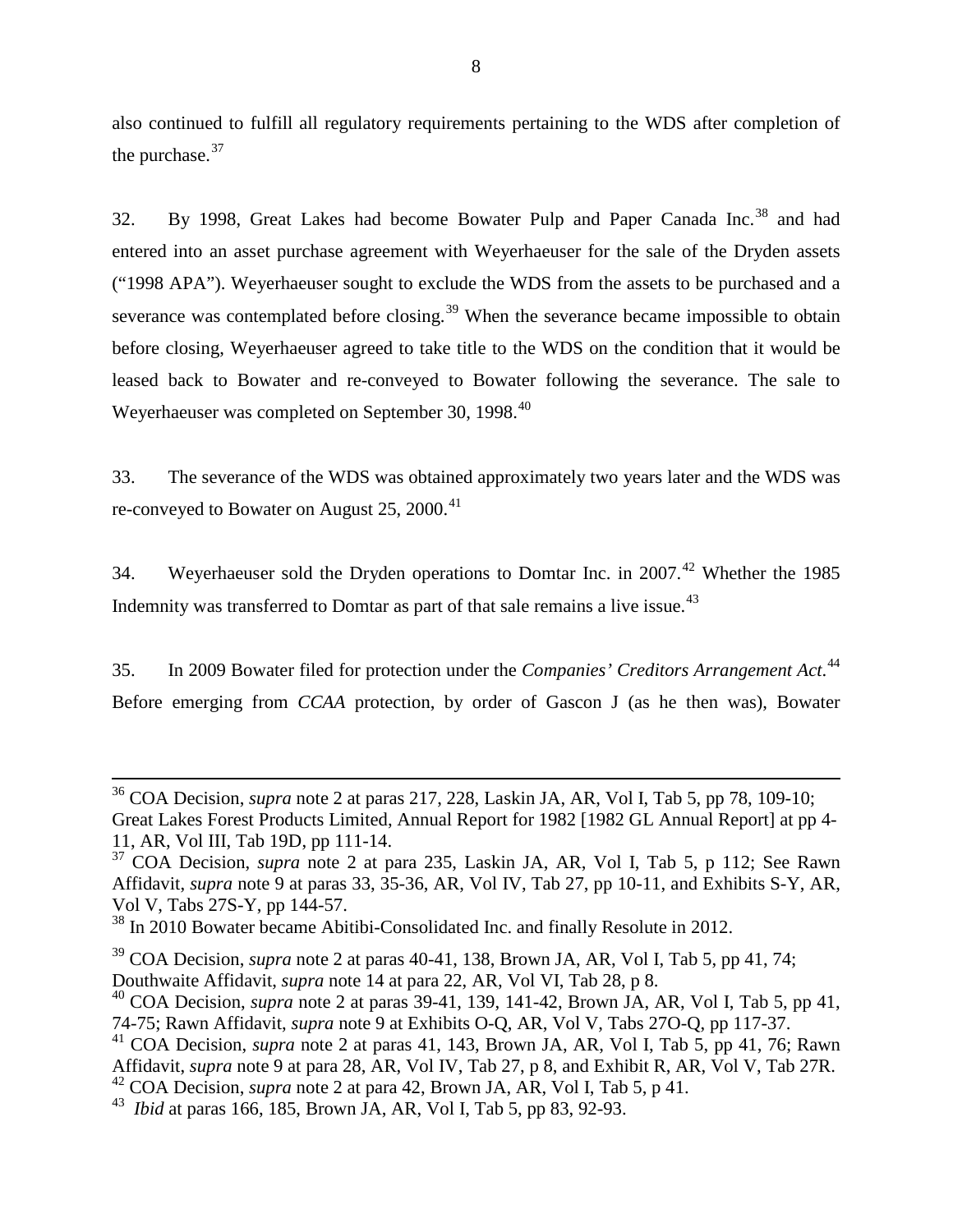transferred the WDS to a related numbered company (4513541 Canada Inc. ("451")) already in receivership. In April 2011 the Receiver of 451 was permitted to abandon the WDS and was subsequently discharged.<sup>[45](#page-11-7)</sup> The WDS was effectively orphaned. As a result, the Director's Order was issued to the previous owners including Resolute and Weyerhaeuser to ensure that the necessary monitoring, maintenance, testing and reporting would continue.<sup>[46](#page-12-1)</sup>

#### **(iv) Resolution of the First Nations and Related Litigation**

<span id="page-12-0"></span>36. In the early 1980s Canada, Ontario, Great Lakes, Reed and the First Nations engaged in mediation to address the First Nations' concerns relating to the mercury discharge.<sup>[47](#page-12-2)</sup>

37. In January 1982, when negotiations stalled, the Provincial Secretary for Resources Development, Russell Ramsay, wrote to Great Lakes and reaffirmed Ontario's commitment under the 1979 Indemnity ("Ramsay Letter"). The Ramsay Letter reiterates the intention to compensate for court awarded damages or the settlement of litigation.<sup>[48](#page-12-3)</sup>

38. The First Nations Litigation was finally settled on terms set out in a November 22, 1985 Memorandum of Agreement ("MOA") entered into by Canada, Ontario, the First Nations, Reed and Great Lakes.<sup>[49](#page-12-4)</sup> In addition to the First Nations receiving settlement funds, the MOA created a legislative program in response to the health and social issues claimed by the two First Nations

<sup>44</sup> [RSC 1985, c C-36](http://laws-lois.justice.gc.ca/eng/acts/C-36/FullText.html) [*CCAA*]; [Loi sur les arrangements avec les créanciers des compagnies, LRC](http://laws-lois.justice.gc.ca/fra/lois/C-36/TexteComplet.html)  [1985, c C-36.](http://laws-lois.justice.gc.ca/fra/lois/C-36/TexteComplet.html) <sup>45</sup> COA Decision, *supra* note 2 at paras 43-45, Brown JA, AR, Vol I, Tab 5, p 41-42; Rawn

<span id="page-12-5"></span>Affidavit, *supra* note 9 at paras 39-40, AR, Vol IV, Tab 27, p 12 and Exhibits BB-CC, AR, Vol V, Tabs 27BB-CC.

<span id="page-12-1"></span><sup>46</sup> By 1993, Reed no longer existed. See COA Decision, *supra* note 2 at para 37, Brown JA, AR,

Vol I, Tab 5, p 40.

<span id="page-12-2"></span><sup>47</sup> COA Decision, *supra* note 2 at para 24, Brown JA, AR, Vol I, Tab 5, p 34.

<span id="page-12-3"></span> $48$  See the discussion below in "Part III – Argument".

<span id="page-12-4"></span><sup>49</sup> COA Decision, *supra* note 2 at para 25, Brown JA, AR, Vol I, Tab 5, p 36. Ontario was joined

as a party on consent. Rawn Affidavit, *supra* note 9 at para 11, AR, Vol IV, Tab 27, p 4.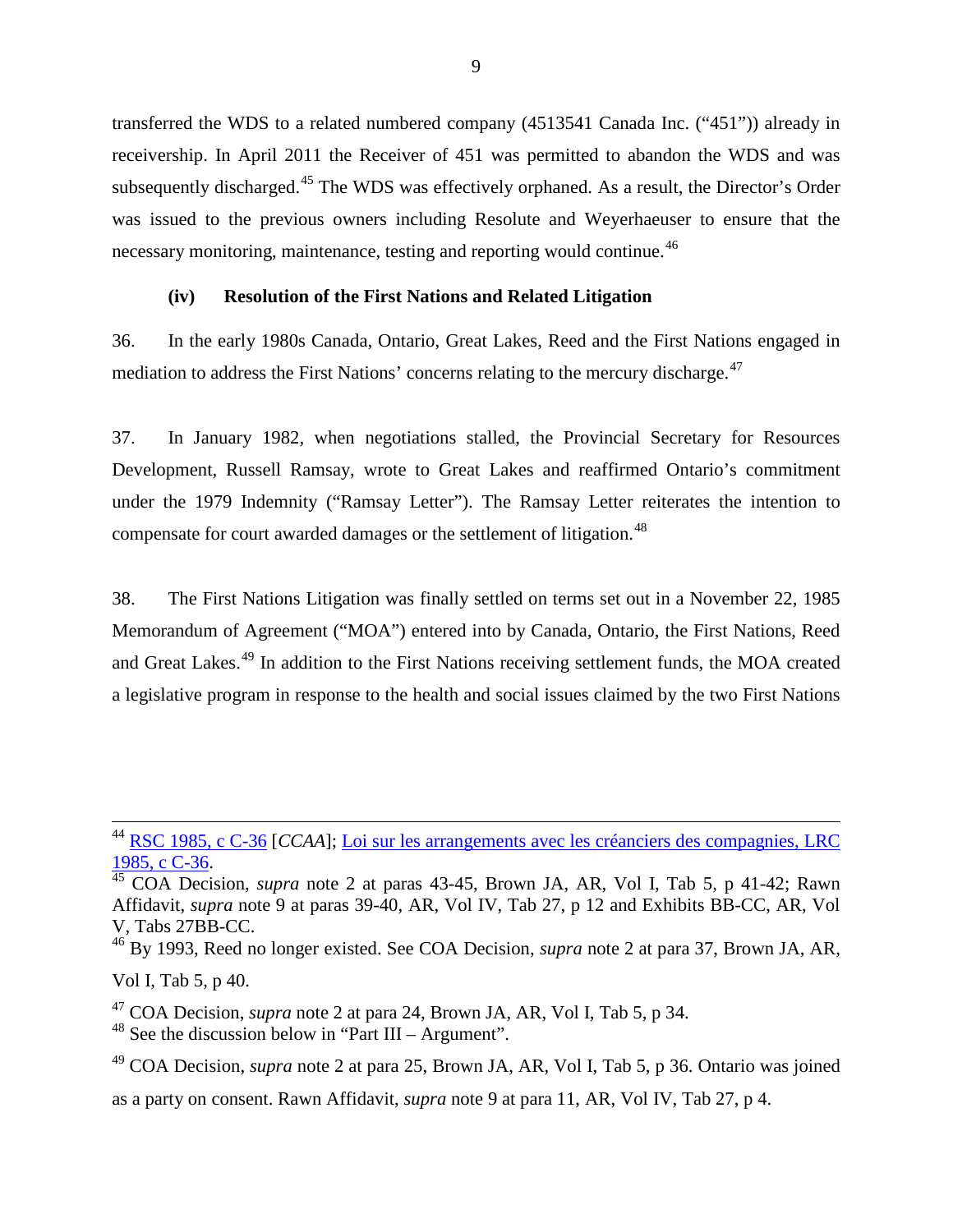communities. The program included the creation of a Mercury Disability Fund and Mercury Disability Board, both of which still exist. $50$ 

# **(a) Indemnities given as part of the Settlement**

39. Section 2.4(a) of the MOA states that "Ontario shall provide to Great Lakes and Reed indemnities in respect of the issues."<sup>[51](#page-13-0)</sup>

40. The issues were defined in section 1 of the MOA as:

The discharge by Reed and its predecessors of mercury and any other pollutants into the English and Wabigoon and related river systems, and the continuing presence of any such pollutants discharged by Reed and its predecessors, including the continuing but now diminishing presence of methylmercury in the related ecosystems since its initial identification in 1969, and governmental actions taken in consequence thereof, may have had and may continue to have effects and raise concerns in respect of the social and economic circumstances and the health of the present and future members of the Bands ("the issues").<sup>[52](#page-13-1)</sup>

41. The definition of the issues, together with section 2.4(a) of the MOA, illustrates that the 1985 Indemnity was intended to respond to claims arising from the effects of Reed Era Pollution such as the First Nations Litigation.<sup>[53](#page-13-2)</sup>

42. In order to facilitate the Settlement, the parties entered into an escrow agreement on December 16, 1985 ("Escrow Agreement"). Great Lakes granted Reed a new indemnity bringing forward the Clause 5.3 indemnification commitments it had made to Reed ("Schedule D Indemnity").<sup>[54](#page-13-3)</sup> Ontario provided the 1985 Indemnity (Schedule F).

<span id="page-13-4"></span><sup>50</sup> COA Decision, *supra* note 2 at para 28, Brown JA, and para 219, Laskin JA, AR, Vol I, Tab 5, pp 36-37, 105.

<span id="page-13-0"></span><sup>51</sup> *Ibid* at para 28, Brown JA, AR, Vol I, Tab 5, pp 36-37; Rawn Affidavit, *supra* note 9 at Exhibit J, Clause 2.4, AR, Vol IV, Tab 27J, p 145.

<span id="page-13-1"></span><sup>52</sup> COA Decision, *supra* note 2 at para 26, Brown JA, AR, Vol I, Tab 5, p 36; Rawn Affidavit, *supra* note 9 at Exhibit J, Clause 1, AR, Vol IV, Tab 27J, p 140.

<span id="page-13-2"></span><sup>53</sup> COA Decision, *supra* note 2 at paras 221-223, 238-239, Laskin JA, AR, Vol I, Tab 5, pp 106- 07, 113-14.

<span id="page-13-3"></span><sup>54</sup> Rawn Affidavit, *supra* note 9 at Exhibit J, Schedule D, AR, Vol IV, Tab 27J, pp 180-85. This

is discussed further below under "(d) The MOA, Escrow Agreement and Schedules".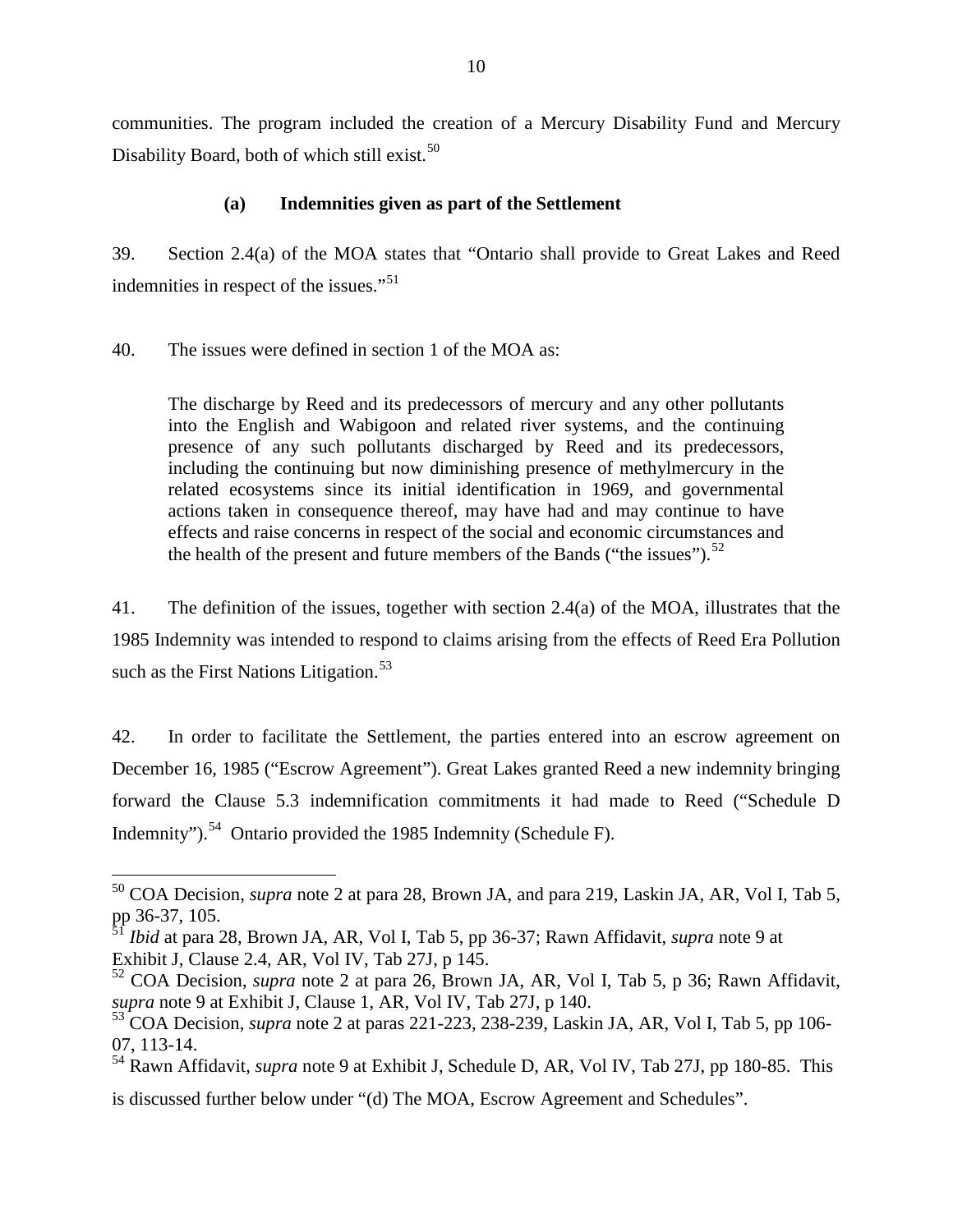43. Clause 1 of both the 1985 Indemnity and the Schedule D Indemnity mirrors the language of Clause 5.3 of the Dryden Agreement. The only significant change is "statutory or otherwise":

[The indemnitor] hereby covenants and agrees to indemnify [the indemnitee/indemnitee(s)]… harmless from and against any obligations, liability, damages, loss, costs or expenses incurred by any of them after the date hereof as a result of any claim, action or proceeding, whether *statutory or otherwise*, existing at December 17, 1979 or which may arise or be asserted thereafter … whether by individuals, firms, companies, governments (including the Federal Government of Canada and any province or municipality thereof or any agency, body or authority created by statutory or other authority) … because of or relating to any damage, loss, event or circumstances, caused or alleged to be caused by or with respect to, either in whole or in part, the discharge or escape or presence of any pollutant by Reed or its predecessors, including mercury or any other substance, from or in the plant or plants or lands or premises forming part of the Dryden assets sold by [Reed] to [Great Lakes] under the Dryden Agreement (hereinafter referred to as "Pollution Claims").... $^{55}$  $^{55}$  $^{55}$  [Emphasis added]

44. The Spills Bill was proclaimed in force seventeen days before the Schedule D Indemnity and the 1985 Indemnity were signed.<sup>[56](#page-14-0)</sup> It contained a provision creating a broad new statutory cause of action against polluters and remains in force today as section 99 of the *EPA*. [57](#page-14-1)

45. Clause 2 of both the 1985 Indemnity and the Schedule D Indemnity requires the indemnitee(s) to notify the indemnitor if they receive a Pollution Claim and entitles Ontario to take control of the defence of any action.<sup>[58](#page-14-2)</sup> Clause 3 requires the indemnitee(s) to cooperate in

<span id="page-14-3"></span><sup>55</sup> Dryden Agreement, *supra* note 29 at Clause 5.3, AR, Vol III, Tab 17, p 19; Rawn Affidavit, *supra* note 9 at Exhibit J, Schedules D and F, AR, Vol IV, Tab 27J, pp 180-85, 188-92.

<span id="page-14-0"></span><sup>&</sup>lt;sup>56</sup> The MOA was signed on November 22, 1985. The Spills Bill was proclaimed in force on November 29, 1985. The Escrow Agreement and 1985 Indemnity were executed on December 16, 1985.

<span id="page-14-1"></span><sup>57</sup> COA Decision, *supra* note 2 at para 247, Laskin JA, AR, Vol I, Tab 5, p 118; *[EPA, supra](https://www.ontario.ca/laws/statute/90e19#BK138)* note

<span id="page-14-2"></span>[<sup>10,</sup> s 99;](https://www.ontario.ca/laws/statute/90e19#BK138) *LPE*, *supra* [note 10, art 99.](https://www.ontario.ca/fr/lois/loi/90e19#BK138) <sup>58</sup> COA Decision, *supra* note 2 at para 266, Laskin JA, AR, Vol I, Tab 5, p 125; Rawn Affidavit, *supra* note 9 at Exhibit J, Schedules D and F, Clause 2, AR, Vol IV, Tab 27J, pp 181-82, 190.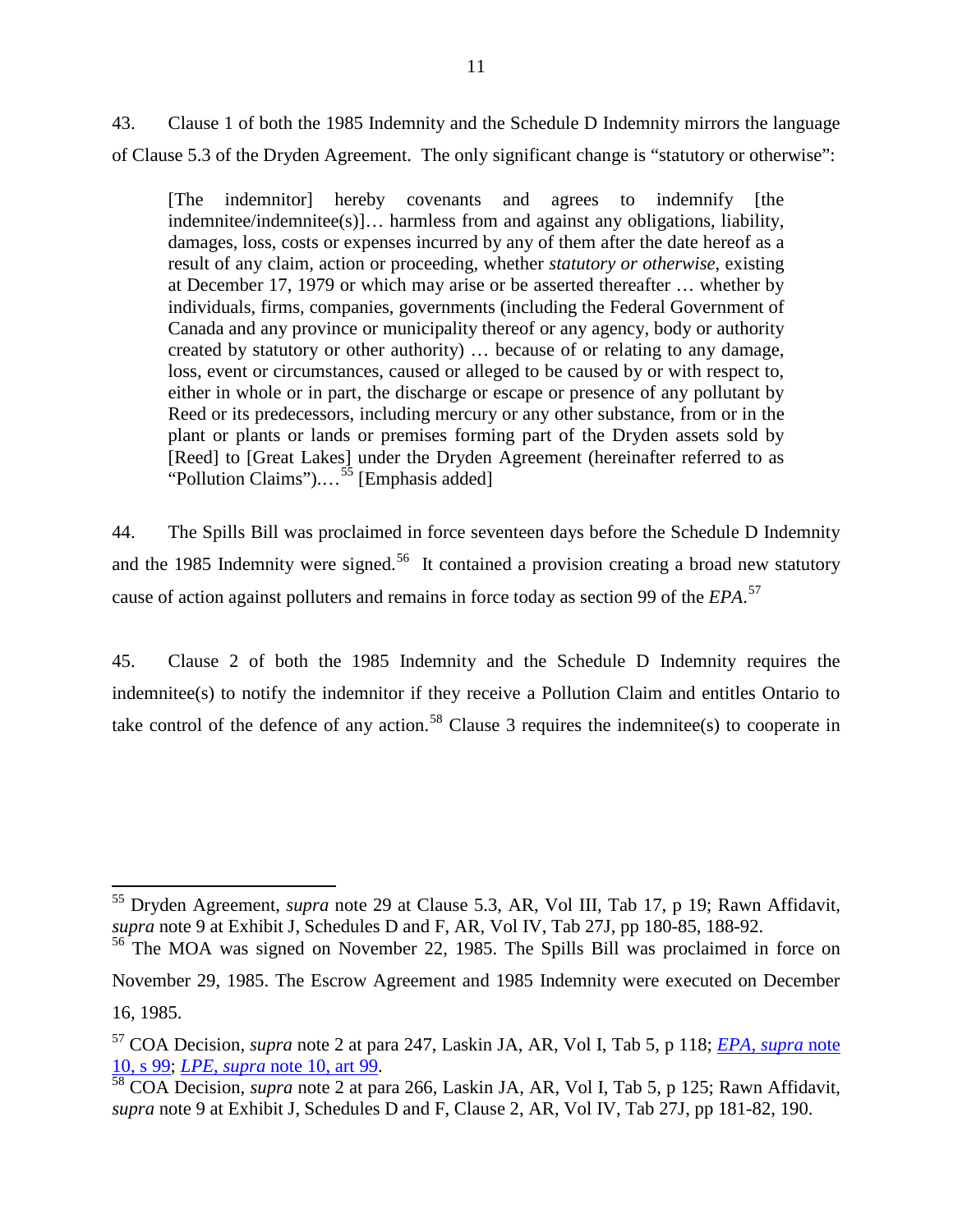the investigation, defence and settlement of any Pollution Claim.<sup>[59](#page-14-3)</sup> The provisions in Clauses 2 and 3 are typical of those in third party indemnities. $60$ 

# <span id="page-15-1"></span><span id="page-15-0"></span>**C. The Proceedings Below**

# **(i) The Summary Judgment Motions**

46. In 2016 all parties brought motions for summary judgment.

47. Weyerhaeuser claimed that the 1985 Indemnity covered the costs of complying with the Director's Order, that there had been no violation of the fettering doctrine and that it was entitled to the benefits of the 1985 Indemnity as a successor or assign under its enurement clause in accordance with the Ontario Court of Appeal's decision in *Brown v Belleville (City)*. [61](#page-15-3)

48. Resolute also took the position that the 1985 Indemnity protected it from costs associated with the Director's Order under the enurement clause and that, as a corporate successor to Great Lakes, it could rely on this protection even if the 1985 Indemnity had been an asset sold to Weyerhaeuser as part of the 1998 APA.<sup>[62](#page-15-4)</sup> It supported Weyerhaeuser's submission that there had been no breach of the fettering doctrine as well.

49. Ontario's position was that the 1985 Indemnity only covered third party Pollution Claims and did not create an obligation to compensate either Resolute or Weyerhaeuser for costs incurred to comply with the Director's Order.<sup>[63](#page-15-5)</sup> It further submitted that the benefits of the 1985 Indemnity had not been transferred to Weyerhaeuser under the 1998 APA but that, if they had

addressed below under "Error of Law – The Failure to Read the 1985 Indemnity as a Whole".

<span id="page-15-6"></span><sup>59</sup> COA Decision, *supra* note 2 at para 267, Laskin JA, AR, Vol I, Tab 5, pp 125-26; Rawn Affidavit, *supra* note 9 at Exhibit J, Schedules D and F, Clause 3, AR, Vol IV, Tab 27J, pp 182, 190-91.

<span id="page-15-2"></span><sup>60</sup> COA Decision, *supra* note 2 at para 268, Laskin JA, AR, Vol I, Tab 5, p 126; This is

<span id="page-15-5"></span><span id="page-15-4"></span><span id="page-15-3"></span><sup>61</sup> [2013 ONCA 148,](https://www.canlii.org/en/on/onca/doc/2013/2013onca148/2013onca148.html) 114 OR (3d) 561[*Brown*]; *Weyerhaeuser Company Limited v Ontario (Attorney General)*, 2016 ONSC 4652 [SCJ Decision] at para 29, AR, Vol I, Tab 1, p 7. <sup>62</sup> SCJ Decision, supra note 61 at para 30, AR, Vol I, Tab 1, p 7; Factum of the Respondent, Resolute FP Canada Inc. dated February 28, 2017, at para 27, AR, Vol VIII, Tab 42, p 80. <sup>63</sup> SCJ Decision, s*upra* note 61 at para 31, AR, Vol I, Tab 1, p 7.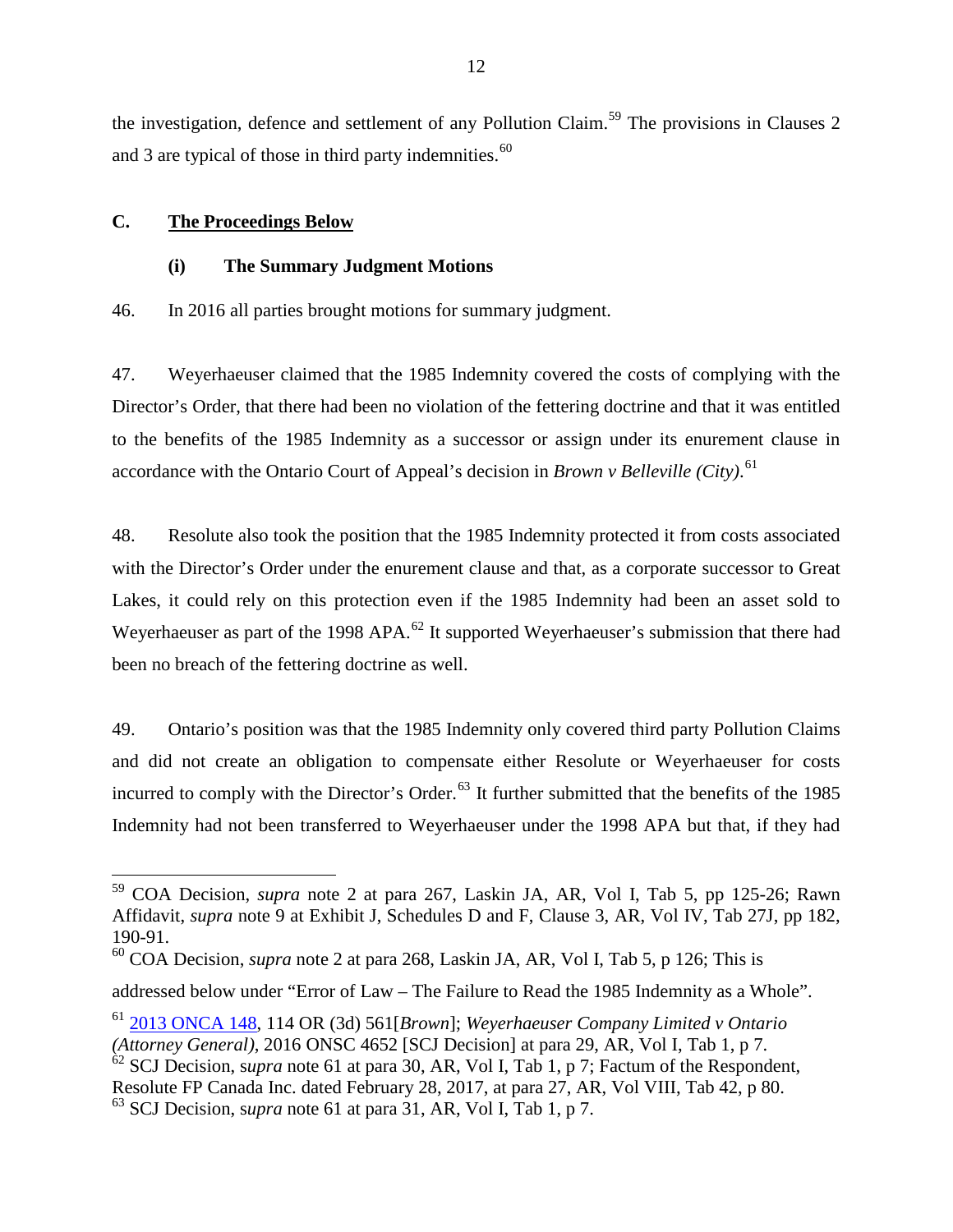been, Resolute was no longer entitled to them.<sup>[64](#page-15-6)</sup> Ontario also argued that Weyerhaeuser was not entitled to benefit as a successor under the principles set out in *Brown*. [65](#page-16-0)

50. A further submission made by Ontario was that providing indemnification under the 1985 Indemnity in respect of an order which could not even have been made under existing legislation amounted to an indirect fetter of legislative power contrary to *Pacific National (1)*. [66](#page-16-1)

51. The motions judge dismissed Ontario's motion and granted the motions for summary judgment brought by Weyerhaeuser and Resolute.<sup>[67](#page-16-2)</sup>

52. His Honour rejected Ontario's argument that a consideration of the factual matrix, in accordance with this Court's decision in *Sattva*, demonstrated that the 1985 Indemnity was intended to only cover third party claims.<sup>[68](#page-16-3)</sup>

53. The motions judge found that Resolute was entitled to the benefits of the 1985 Indemnity as a corporate successor to Great Lakes and that Weyerhaeuser was entitled both as an assignee pursuant to the 1998 APA and as a successor in title to the WDS per the decision in *Brown*. [69](#page-16-4)

54. The motions judge also rejected Ontario's argument that the interpretation of the 1985 Indemnity urged by Resolute and Weyerhaeuser amounted to an indirect fettering of provincial legislative powers because the statutory provision foundational to the Director's Order was not enacted until five years after the 1985 Indemnity was signed. His Honour found that the 1985

<span id="page-16-5"></span><sup>64</sup> *Ibid* at para 33, AR, Vol I, Tab 1, p 7; COA Decision, *supra* note 2 at para 132, Brown JA, AR, Vol I, Tab 5, p 72; Factum of Her Majesty the Queen as represented by the Ministry of the Attorney General dated June 12, 2015 at para 4, AR, Vol VII, Tab 36, p 4.

<span id="page-16-0"></span><sup>65</sup> *[Brown, supra](https://www.canlii.org/en/on/onca/doc/2013/2013onca148/2013onca148.html)* note 61; SCJ Decision, *supra* note 61 at para 57, AR, Vol I, Tab 1, p 14.

<span id="page-16-1"></span><sup>66</sup> SCJ Decision, *supra* note 61 at paras 32, 50, AR, Vol I, Tab 1, pp 7, 12.

<span id="page-16-2"></span><sup>67</sup> *Ibid* at para 65, AR, Vol I, Tab 1, p 15.

<span id="page-16-3"></span><sup>68</sup> *Ibid* at para 48, AR, Vol I, Tab 1, pp 10-11; COA Decision, *supra* note 2 at para 61, Brown JA, AR, Vol I, Tab 5, pp 46-47.

<span id="page-16-4"></span><sup>69</sup> SCJ Decision, *supra* note 61 at paras 55, 63-64, AR, Vol I, Tab 1, pp 13, 15; COA Decision, *supra* note 2 at para 131, Brown JA, AR, Vol I, Tab 5, p 72.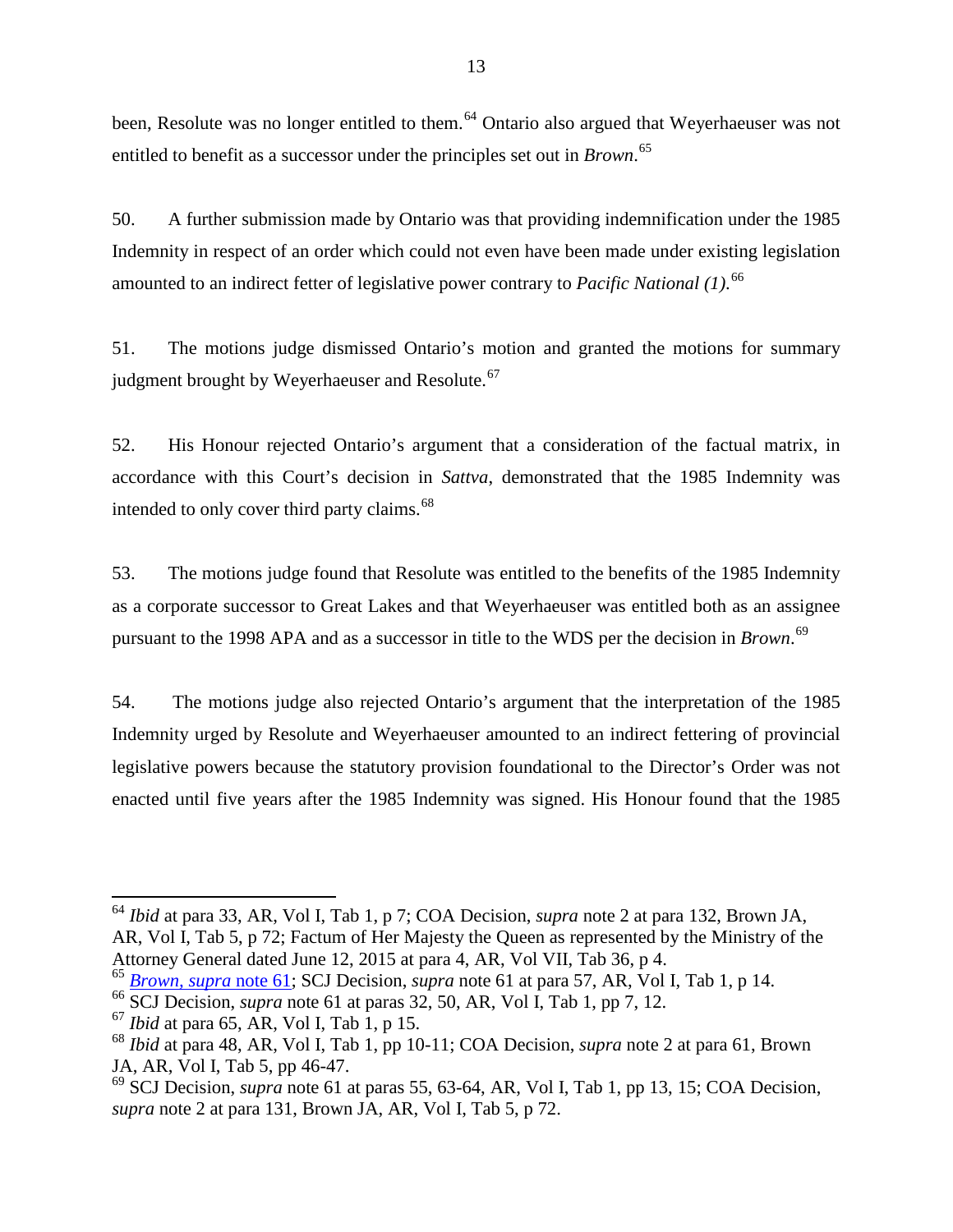Indemnity was a business agreement in accordance with this Court's decision in *Pacific National (1)* and thus followed this Court's earlier decision in *Wells v Newfoundland*. [70](#page-16-5)

# **(ii) The Court of Appeal**

<span id="page-17-0"></span>55. The Court of Appeal allowed Ontario's appeal against Resolute and partially allowed it against Weyerhaeuser. $71$ 

56. On the issue of scope, the majority upheld the motions judge's finding that the 1985 Indemnity covers the costs of complying with the Director's Order. They found no legal or material factual errors in the motions judge's interpretive approach.<sup>[72](#page-17-2)</sup>

57. While the majority acknowledged that the motions judge had erred in concluding that the object of the Director's Order, the WDS, was the source of mercury discharge into the Rivers, unlike Justice Laskin they did not believe this was a palpable and overriding error.<sup>[73](#page-17-3)</sup>

58. The majority found no palpable and overriding error in the motions judge's conclusion that the 1998 APA operated to assign the full benefit of the 1985 Indemnity to Weyerhaeuser.<sup>[74](#page-17-4)</sup> However, they further concluded that while Resolute was a corporate successor to Great Lakes, whatever benefits Great Lakes had under the 1985 Indemnity were lost when Bowater sold it to Weyerhaeuser in 1998.<sup>[75](#page-17-5)</sup>

59. The majority also held that the question of whether Weyerhaeuser subsequently sold the 1985 Indemnity to Domtar must be determined by the lower court following a further hearing.<sup>[76](#page-17-6)</sup>

<sup>70</sup> [\[1999\] 3 SCR 199,](https://www.canlii.org/en/ca/scc/doc/1999/1999canlii657/1999canlii657.html) 177 DLR (4th) 73 (SCC) [*Wells*]; SCJ Decision, *supra* note 61 at paras 51- 53, AR, Vol I, Tab 1, pp 12-13; COA Decision, *supra* note 2 at para 119, Brown JA, AR, Vol I, Tab 5, p 68.

<span id="page-17-7"></span><span id="page-17-1"></span><sup>71</sup> COA Decision, *supra* note 2 at paras 203-04, Brown JA, AR, Vol I, Tab 5, p 99.

<span id="page-17-2"></span><sup>72</sup> *Ibid* at para 128, Brown JA, AR, Vol I, Tab 5, p 71.

<span id="page-17-3"></span><sup>73</sup> *Ibid* at para 82, Brown JA, AR, Vol I, Tab 5, p 54.

<span id="page-17-4"></span><sup>74</sup> *Ibid* at para 161, Brown JA, AR, Vol I, Tab 5, p 81.

<span id="page-17-5"></span><sup>75</sup> *Ibid* at paras 193, 198, Brown JA, AR, Vol I, Tab 5, pp 95, 97.

<span id="page-17-6"></span><sup>76</sup> *Ibid* at paras 166, 204, Brown JA, AR, Vol I, Tab 5, p 84, 99.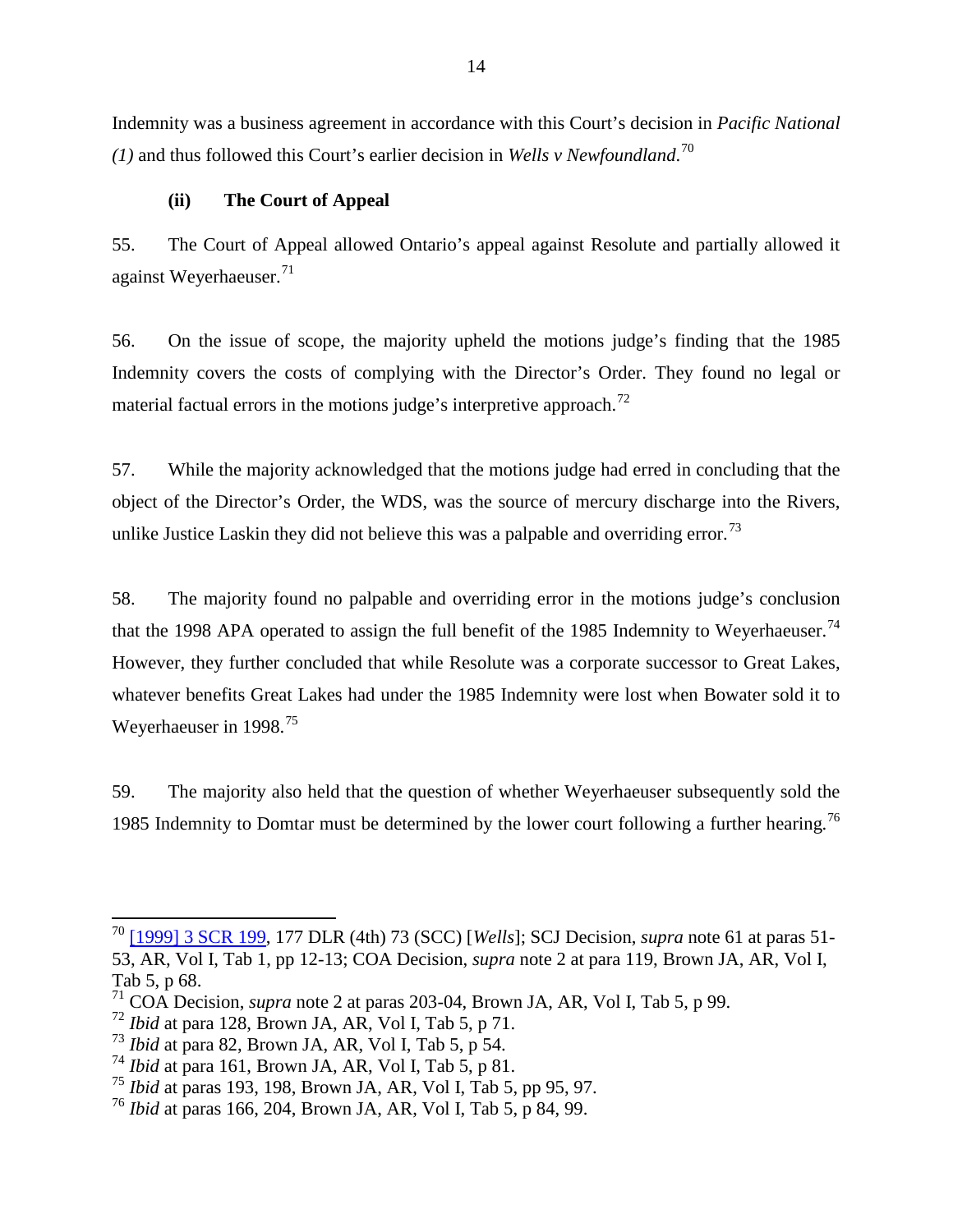They rejected Weyerhaeuser's argument that it was entitled to the benefits as a successor owner of the WDS concluding that the motions judge had misapplied *Brown*. [77](#page-17-7)

60. On the issue of legislative fettering, the majority upheld the motions judge's decision that the 1985 Indemnity was a business agreement and as such did not restrict the province's legislative functions.[78](#page-18-1) They also rejected Ontario's submission that the motions judge had unnecessarily implied a term into the 1985 Indemnity so as to make it applicable to legislation that would not be enacted until 1990.<sup>[79](#page-18-2)</sup> The majority concluded, as well, that Ontario could have passed legislation to avoid liability had it so desired.<sup>[80](#page-18-3)</sup>

# **(iii) The Dissenting Judgment of Justice Laskin**

<span id="page-18-0"></span>61. The focus of the dissenting judgment was on the scope of the 1985 Indemnity. Justice Laskin concluded that the motions judge had made several errors of both a legally and factually impactful nature. He found that the 1985 Indemnity was not intended to respond to first party claims such as the Director's Order.<sup>[81](#page-18-4)</sup> He also concluded that the Director's Order did not, in any case, create a Pollution Claim for damages caused by the discharge of mercury and other pollutants into the Rivers. His Honour would have allowed Ontario's appeal and dismissed the motions for judgment brought by Resolute and Weyerhaeuser.<sup>[82](#page-18-5)</sup>

62. Justice Laskin concluded that the motions judge had erred in law by reading the words of the 1985 Indemnity without properly considering the context in which it was given; a context which included the 1979 Indemnity, the Dryden Agreement, the Ramsay Letter, the Spills Bill and the MOA, including the Escrow Agreement and Schedules.<sup>[83](#page-18-6)</sup>

<sup>77</sup> *Ibid* at para 184, Brown JA, AR, Vol I, Tab 5, p 92.

<span id="page-18-1"></span><sup>78</sup> *Ibid* at paras 119-21, Brown JA, AR, Vol I, Tab 5, p 68.

<span id="page-18-2"></span><sup>79</sup> *Ibid* at para 122, Brown JA, AR, Vol I, Tab 5, pp 68-69.

<span id="page-18-3"></span><sup>80</sup> *Ibid* at para 127, Brown JA, AR, Vol I, Tab 5, p 70.

<span id="page-18-4"></span><sup>81</sup> *Ibid* at para 212, Laskin JA, AR, Vol I, Tab 5, p 102.

<span id="page-18-5"></span><sup>82</sup> *Ibid* at para 270, Laskin JA, AR, Vol I, Tab 5, p 127.

<span id="page-18-6"></span><sup>83</sup> *Ibid* at para 211(2), Laskin JA, AR, Vol I, Tab 5, p 102.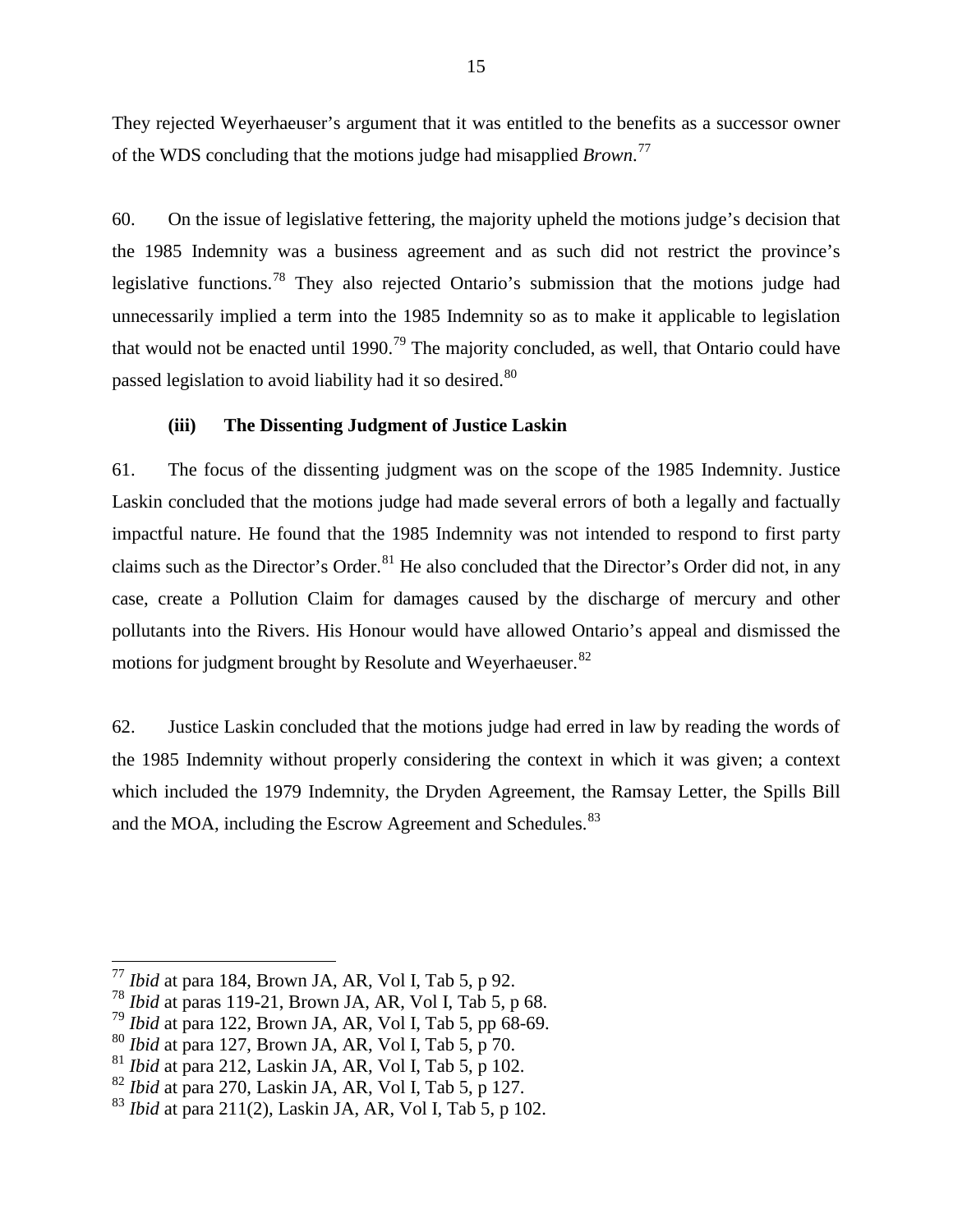63. His Honour further held that the motions judge erred in law in failing to consider the 1985 Indemnity as a whole, instead focusing only on Clause 1, while Clauses 2 and 3 contained, respectively, control of defence and cooperation clauses typical of third party indemnities.<sup>[84](#page-18-3)</sup>

64. Justice Laskin also found that the motions judge made two significant errors of fact regarding the circumstances surrounding the granting of the 19[85](#page-19-1) Indemnity.<sup>85</sup> The first was the finding that Great Lakes had agreed to pay significant amounts of money to continue to modernize its operation in Dryden.<sup>[86](#page-19-2)</sup> The second error was that the impetus for the 1985 Indemnity was mercury discharge from the WDS.<sup>[87](#page-19-3)</sup>

#### **PART II – QUESTIONS IN ISSUE**

- <span id="page-19-0"></span>65. This appeal raises the following issues:
	- a. did the majority of the Court of Appeal err in failing to correct the motions judge's approach to this Court's decision in *Sattva* and in upholding his conclusion that the 1985 Indemnity covers first party claims and that the Director's Order gives rise to a Pollution Claim as contemplated in the MOA?
	- b. did the majority of the Court of Appeal err in not correcting the motions judge's failure to consider the 1985 Indemnity as a whole, thereby ignoring its control of defence and cooperation clauses?
	- c. did the majority of the Court of Appeal err in failing to recognize that two errors of fact made by the motions judge were of a palpable and overriding nature?
	- d. did the Court of Appeal err in failing to correct the motions judge's decision that the 1985 Indemnity was a business agreement to which the indirect fettering rule did not apply and otherwise in the manner in which they applied *Pacific National (1)*?

<span id="page-19-4"></span><sup>&</sup>lt;sup>84</sup> *Ibid* at para 211(3), Laskin JA, AR, Vol I, Tab 5, p 102.<br><sup>85</sup> *Ibid* at paras 228-31, Laskin JA, AR, Vol I, Tab 5, pp 109-10.

<span id="page-19-2"></span><span id="page-19-1"></span><sup>86</sup> *Ibid* at para 228, Laskin JA, AR, Vol I, Tab 5, pp 109-10.

<span id="page-19-3"></span><sup>87</sup> *Ibid* at para 230, Laskin JA, AR, Vol I, Tab 5, p 110.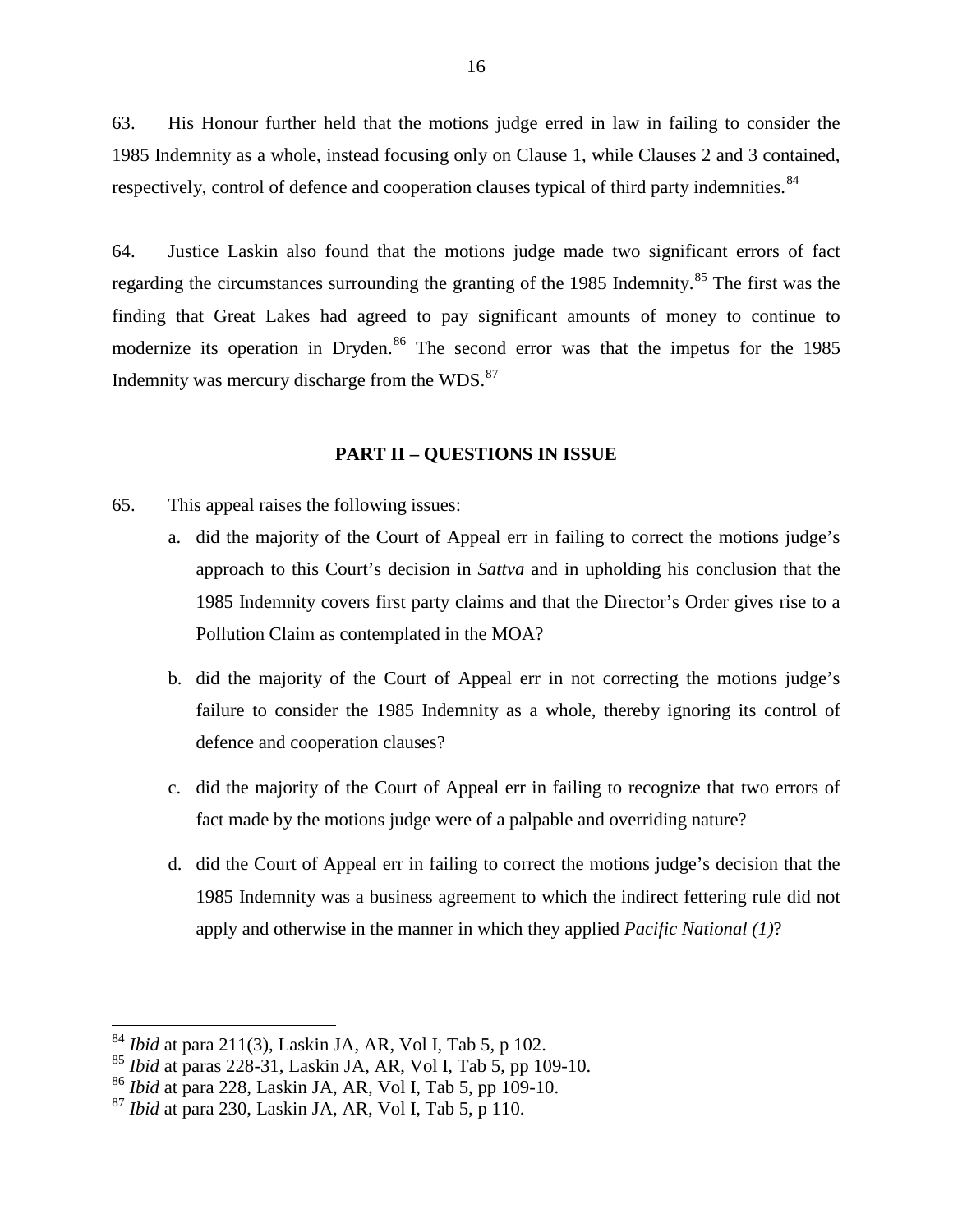#### **PART III – ARGUMENT**

### <span id="page-20-1"></span><span id="page-20-0"></span>**A. The Standard of Review**

66. Decisions concerning the interpretation of negotiated contracts are generally taken to involve questions of mixed fact and law and may be overturned where the court below has made a palpable and overriding error.<sup>[88](#page-19-4)</sup> The appellate process will engage a consideration of the circumstances in which the contract was made.<sup>[89](#page-20-3)</sup> Extricable errors of law, such as the application of an incorrect principle, the failure to consider a required element of a legal test or the failure to consider a relevant factor are reviewable on a correctness standard.<sup>[90](#page-20-4)</sup>

67. A lower court's findings of fact may be reversed where it is established that they amount to a palpable and overriding error.<sup>[91](#page-20-5)</sup> The motions judge made two significant errors concerning the factual matrix.

# <span id="page-20-2"></span>**B. Errors of Mixed Fact and Law - The Motions Judge's Misapplication of** *Sattva*

68. *Sattva* instructs lower courts to read the words of a contract within the context of the document as a whole with regard to the surrounding circumstances.<sup>92</sup> The meaning of the words used in any contract is derived from the "factual matrix", those contextual factors including the purpose of the agreement and the nature of the relationship created by the agreement, and which consist of objective evidence of the background facts that were or reasonably ought to have been within the knowledge of the parties at or before the date of contracting.<sup>[93](#page-20-7)</sup>

<sup>88</sup> *[Ledcor Construction Ltd. v Northbridge Indemnity Insurance Co.](https://www.canlii.org/en/ca/scc/doc/2016/2016scc37/2016scc37.html#par21)*, 2016 SCC 37 at para 21, [2016] 2 SCR 23 [*Ledcor*].<br><sup>89</sup> Sat<u>tva, supra note 4 at para 50; *Ledcor*, supra note 88 at para 21</u>.

<span id="page-20-5"></span><span id="page-20-4"></span><span id="page-20-3"></span><sup>&</sup>lt;sup>90</sup> Sattva, supra note 4 at para 53, Ledcor, supra [note 88 at paras 21,](https://www.canlii.org/en/ca/scc/doc/2016/2016scc37/2016scc37.html#par21) [36.](https://www.canlii.org/en/ca/scc/doc/2016/2016scc37/2016scc37.html#par36)<br><sup>91</sup> Hryniak v Mauldin, [2014 SCC 7 at para 81,](https://www.canlii.org/en/ca/scc/doc/2014/2014scc7/2014scc7.html#par81) [2014] 1 SCR 87; [Housen v Nikolaisen](https://www.canlii.org/en/ca/scc/doc/2002/2002scc33/2002scc33.html#par5), 2002 SCC [33 at paras 5-6,](https://www.canlii.org/en/ca/scc/doc/2002/2002scc33/2002scc33.html#par5) [10,](https://www.canlii.org/en/ca/scc/doc/2002/2002scc33/2002scc33.html#par10) [23,](https://www.canlii.org/en/ca/scc/doc/2002/2002scc33/2002scc33.html#par23) [36,](https://www.canlii.org/en/ca/scc/doc/2002/2002scc33/2002scc33.html#par36) [2002] 2 SCR 235; *[HL v Canada \(Attorney General\)](https://www.canlii.org/en/ca/scc/doc/2005/2005scc25/2005scc25.html#par4)*, 2005 SCC 25 at [paras 4,](https://www.canlii.org/en/ca/scc/doc/2005/2005scc25/2005scc25.html#par4) [53-57,](https://www.canlii.org/en/ca/scc/doc/2005/2005scc25/2005scc25.html#par53) [70,](https://www.canlii.org/en/ca/scc/doc/2005/2005scc25/2005scc25.html#par53) [110,](https://www.canlii.org/en/ca/scc/doc/2005/2005scc25/2005scc25.html#par110) [2005] 1 SCR 401; *[Peart v Peel \(Regional Municipality\) Police Services](https://www.canlii.org/en/on/onca/doc/2006/2006canlii37566/2006canlii37566.html#par158)  Board*[, 217 OAC 269 at para 158,](https://www.canlii.org/en/on/onca/doc/2006/2006canlii37566/2006canlii37566.html#par158) [2006] OJ No 4457.

<span id="page-20-6"></span><sup>92</sup> *Sattva, supra* [note 4 at paras 46-47;](https://www.canlii.org/en/ca/scc/doc/2014/2014scc53/2014scc53.html#par46) *[Dumbrell v Regional Group of Companies Inc.](https://www.canlii.org/en/on/onca/doc/2007/2007onca59/2007onca59.html#par53)*, 2007 [ONCA 59 at paras 53-55,](https://www.canlii.org/en/on/onca/doc/2007/2007onca59/2007onca59.html#par53) 85 OR (3d) 616; See also COA Decision, *supra* note 2 at para 236, Laskin JA, AR, Vol I, Tab 5, p 112.

<span id="page-20-7"></span><sup>93</sup> *Sattva, supra* [note 4 at paras 48,](https://www.canlii.org/en/ca/scc/doc/2014/2014scc53/2014scc53.html#par48) [58;](https://www.canlii.org/en/ca/scc/doc/2014/2014scc53/2014scc53.html#par58) *Plan Group v Bell Canada*[, 2009 ONCA 548 at para 37,](https://www.canlii.org/en/on/onca/doc/2009/2009onca548/2009onca548.html#par37) 96 OR (3d) 81.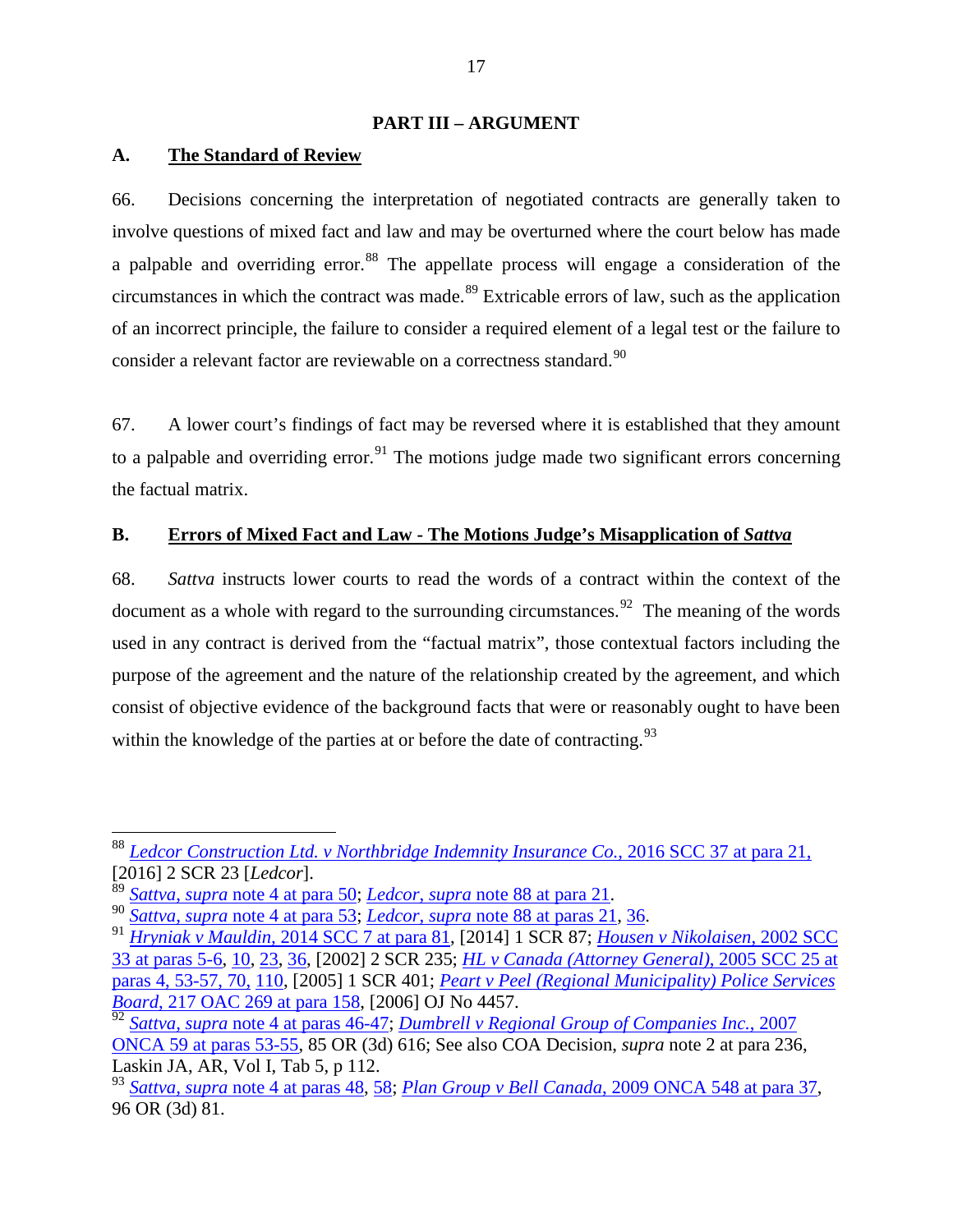69. The motions judge stated that interpreting the 1985 Indemnity with reference to the factual matrix of the MOA was not the appropriate starting point.<sup>[94](#page-20-4)</sup> This was an extricable error of law.<sup>[95](#page-21-1)</sup> The majority of the Court of Appeal upheld this approach.<sup>[96](#page-21-2)</sup>

70. As noted by Justice Laskin "context controls meaning". "The words of an agreement, and the context in which those words are used, cannot be separated and approached at different stages of the interpretative process."[97](#page-21-3)

71. The motions judge should not have considered the words of the 1985 Indemnity and the context in which it was made at different stages.<sup>[98](#page-21-4)</sup> In doing so he misapplied the direction given in *Sattva* which rejected this approach expressly. [99](#page-21-5) The motions judge failed to appreciate that events going back to 1979 significantly informed the meaning of the 1985 Indemnity.<sup>[100](#page-21-6)</sup> He should have considered its interrelationship with the 1979 Indemnity, the Dryden Agreement, the Ramsay Letter, the Spills Bill and the MOA, Escrow Agreement and Schedules.<sup>[101](#page-21-7)</sup>

#### <span id="page-21-0"></span>**(i) The Context of the 1985 Indemnity**

# **(a) Ontario's Commitments: The 1979 Indemnity and the Ramsay Letter**

72. Ontario's intention to indemnify only for third party claims has always been clear. The intention was to compensate for "damages" resulting from court decisions or settlements.

# 73. The 1979 Indemnity provided as follows:

I am aware … of [Great Lakes'] concern over potential liabilities for environmental *damages* caused by Reed ... in the Dryden area ... I further understand that … Reed … and Great Lakes are willing to assume, on an equal

<sup>94</sup> SCJ Decision, *supra* note 61 at para 40, AR, Vol I, Tab 1, p 8; *[Eli Lilly & Co.](https://www.canlii.org/en/ca/scc/doc/1998/1998canlii791/1998canlii791.html?resultIndex=1) v Novopharm* 

<span id="page-21-1"></span><sup>&</sup>lt;sup>95</sup> COA Decision, *supra* note 2 at para 237, Laskin JA, AR, Vol I, Tab 5, p 112-13.

<span id="page-21-2"></span><sup>96</sup> *Ibid* at paras 70-71, Brown JA, AR, Vol I, Tab 5, p 51.

<span id="page-21-3"></span><sup>97</sup> COA Decision, *supra* note 2 at para 237, Laskin JA, AR, Vol I, Tab 5, pp 112-13, citing *[Starrcoll Inc. v 2281927 Ontario Ltd](https://www.canlii.org/en/on/onca/doc/2016/2016onca275/2016onca275.html#par17), 2016 ONCA 275 at para 17, 68 RPR* (5<sup>th</sup>) 173.

<span id="page-21-5"></span><span id="page-21-4"></span><sup>98</sup> COA Decision, *supra* note 2 at para 237, Laskin JA, AR, Vol I, Tab 5, pp 112-13.<br><sup>99</sup> Sattva, supra note 4 at paras 47-48, 57-58.

<span id="page-21-6"></span><sup>&</sup>lt;sup>100</sup> COA Decision, *supra* note 2 at paras 260, 263, Laskin JA, AR, Vol 1, Tab 5, pp 121-22, 124.

<span id="page-21-7"></span><sup>101</sup> *Ibid* at paras 263-264, Laskin JA, AR, Vol 1, Tab 5, p 124.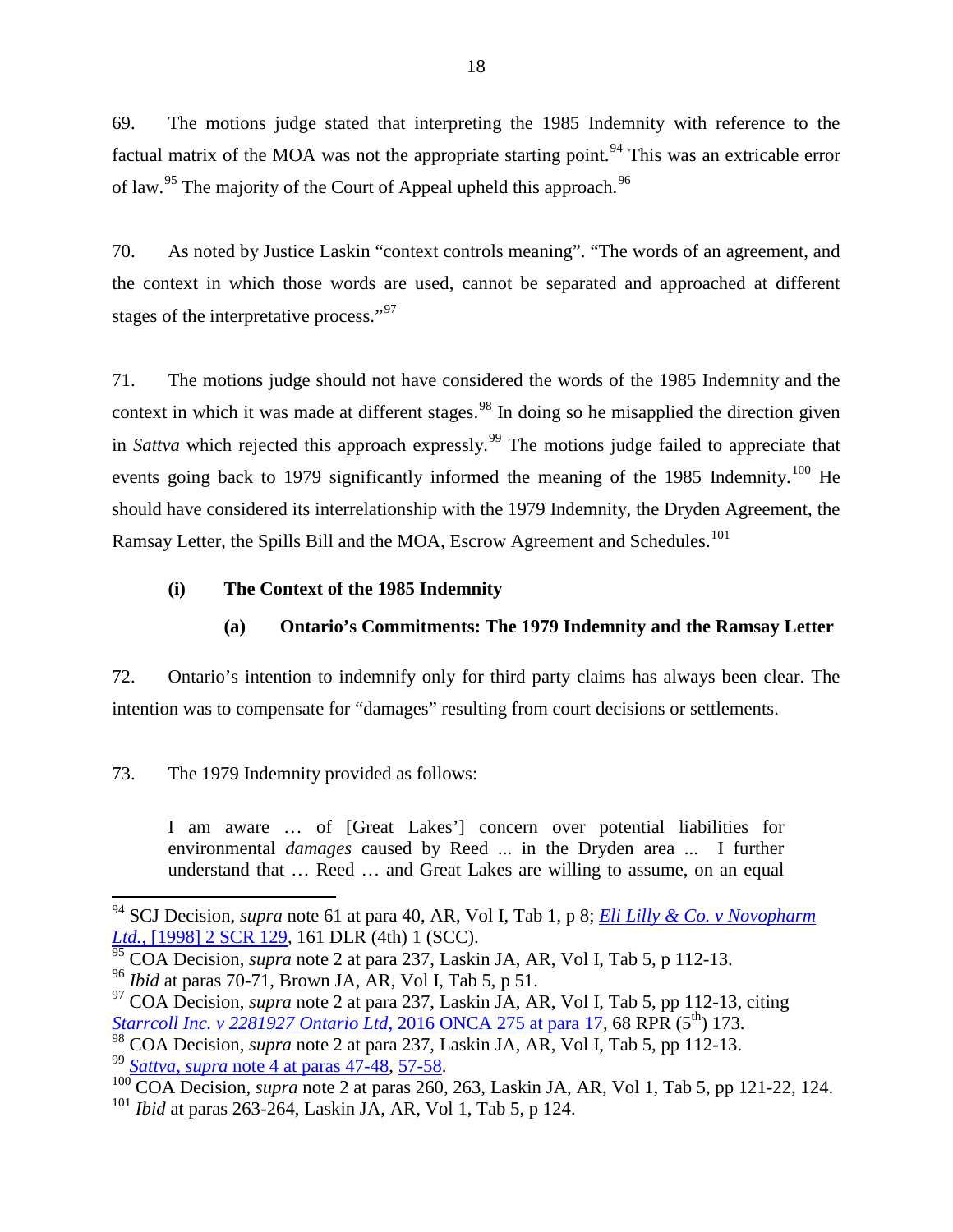basis, responsibility, up to a maximum of \$15 million, for any environmental *damages* attributable to the operations of Reed … in the Dryden area prior to this acquisition by Great Lakes.

The continued viability of the Dryden facilities and the undertaking of major modernization expenditures with respect to them are of considerable importance to the people of this Province. The substantial and beneficial employment and economic effects that the operation of a modernized facility will have on the population and economy of Dryden is of real significance.

In the event that Great Lakes [*sic*] negotiations with … Reed … are successful then *in the event that Great Lakes is required to pay any monies as a result of any final decision of a court against Great Lakes [or] Reed … in respect of pollution caused by Reed … in … Dryden ... or in the event that any settlement with any claimant is made the amount of which settlement has been approved by [Ontario],* I have been authorized … to advise you … that … Ontario [will] ensure that Great Lakes … will not be required to pay any monies in excess of the maximum amount of \$15 million … provided that over the next three to four years Great Lakes expends in the order of \$200 million for the modernization and expansion of the Dryden facilities.<sup>[102](#page-21-4)</sup> [Emphasis added]

74. As noted above, this commitment made by Ontario was restated in the Ramsay Letter:

… [Ontario] will assume responsibility for any *damages* awarded by any *court* or for any *settlement* approved by the Attorney General of Ontario, after 15 million has been paid by [Great Lakes and Reed] in connection with ... mercury pollution claims. Such *claims include personal injury, property damage and economic claims of any claimants,* including adults, minors and those yet unborn, related to mercury pollution." <sup>[103](#page-22-0)</sup> [Emphasis added]

75. Like the 1979 Indemnity, the Ramsay Letter limits the promise of indemnification to obligations arising from *court orders or settlements* consequent on *damages* caused by Reed Era Pollution. Both documents contemplate compensation only for third party claims.

76. The motions judge did not refer to the Ramsay Letter at all. With respect to the 1979 Indemnity His Honour found that, as it was a separate agreement from the 1985 Indemnity, only

<span id="page-22-1"></span><sup>102</sup> *Ibid* at para 241, Laskin JA, AR, Vol I, Tab 5, pp 114-15; Rawn Affidavit, *supra* note 9 at Exhibit I, AR, Vol IV, Tab 27I.

<span id="page-22-0"></span><sup>103</sup> COA Decision, *supra* note 2 at para 243, Laskin JA, AR, Vol I, Tab 5, p 116; Letter from R. H. Ramsay to C. J. Carter dated January 28, 1982, AR, Vol III, Tab 21.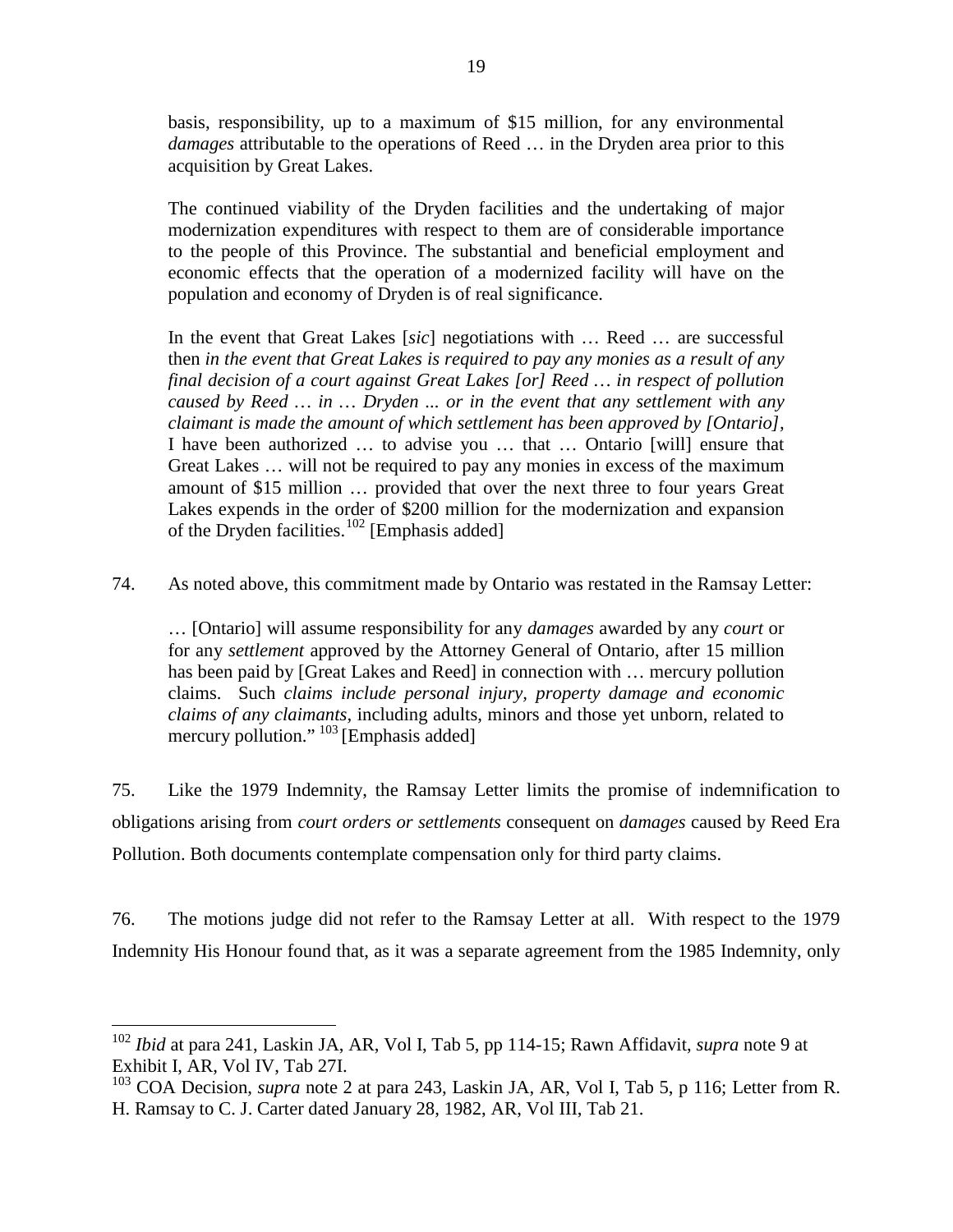the words of the latter should be considered.<sup>[104](#page-22-1)</sup> The majority of the Court of Appeal found no reversible error in this analysis.<sup>105</sup>

77. The 1979 Indemnity and the Ramsay Letter are important elements of the factual matrix. Had the courts below considered them properly, or at all, they would have concluded that the 1985 Indemnity was only intended to respond to third party claims.<sup>[106](#page-23-1)</sup>

# **(b) The Dryden Agreement**

78. After Ontario provided the 1979 Indemnity, Reed and Great Lakes signed the Dryden Agreement which addressed both the ongoing and potential Pollution Claims, including the First Nations Litigation, and the various environmental responsibilities consistent with the statutory structure of the *EPA* as it then was*.* The WDS' COA obligations would become Great Lakes' responsibility as the new owner and operator. Reed would continue to be bound by the 1979 Control Order made against it while it was the owner.<sup>107</sup>

79. The companies addressed the 1979 Control Order in Clause 11.4. It required Great Lakes to assume full financial responsibility for it following completion of its purchase from Reed. It also recognized that the 1979 Control Order was not a Pollution Claim.

# 80. Clause 11.4 provides as follows:

[Reed] and [Great Lakes] acknowledge and agree that notwithstanding anything herein contained [Reed] shall have no obligation under the indemnity provided for in clause 5.3 hereof to the extent of any action taken or performed by [Great Lakes] after the Closing Date in compliance with the existing Control Order … or in compliance with any Control Order which may be issued in substitution therefor … It is further acknowledged and agreed that obligations of [Reed] under such Control Order constitute commitments of [Reed] which are to be assumed by [Great Lakes] hereunder without adjustment to the purchase price.<sup>[108](#page-23-3)</sup>

<span id="page-23-4"></span><sup>104</sup> SCJ Decision, *supra* note 61 at para 48, AR, Vol I, Tab 1, pp 10-11; COA Decision, *supra* note 2 at para 93, Brown JA, AR, Vol I, Tab 5, pp 58-59.

<span id="page-23-0"></span><sup>105</sup> COA Decision, *supra* note 2 at para 94, Brown JA, AR, Vol I, Tab 5, p 59.

<span id="page-23-1"></span><sup>106</sup> *Ibid* at paras 263-64, Laskin JA, AR, Vol I, Tab 5, p 124.

<span id="page-23-2"></span><sup>107</sup> 1979 Control Order, *supra* note 21, AR, Vol III, Tab 16.

<span id="page-23-3"></span><sup>108</sup> Dryden Agreement, *supra* note 29 at Clause 11.4, AR, Vol III, Tab 17, pp 46-47.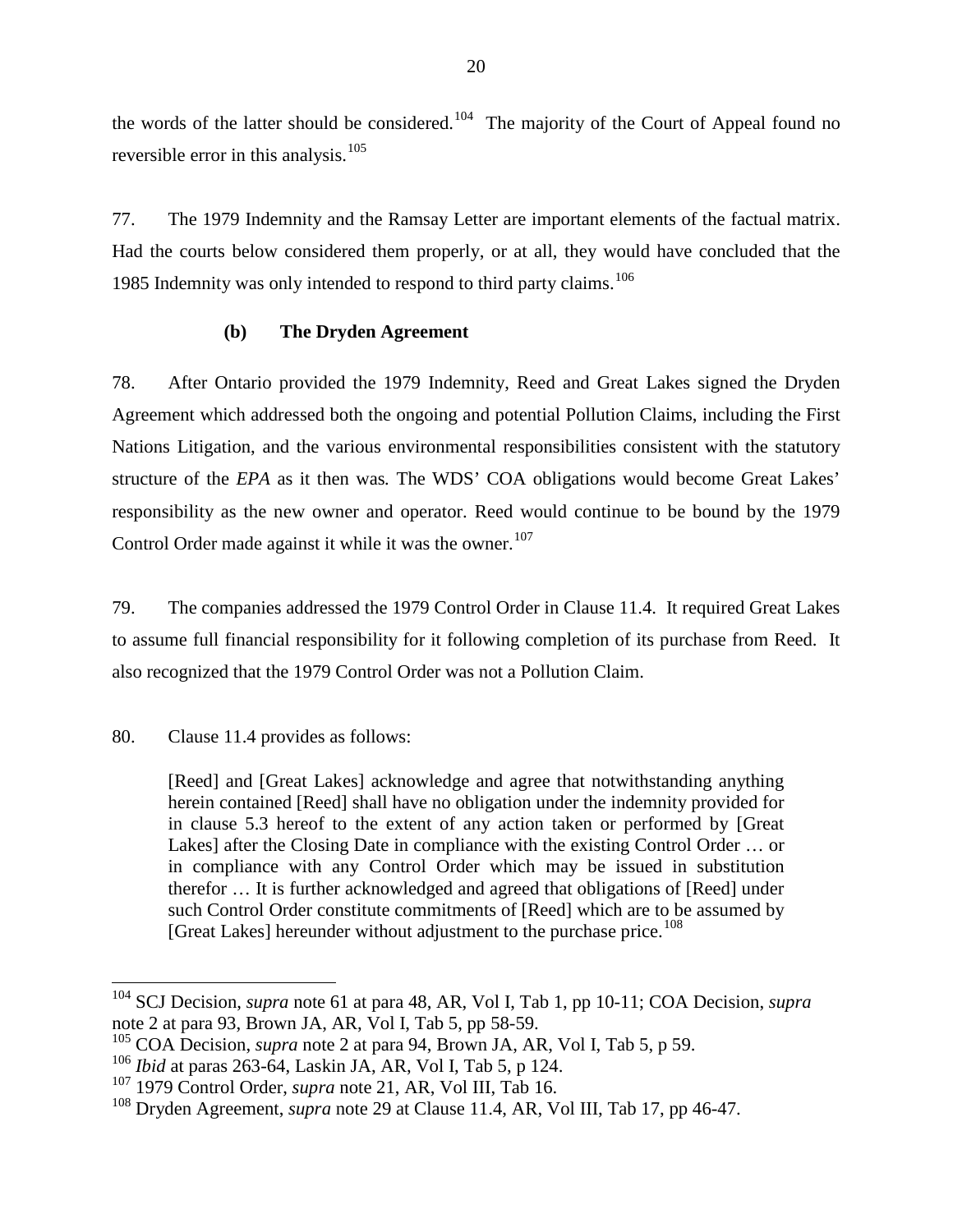81. The motions judge incorrectly concluded that the "1979 Indemnity" excluded the cost of regulatory compliance. His Honour stated:

The Province's comparison of the language of the 1979 Indemnity and the [1985] Indemnity does not persuade me that Weyerhaeuser's and Resolute's interpretation of the [1985] Indemnity is incorrect. The [1985] Indemnity is a separate agreement and must be interpreted by considering the words used by the parties in it, not a previous agreement. Further, the fact that the *1979 Indemnity* contained a specific provision that excluded the cost of regulatory compliance supports the conclusion that the [1985] Indemnity includes these costs because it does not contain a similar provision.<sup>[109](#page-23-4)</sup> [Emphasis added]

82. The 1979 Indemnity, in fact, contains no regulatory carve out. In no way is it inconsistent with the 1985 Indemnity. Both reflect an intention to cover only third party claims.

83. Assuming that the motions judge's reference to the 1979 Indemnity was actually a reference to Clause 11.4 of the Dryden Agreement, it is important to note that the Dryden Agreement was a private contractual arrangement made between Reed and Great Lakes. The absence of a provision such as Clause 11.4 in the 1985 Indemnity was, accordingly, not evidence that Ontario intended it to cover regulatory costs.<sup>110</sup> The majority of the Court of Appeal failed to address this error.

84. Further, by 1985 there was no need for similar regulatory carve out language. Reed had no obligations for the Dryden operations. The 1979 Control Order issued against it was rescinded on June 5, 1980 and replaced with one naming Great Lakes on the same terms ("1980 Control Order").<sup>[111](#page-24-1)</sup> The 1980 Control Order had been substantially complied with by 1982 and, in any event, expired on December 31, 1983.<sup>[112](#page-24-2)</sup> Great Lakes continued to have the COA responsibilities as the operator and owner of the WDS.

<sup>109</sup> SCJ Decision, *supra* note <sup>61</sup> at para 48, AR, Vol I, Tab 1, p 11.

<span id="page-24-0"></span><sup>110</sup> COA Decision, *supra* note 2 at paras 255-56, Laskin JA, AR, Vol I, Tab 5, p 121.

<span id="page-24-1"></span><sup>&</sup>lt;sup>111</sup> 1979 Control Order, *supra* note 21, AR, Vol III, Tab 16; Ministry of the Environment, Control Order, issued against Great Lakes Forest Products Limited dated June 5, 1980 [1980 Control Order], AR, Vol III, Tab 20.

<span id="page-24-3"></span><span id="page-24-2"></span><sup>112</sup> 1980 Control Order, *supra* note 111, AR, Vol III, Tab 20; 1982 GL Annual Report, *supra*  note 36 at pp 4-11, AR, Vol III, Tab 18D, pp 111-14.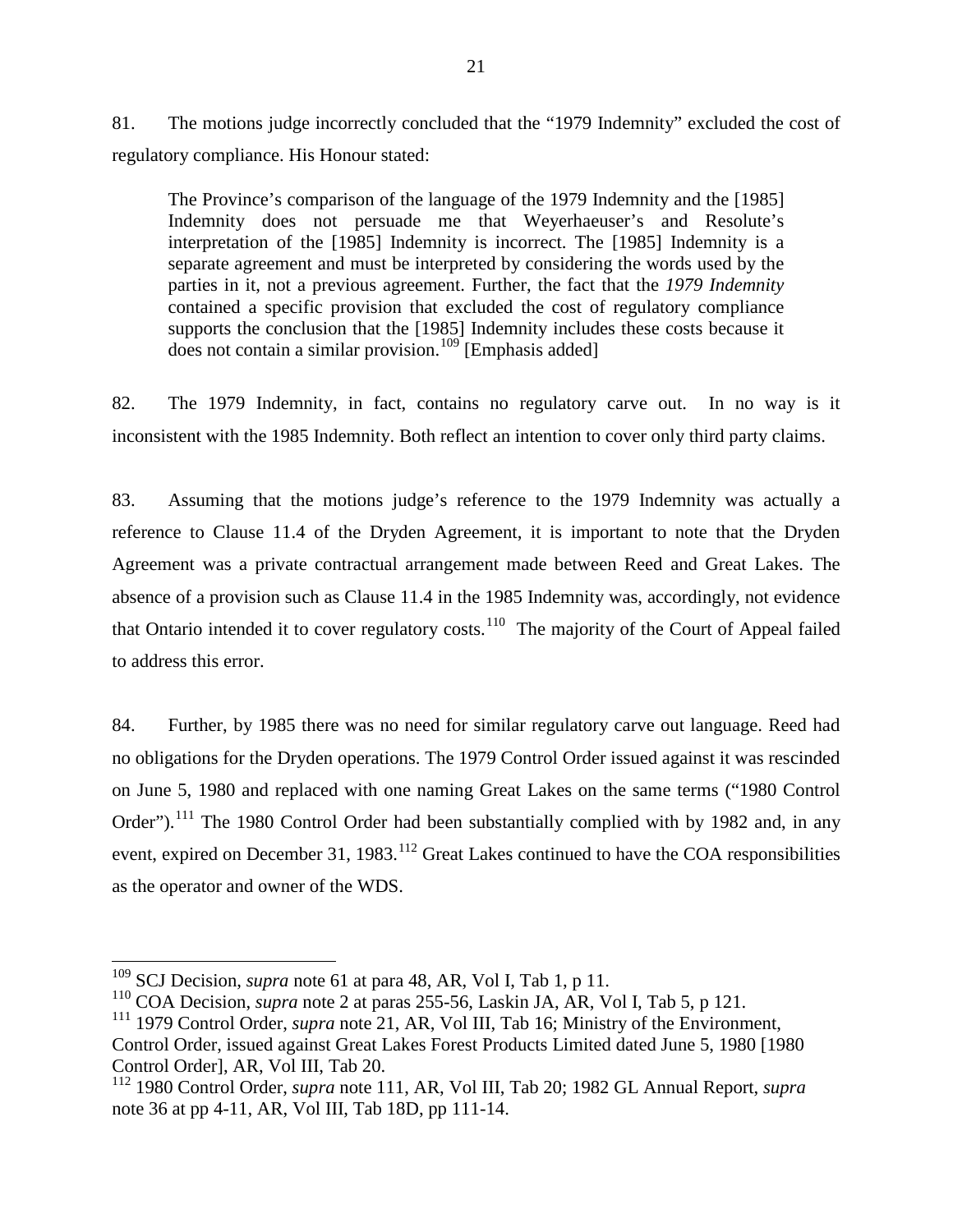85. The motions judge misunderstood the reason for Clause 11.4. As noted above and by Justice Laskin, the only environmental matter that would bind Reed after the sale was the 1979 Control Order.<sup>[113](#page-24-3)</sup> Clause 11.4 put the financial responsibility for post-closing costs related to that regulatory obligation on Great Lakes. It further exempted the 1979 Control Order from the cost sharing obligations agreed to by the companies in Clause 5.3.

86. In Clause 5.3 Great Lakes and Reed agreed to share the risk of any Pollution Claims to a maximum of \$15M, beyond which Great Lakes would fully indemnify Reed. It is in Clause 5.3 where the companies defined Pollution Claims for the first time:

[Great Lakes] hereby covenants and agrees to indemnify [Reed] … harmless from and against any obligation, liability, damage, loss, costs or expenses incurred by any of them after the Closing Date as a result of any claim, action or proceeding existing at the Closing Date or which may arise or be asserted thereafter, whether by individuals, firms, companies, governments (including the federal government of Canada and any province or municipality thereof or any agency, body or authority created by statutory or other authority) or any group or groups of the foregoing, because of or relating to any damage, loss, event or circumstances, caused or alleged to be caused by or with respect to, either in whole or in part, the discharge or escape or presence of any pollutant, including mercury or any other substance, from or in the plant or plants or lands or premises forming part of the Dryden assets sold by [Reed] to [Great Lakes] (hereinafter referred to as "Pollution Claims")...<sup>[114](#page-25-0)</sup>

87. Clause 5.3 fits with the promise Ontario made in the 1979 Indemnity.<sup>[115](#page-25-1)</sup> It is an important clause because, with the addition of the words "statutory or otherwise", it was substantially brought forward into the 1985 Indemnity and the Schedule D Indemnity.

# **(c) The Spills Bill**

88. The factual matrix should have included the law of the day. The enactment of the Spills Bill provides a strong explanation as to why the words "statutory or otherwise" were added to Clause 1 of the 1985 Indemnity. This addition addressed a significant new statutory cause of

<span id="page-25-2"></span><sup>113</sup> COA Decision, *supra* note 2 at para 255, Laskin JA, AR, Vol I, Tab 5, p 121.

<span id="page-25-0"></span><sup>114</sup> Dryden Agreement, *supra* note 29 at Clause 5.3, AR, Vol III, Tab 17, p 19.

<span id="page-25-1"></span><sup>115</sup> Rawn Affidavit, *supra* note 9 at Exhibit I, AR, Vol IV, Tab 27I.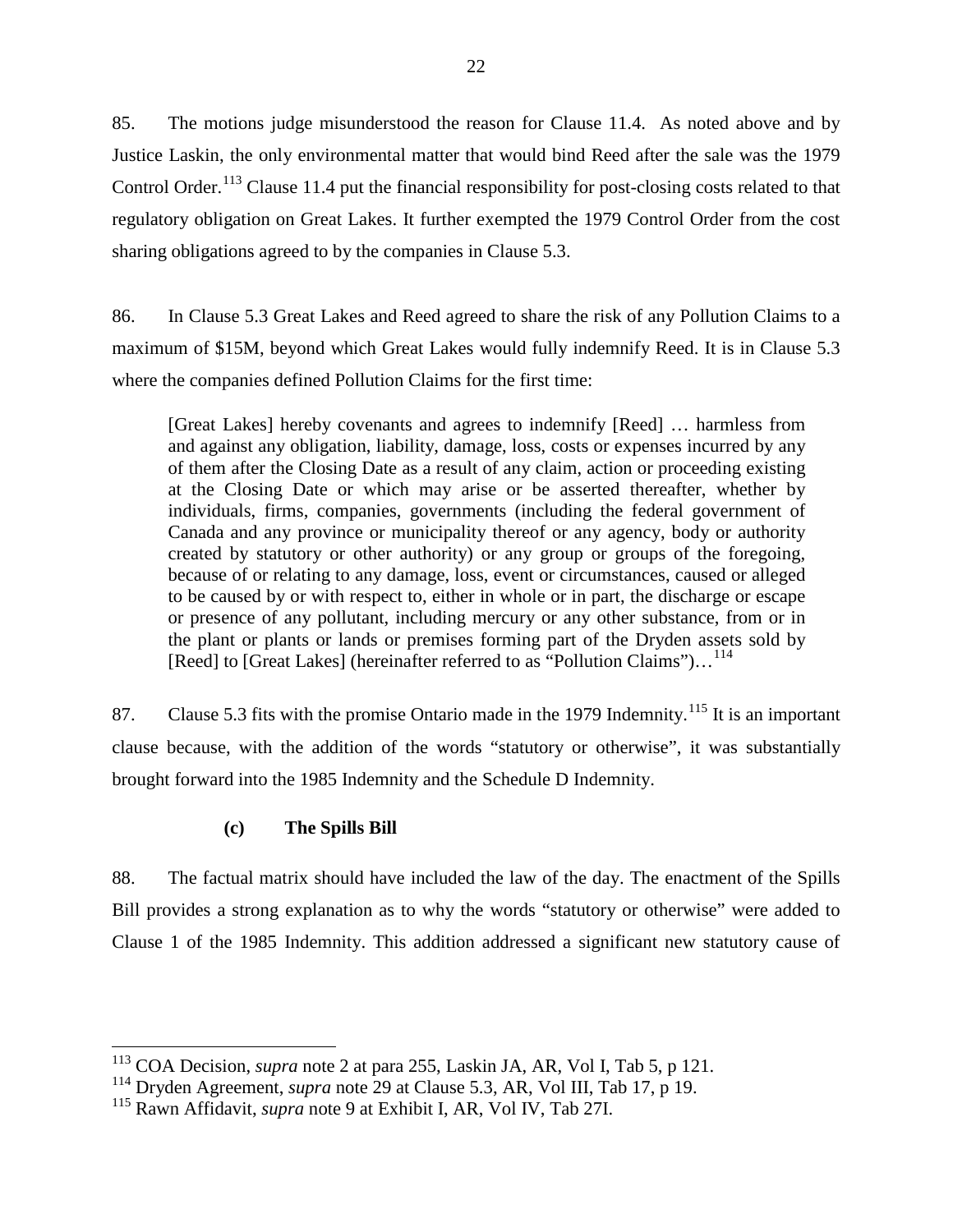action created by the Spills Bill, along with other third party statutory claims which could have been brought at that time. $^{116}$  $^{116}$  $^{116}$ 

89. The motions judge did not address the Spills Bill at all. The majority of the Court of Appeal incorrectly concluded that it was inadmissible as evidence of the parties' specific negotiations or intentions. $117$ 

90. Consistent with this Court's decision in *Sattva*, Justice Laskin found that the Spills Bill and the statutory right of action it created is an objective fact that would have or reasonably ought to have been known to the parties. He noted:

Evidence of such a fact is admissible to help determine the parties' meaning in using specific words – in this case the phrase "statutory or otherwise". As the Supreme Court explained at para. 60 of *Sattva* … [citation omitted]:

The parol evidence rule does not apply to preclude evidence of the surrounding circumstances. Such evidence is consistent with the objective of finality and certainty because it is used as an interpretive aid for determining the meaning of the written words chosen by the parties, not to change or overrule the meaning of those words. The surrounding circumstances are facts known or facts that reasonably ought to have been known to both parties at or before the date of contracting; therefore, the concern of unreliability does not arise.<sup>[118](#page-26-1)</sup>

91. Nothing in the language of the 1985 Indemnity indicates that the parties intended the term "statutory" to refer to claims arising from future legislation. Courts have, correctly, been reluctant to impose obligations arising from future legislation absent express words to that effect.<sup>[119](#page-26-2)</sup> This approach promotes certainty in contract law.

92. Even though Clause 1 refers to "claims existing at December 17, 1979 or which may arise or be asserted thereafter", it does not follow that the parties intended the 1985 Indemnity to

<sup>116</sup> See *Fisheries Act*, RS, c F-14, ss 34-41, BOA, Tab 4; *[Midwest Properties Ltd. v Thordarson](https://www.canlii.org/en/on/onca/doc/2015/2015onca819/2015onca819.html#par44)*, [2015 ONCA 819 at paras 44-45,](https://www.canlii.org/en/on/onca/doc/2015/2015onca819/2015onca819.html#par44) 128 OR (3d) 81, leave to appeal to SCC refused, May 26, 2016.

<span id="page-26-3"></span><span id="page-26-0"></span><sup>&</sup>lt;sup>117</sup> COA Decision, *supra* note 2 at paras 111-12, Brown JA, AR, Vol I, Tab 5, pp 65-66.

<span id="page-26-2"></span><span id="page-26-1"></span><sup>118</sup> *Ibid* at para 248, Laskin JA, AR, Vol I, Tab 5, p 118 citing *Sattva*, *supra* [note 4 at para 60.](https://www.canlii.org/en/ca/scc/doc/2014/2014scc53/2014scc53.html#par60) <sup>119</sup> *[Spooner Oils Ltd. v Turner Valley Gas Conservation](https://www.canlii.org/en/ca/scc/doc/1933/1933canlii86/1933canlii86.html?searchUrlHash=AAAAAQADNjQxAAAAAAE&offset=6680.7998046875)*, [1933] SCR 629 at 641-42, [1933] 4 DLR 545 (SCC) [*Spooner*].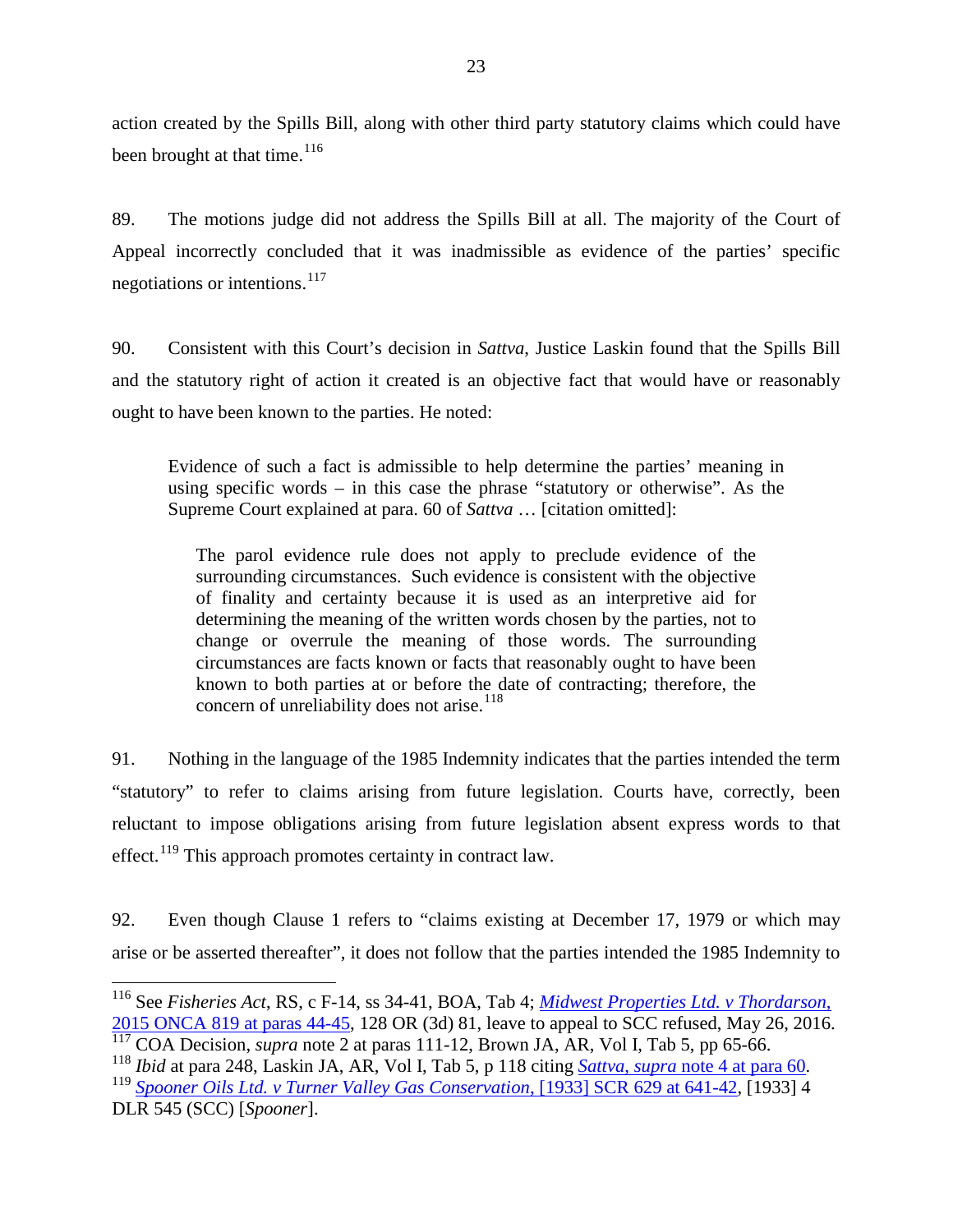apply to claims based on future legislation. The more reasonable interpretation of this language is that it is intended to refer to third party claims, referable to Reed Era Pollution, that could arise or be asserted in the future, based on the law as it existed as of the date of the 1985 Indemnity.

93. Further, while Clause 1 purports to capture every conceivable claim by a variety of claimants, it does not require *every* type of plaintiff to be able to assert *every* type of claim. In context, "province" does not mean Ontario. Nor does a "province" have to be capable of bringing a statutory claim to give meaning to Clause 1. In fact, in the 1970s the province of Manitoba asserted a claim for compensation against Dryden Chemicals based on the company's contamination of the Rivers. Manitoba's claim was grounded in both common law and the province's *Fisherman's Assistance and Polluter's Liability Act*. [120](#page-26-3)

# **(d) The MOA, Escrow Agreement and Schedules**

94. The 1985 Indemnity was one contract in a series executed as part of the Settlement. As noted by Winkler, CJO in *Salah v Timothy's Coffees of the World Inc.*:

Where a transaction involves the execution of several documents that form parts of a larger composite whole – like a complex commercial transaction – *and each agreement is entered into on the faith of the others being executed, then assistance in the interpretation of one agreement may be drawn from the related agreements*. [121](#page-27-0) [Emphasis added]

95. While not commercial in nature, the Settlement was a complex arrangement. The full complement of Settlement contracts consisted of the MOA as well as the Escrow Agreement and its Schedules, including the 1985 Indemnity (Schedule F). The motions judge and the majority of the Court of Appeal erred in not appreciating that the MOA and Schedules A-E were an important part of the factual matrix.

<span id="page-27-1"></span><sup>120</sup> *[Manitoba v Interprovincial Co-Operatives Ltd.,](https://www.canlii.org/en/mb/mbqb/doc/1972/1972canlii1009/1972canlii1009.html)* (1972) 30 DLR (3d) 166 at 171, [1972] MJ No 128; *[Interprovincial Co-Operatives Ltd. v Dryden Chemicals Ltd.](https://www.canlii.org/en/ca/scc/doc/1975/1975canlii212/1975canlii212.html?searchUrlHash=AAAAAQADNTA1AAAAAAE&offset=12693)*, [1976] 1 SCR 477 at 505, 53 DLR (3d) 321 (SCC); See also Rawn Affidavit, *supra* note 9 at para 13, AR, Vol IV, Tab 27, pp 4-5 and Exhibit H, AR, Vol IV, Tab 27H.

<span id="page-27-0"></span><sup>&</sup>lt;sup>121</sup> [2010 ONCA 673 at para 16,](https://www.canlii.org/en/on/onca/doc/2010/2010onca673/2010onca673.html#par16) [2010] OJ No 4336.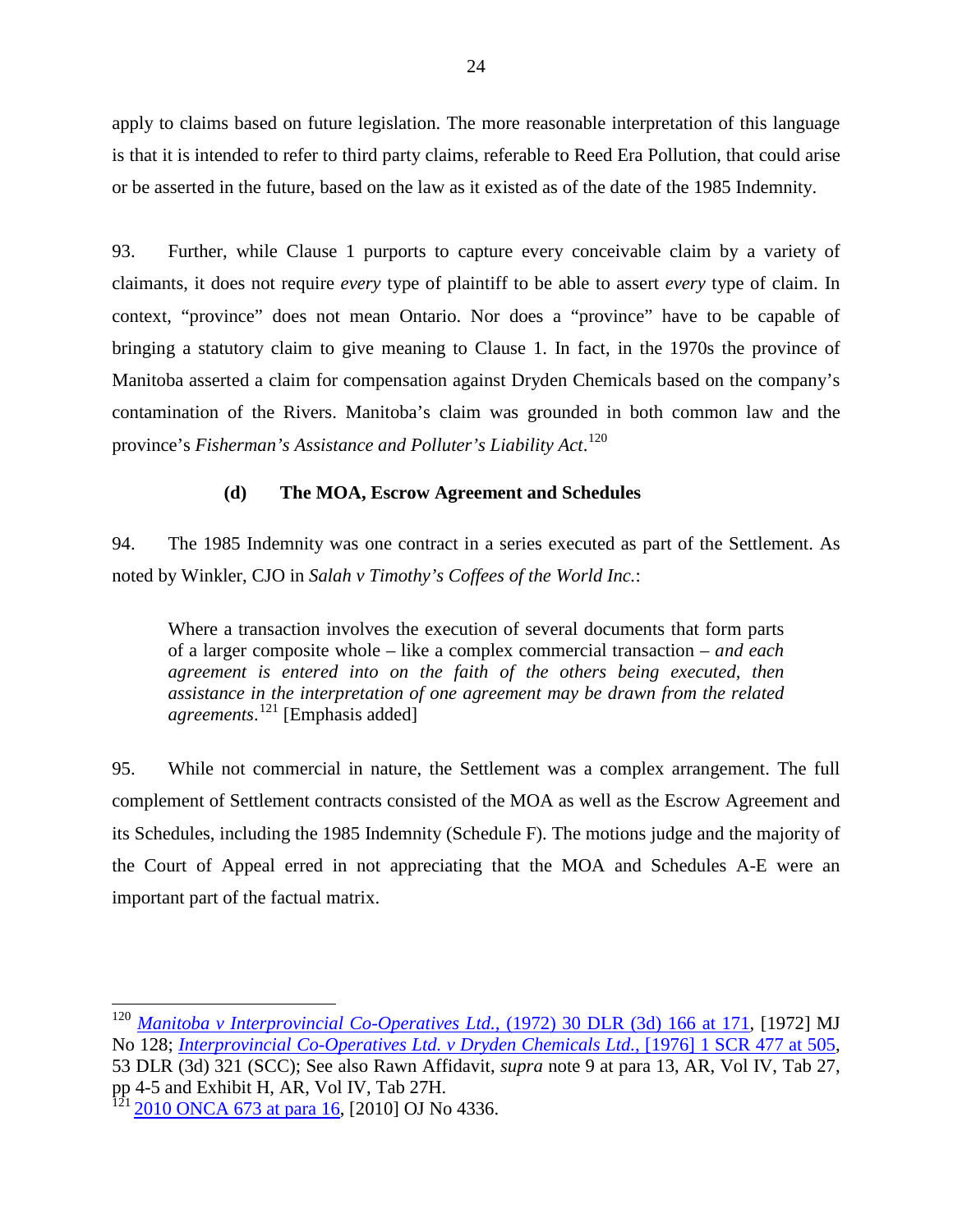#### **1. The MOA**

96. As noted, section 2.4(a) and section 1 of the MOA make clear that "the issues" the 1985 Indemnity was intended to address were limited to matters relating to Reed's *discharge* of mercury and other pollutants prior to the sale to Great Lakes in December 1979.

97. The Director's Order is, as stated, a preventative measures order.<sup>[122](#page-27-1)</sup> When the 1985 Indemnity is read alongside section 1 of the MOA, it is clear that the 1985 Indemnity does not respond to the Director's Order because the WDS was not a source of discharge.<sup>[123](#page-28-0)</sup>

#### **2. The Escrow Agreement and Schedules**

98. As stated, Schedules A-E to the Escrow Agreement are important components of the factual matrix. They make three things apparent: (1) the parties understood the difference between a release and an indemnity, and the 1985 Indemnity was not intended to be a release; (2) the language from Clause 5.3 of the Dryden Agreement was brought forward to the Schedule D Indemnity and Schedule F (1985 Indemnity); and (3) the reasonable interpretation of these documents is that the language in Schedules D and F was intended to address the same kind of liability as it was intended to address in 1979.

99. In addition to requiring Ontario to give an indemnity, section 2.4(b) of the MOA required Great Lakes and Reed to provide releases to Ontario.<sup>[124](#page-28-1)</sup> These are contained in Schedules B and E, respectively.<sup>[125](#page-28-2)</sup> Each releases Ontario from its obligations to the companies arising from the 1979 Indemnity and the Ramsay Letter. Had the parties intended for Ontario to release the companies from any claims that Ontario could commence against them, the 1985 Indemnity would have included release language or a separate Release would have been provided.

100. In Schedules A and C, Reed and Great Lakes acknowledge that the other has performed certain of its respective obligations under the Dryden Agreement. Schedule C, given by Great

<span id="page-28-3"></span><sup>&</sup>lt;sup>122</sup> COA Decision, *supra* note 2 at para 82, Brown JA, AR, Vol I, Tab 5, p 54.<br><sup>123</sup> *Ibid* at paras 260-62, Laskin JA, AR, Vol I, Tab 5, pp 122-24.

<span id="page-28-0"></span>

<span id="page-28-1"></span><sup>&</sup>lt;sup>124</sup> Rawn Affidavit, *supra* note 9 at Exhibit J, Section 2.4 (b), AR, Vol IV, Tab 27J, p 145.

<span id="page-28-2"></span><sup>125</sup> *Ibid* at Exhibit J, Schedules B and E, AR, Vol IV, Tab 27J, pp 177-78, 186-87.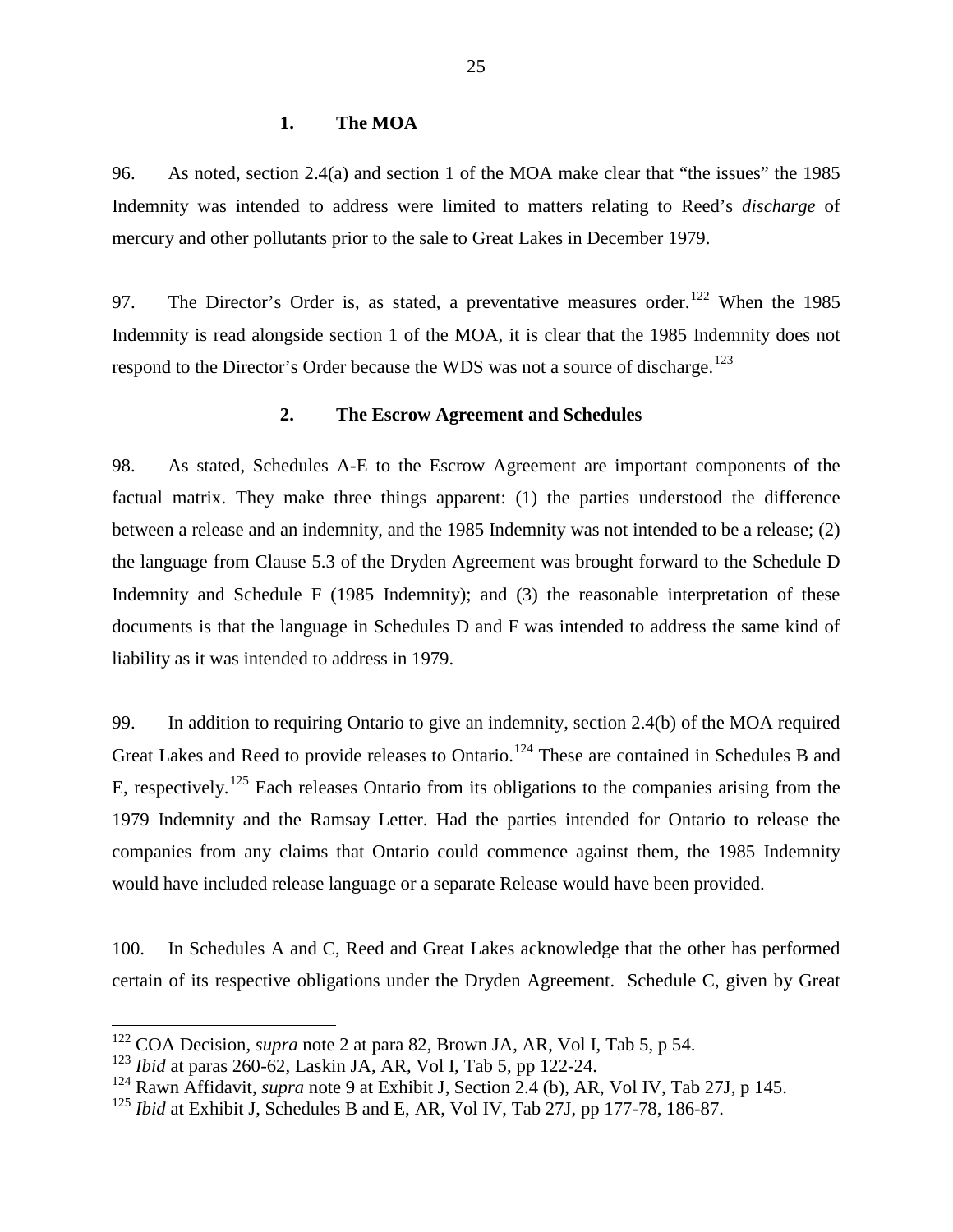Lakes, acknowledges that Reed has completed its obligations under Clause 5.3 of the Dryden Agreement and releases and discharges Reed.<sup>[126](#page-28-3)</sup> Schedule A, given to Reed by Great Lakes, acknowledges that Great Lakes has completed all of its obligations under the Dryden Agreement and releases and discharges Great Lakes "save and except all actions, causes of action, suits, debts, acts, bonds, covenants, contracts, claims and demands arising from or in any way connected with the Great Lakes Indemnity (Schedule "D" to the Escrow Agreement...)".<sup>[127](#page-29-1)</sup>

101. In Clause 1 of the Schedule D Indemnity, Great Lakes agrees to indemnify Reed for Pollution Claims in the same language that is used in the 1985 Indemnity. This language is virtually identical to the indemnification it provided to Reed in Clause 5.3 of the Dryden Agreement. The only addition of significance in each is the phrase "statutory or otherwise". The enactment of the Spills Bill in 1985 provides a compelling explanation for this addition.<sup>[128](#page-29-2)</sup>

# <span id="page-29-0"></span>**C. Error of Law – The Failure to Read the 1985 Indemnity as a Whole**

102. As noted by Justice Laskin, the motions judge also failed to consider the 1985 Indemnity as a whole. This was an error of law.

103. The 1985 Indemnity included the following provisions:

Clause 2 -

Upon the receipt of notice of any Pollution Claim directed to Great Lakes or Reed … Great Lakes or Reed … as the case may be, shall promptly notify Ontario in writing of receipt of such notice giving reasonable particulars thereof, and Ontario shall have the right to elect to either take carriage of the defence or to participate in the defence and/or settlement of the Pollution Claim and any proceeding relating thereto as Ontario deems appropriate.

<span id="page-29-4"></span>Clause 3 -

Where a Pollution Claim is brought against any of the companies referred to in paragraph 1 hereof, the said companies shall fully cooperate with Ontario in the investigation and defence and settlement of any such Pollution Claim …[129](#page-29-3)

<sup>126</sup> *Ibid* at Exhibit J, Schedule C, AR, Vol IV, Tab 27J, p 179.

<span id="page-29-1"></span><sup>127</sup> *Ibid* at Exhibit J, Schedule A, AR, Vol IV, Tab 27J, p 176.

<span id="page-29-2"></span><sup>128</sup> COA Decision, *supra* note 2 at paras 247-49, Laskin JA, AR, Vol I, Tab 5, pp 118-19.

<span id="page-29-3"></span><sup>129</sup> Rawn Affidavit, *supra* note 9 at Exhibit J, Schedule F, Clauses 2 and 3, AR, Vol IV, Tab 27J, pp 190-91.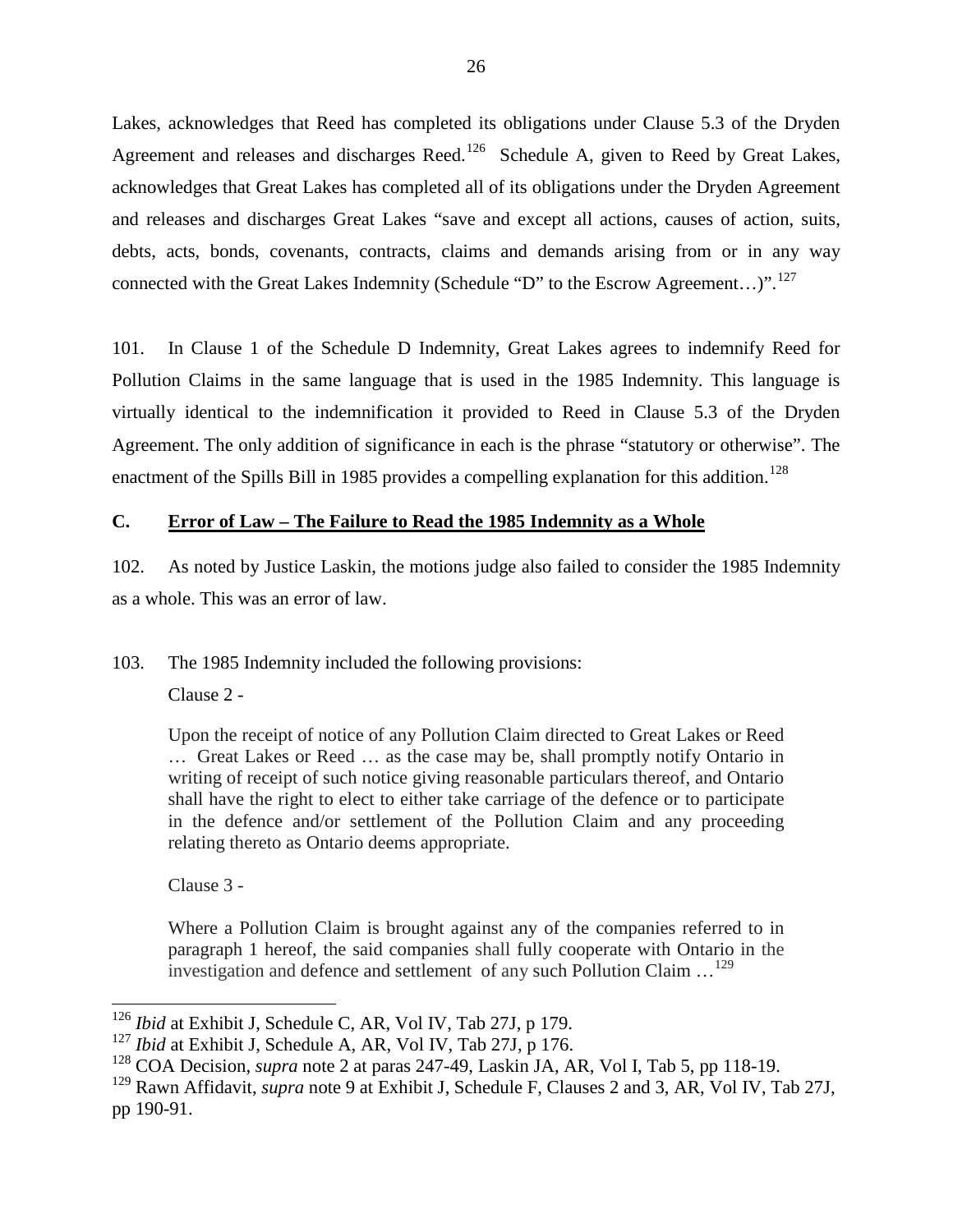These provisions are typical of third party indemnities and make it clear that the 1985 Indemnity was not meant to address first party claims.<sup>[130](#page-29-4)</sup>

104. The 1985 Indemnity was not meant to capture proceedings commenced by Ontario. MOE could have made a regulatory order against Great Lakes at any time it remained owner of the Dryden Property. The 1985 Indemnity would have offered Great Lakes no protection in such a circumstance. In fact, the WDS has been subject to a number of COA requirements since its inception. Significantly, Great Lakes and its corporate successors have complied with these requirements but have never sought reimbursement under the 1985 Indemnity.<sup>[131](#page-30-2)</sup>

# <span id="page-30-0"></span>**D. Palpable and Overriding Errors of Fact**

105. The motions judge also made two factual errors which were at the heart of his analysis of the scope and purpose of the 1985 Indemnity. He: (1) failed to appreciate that no fresh consideration had been given by Great Lakes as part of the Settlement and that its earlier commitment to modernize had been substantially completed by  $1982;^{132}$  $1982;^{132}$  $1982;^{132}$  and (2) concluded that the WDS was discharging mercury into the Rivers when there was no evidence that it was a source of discharge.<sup>[133](#page-30-4)</sup> In light of these significant errors, the motions judge's interpretation of the 1985 Indemnity should receive little deference from this Court.

# **(i) No Fresh Consideration was given by Great Lakes**

<span id="page-30-1"></span>106. The motions judge's misunderstanding of the consideration given by Great Lakes to Ontario influenced his view of why the 1985 Indemnity was given. This factual error, relating to Great Lakes' end of the bargain, led him to conclude that Ontario should not be allowed to

<sup>130</sup> *[Mobil Oil Canada Ltd. v Beta Well Service](https://www.canlii.org/en/ab/abca/doc/1974/1974altascad19/1974altascad19.html#par16) Ltd.*, 1974 AltaSCAD 19 at paras 16-17, 43 DLR (3d) 745, aff'd (1974), [50 DLR \(3d\) 158](https://www.canlii.org/en/ca/scc/doc/1974/1974canlii1385/1974canlii1385.html) (SCC); *[TransCanada Pipelines Ltd v Potter Station](https://www.canlii.org/en/on/onca/doc/2003/2003canlii32897/2003canlii32897.html#par27)  Power Limited Partnership*[, 172 OAC 379 at paras 27-30,](https://www.canlii.org/en/on/onca/doc/2003/2003canlii32897/2003canlii32897.html#par27) [2003] OJ No 1879 (Ont CA); *[Stetson](https://www.canlii.org/en/on/onsc/doc/2013/2013onsc1300/2013onsc1300.html#par138) [Oil & Gas Ltd. v Stifel Nicolaus Canada Inc.](https://www.canlii.org/en/on/onsc/doc/2013/2013onsc1300/2013onsc1300.html#par138)*, 2013 ONSC 1300 at para 138; [2013] OJ No 1058. <sup>131</sup> COA Decision, *supra* note 2 at para 235, Laskin JA, AR, Vol I, Tab 5, p 112. *Montreal Trust Co. of Canada v Birmingham Lodge Ltd.,* 24 OR (3d) 97, [1995 CarswellOnt 541 at paras 23-24](https://nextcanada.westlaw.com/Document/I10b717cb689e63f0e0440003ba0d6c6d/View/FullText.html?originationContext=docHeader&contextData=(sc.Default)&transitionType=Document&needToInjectTerms=False)

<span id="page-30-5"></span><span id="page-30-2"></span><sup>(</sup>Ont CA).

<span id="page-30-3"></span><sup>&</sup>lt;sup>132</sup> COA Decision, *supra* note 2 at para 228, Laskin JA, AR, Vol I, Tab 5, pp 109-10; SCJ Decision, *supra* note 61 at para 48, AR, Vol I, Tab 1, p 11.

<span id="page-30-4"></span><sup>&</sup>lt;sup>133</sup> COA Decision, *supra* note 2 at para 82, Brown JA, and paras 230-31, Laskin JA, AR, Vol I, Tab 5, pp 54, 110-11; SCJ Decision, *supra* note 61 at paras 7, 42.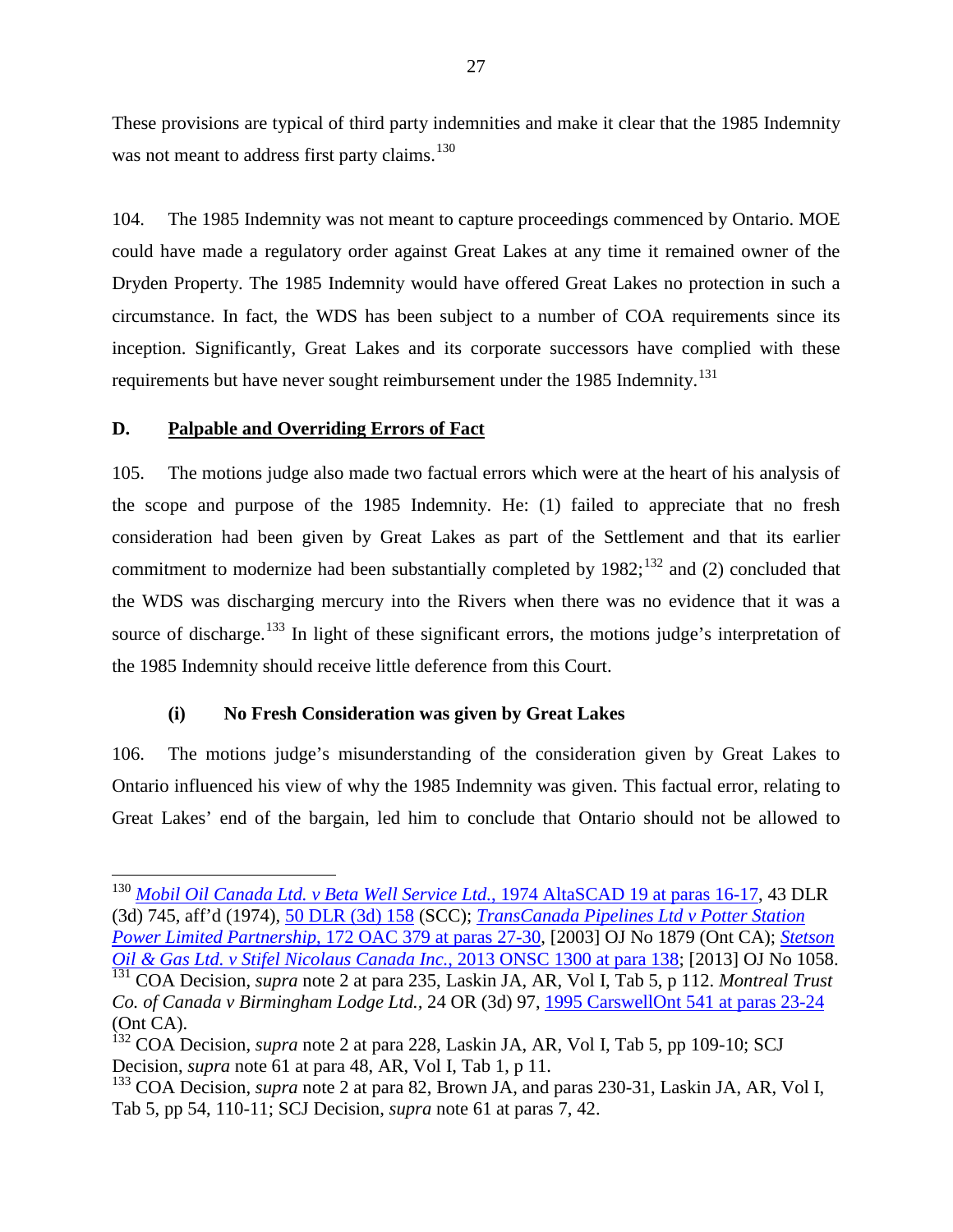withdraw from what he understood to be the other end of the bargain; a commitment to provide "very broad protection to Great Lakes and its successors from future environmental liability."<sup>[134](#page-30-5)</sup>

107. However, the record is clear that there was no further commitment by Great Lakes to expend any further funds towards the modernization of the operations beyond what it had already committed to in 1979. Great Lakes gave no fresh consideration at the time of the Settlement. The 1979 commitment that Great Lakes made to modernize had been substantially completed by 1982.<sup>[135](#page-31-1)</sup> The promise to contribute a portion of the payment made to settle the First Nations Litigation had also been made in 1979.

108. As Justice Laskin noted regarding the modernization:

The first error is the motion judge's finding that, as part of the 1985 settlement in which Ontario gave the Indemnity, Great Lakes agreed to pay significant amounts of money to continue to modernize its operations in Dryden. That finding is wrong. Great Lakes agreed to modernize its operation as consideration for the 1979 Indemnity. *Its modernization was completed in 1982, three years before the 1985 Indemnity was given. Great Lakes gave no new or additional commitment to modernize the Dryden operations in the 1985 MOA.*<sup>[136](#page-31-2)</sup> [Emphasis added]

# **(ii) The WDS was not a Source of Discharge**

<span id="page-31-0"></span>109. There was no evidence before the motions judge, and no party submitted, that the WDS ever discharged a pollutant.

110. The conclusion that it was a source of pollution was a serious misapprehension of the evidence by the motions judge. It propelled him to the conclusion that Great Lakes had negotiated protection from the impact of regulatory orders in 1985. This conclusion and its impact on the interpretation of the 1985 Indemnity should have been overturned. Yet the majority found that the error did not rise to the level of palpable and overriding.<sup>[137](#page-31-3)</sup>

<span id="page-31-4"></span><sup>134</sup> SCJ Decision, *supra* note 61 at para 53, AR, Vol I, Tab 1, p 13; COA Decision, *supra* note 2 at para 229, Laskin JA, AR, Vol I, Tab 5, p 110.

<span id="page-31-1"></span><sup>135</sup> COA Decision, *supra* note 2 at para 228, Laskin JA, AR, Vol I, Tab 5, pp 109-10; 1982 GL Annual Report, *supra* note 36 at pp 4-11, AR, Vol III, Tab 18D, pp 111-14.

<span id="page-31-2"></span><sup>136</sup> COA Decision, *supra* note 2 at para 228, Laskin JA, AR, Vol I, Tab 5, pp 109-10.

<span id="page-31-3"></span><sup>137</sup> *Ibid* at paras 83-85, Brown JA, AR, Vol I, Tab 5, pp 54-55.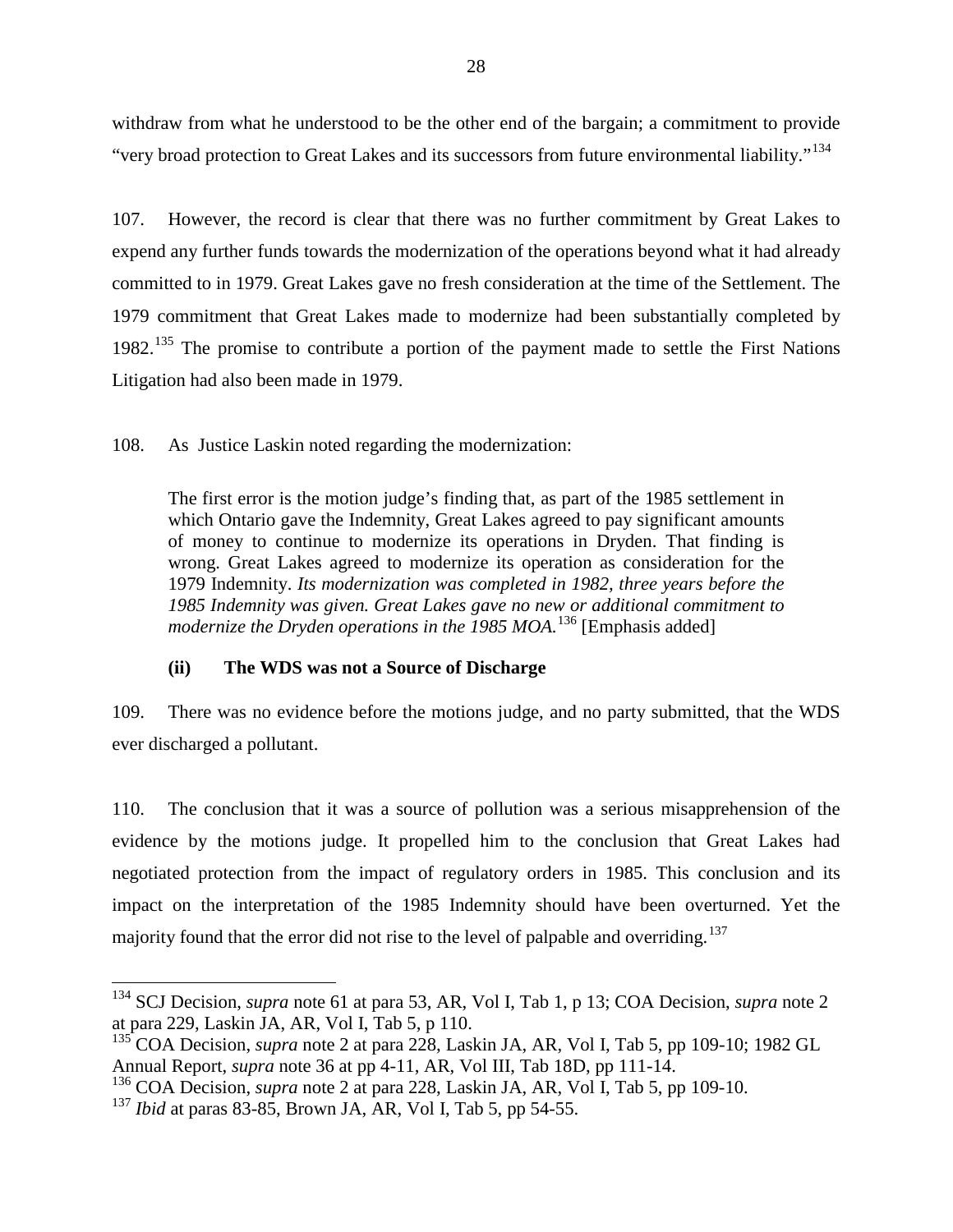111. Once again, Justice Laskin observed:

[233] … His conclusion is wrong.

[234] The motion judge misconstrued the purpose and effect of the WDS. The WDS was not a source of ongoing mercury contamination or environmental liability. Its creation would not give rise to a pollution claim. Quite the opposite. The WDS was created and used as a solution to the mercury pollution problem, effectively as a burial site for mercury-contaminated waste. Again, there was no evidence of mercury-contaminated waste being discharged from the WDS. Neither respondent submitted otherwise.

[235] Moreover, the WDS could not in any sense pose a serious environmental liability. It has been subject to regular monitoring, maintenance, testing, and reporting prescribed by certificates of approval issued by the Ministry of the Environment. Great Lakes its successor, Bowater, and Bowater's successor, Resolute, have continually fulfilled their regulatory requirements.<sup>[138](#page-31-4)</sup>

# <span id="page-32-0"></span>**E. Fettering**

112. The issue of legislative fettering arises because the legislation on which the Director's Order was based was not enacted until five years after the 1985 Indemnity was given.

113. "Ministers of State cannot, however, by means of contractual obligations entered into on behalf of the State fetter their own freedom, or the freedom of their successors or the freedom of other members of parliament, to propose, consider and, if they think fit, vote for laws, even laws which are inconsistent with the contractual obligations."<sup>[139](#page-32-1)</sup> To do so would constitute a direct fetter of legislative power and be contrary to public policy.

<sup>138</sup> *Ibid* at paras 233-235, Laskin JA, AR, Vol I, Tab 5, pp 111-12. See Rawn Affidavit, *supra*  note 9 at para 3, AR, Vol IV, Tab 27, p 2.

<span id="page-32-2"></span><span id="page-32-1"></span><sup>&</sup>lt;sup>139</sup> Reference Re Canada Assistance Plan (BC), [1991] 2 SCR 525, 1991 CarswellBC 168 at para [72](https://nextcanada.westlaw.com/Document/I10b717d0235963f0e0440003ba0d6c6d/View/FullText.html?originationContext=typeAhead&transitionType=Default&contextData=(sc.Default)) (SCC) [*Canada Assistance Plan*], citing *West Lakes Ltd. v South Australia* (1980), 25 SASR 389 at 390, BOA, Tab 3; AR Blackshield, "Constitutional Issues Affecting Public Private Partnerships" (2006) UNSW Law JI 53 at 302, quoting Alpheus Todd, *Parliamentary Government in the British Colonies*, 1st ed, (London: Longmans, Green, and Co, 1880) at 192 and AV Dicey, *Introduction to the Study of the Law of the Constitution*, 10th ed (London: MacMillan, 1959) at 67-68, BOA, Tab 7.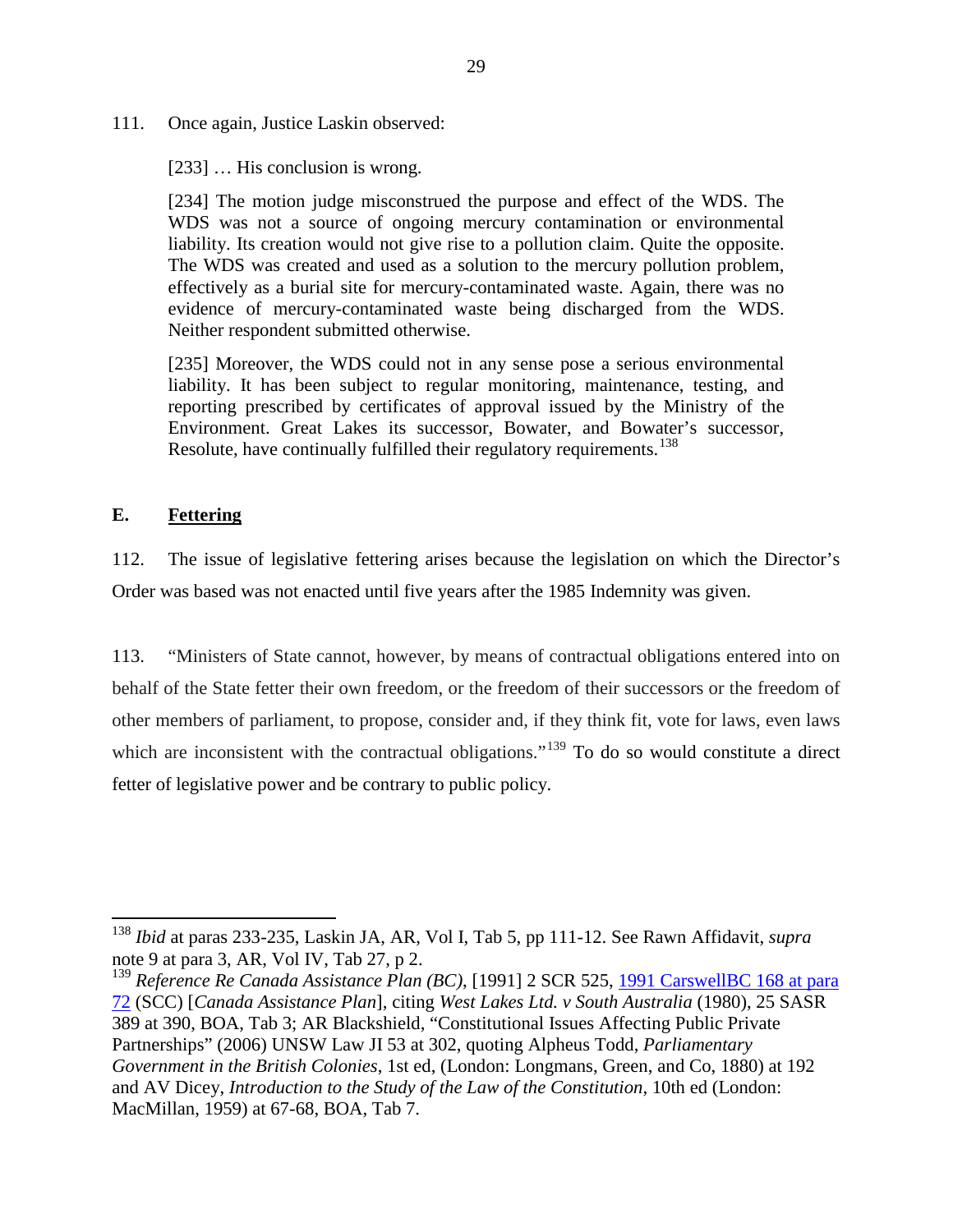114. A direct fetter of legislative power takes place when there is an express agreement to exercise or not exercise legislative powers in the future in a particular manner.<sup>[140](#page-32-2)</sup>

115. This appeal addresses the issue of *indirect* fettering. An indirect fetter of legislative power occurs when there is an agreement to compensate if the legislation changes in the future and results in a breach of contract.<sup>[141](#page-33-1)</sup> This type of fettering should only be permitted where there is an express intention to allocate commercial risk.

116. The 1985 Indemnity does not expressly address obligations that might arise from future legislation. The motions judge implied a term into it under which Ontario is required to compensate for costs incurred to comply with an order made under future legislation. This creates a disincentive to legislate and is an impermissible indirect fetter of legislative power. [142](#page-33-2)

117. Interpreting the 1985 Indemnity as creating an obligation to pay compensation for the costs of environmental orders also acts as a disincentive to the exercise of ministerial discretion in the public interest.<sup>[143](#page-33-3)</sup> It creates an absurdity and is contrary to the regulatory scheme.

# **(i) The Indirect Fettering of Legislative Power**

<span id="page-33-0"></span>118. In *Pacific National (1)* the City of Victoria enacted a down-zoning bylaw that negatively impacted a developer's ability to complete a harbour project, thereby reducing profitability. This Court dismissed the developer's claim for breach of contract on the basis that a contract which implied a term requiring the city to pay damages as a result of a subsequent zoning was beyond the municipality's capacity to make and contrary to public policy.<sup>[144](#page-33-4)</sup>

<span id="page-33-5"></span><span id="page-33-1"></span><sup>&</sup>lt;sup>140</sup> *[Pacific National \(1\), supra](https://www.canlii.org/en/ca/scc/doc/2000/2000scc64/2000scc64.html#par55) note 6 at paras 55-56.*<br><sup>141</sup> *Ibid at [paras 63-64;](https://www.canlii.org/en/ca/scc/doc/2000/2000scc64/2000scc64.html#par63) [Attorney General of British Columbia v Esquimalt & Nanaimo Ry Co](https://www.canlii.org/en/ca/ukjcpc/doc/1949/1949canlii324/1949canlii324.html?resultIndex=1)*, [1950] 1 DLR 305 at 312, 1949 CarswellBC 107 (PC).

<span id="page-33-3"></span>

<span id="page-33-2"></span><sup>142&</sup>lt;br><sup>142</sup> *[Pacific National \(1\), supra note 6](https://www.canlii.org/en/ca/scc/doc/2000/2000scc64/2000scc64.html#par63)* at para 63.<br><sup>143</sup> *[R v Dominion of Canada Postage Stamp Vending Co. Ltd.](https://www.canlii.org/en/ca/scc/doc/1930/1930canlii87/1930canlii87.html?searchUrlHash=AAAAAQADNTA1AAAAAAE&offset=3142)*, [1930] SCR 500 at 505-06, [509-](https://www.canlii.org/en/ca/scc/doc/1930/1930canlii87/1930canlii87.html?searchUrlHash=AAAAAQADNTA5AAAAAAE&offset=5935) [10,](https://www.canlii.org/en/ca/scc/doc/1930/1930canlii87/1930canlii87.html?searchUrlHash=AAAAAQADNTA5AAAAAAE&offset=5935) [1930] 4 DLR 241 (SCC) [*Dominion Postage*]; *Rederiaktiebolaget Amphitrite v The King*,

<sup>[1921] 3</sup> KB 500 at 503, [1921] All ER Rep 542 (Eng), BOA, Tab 2. <sup>144</sup> *Pacific National (1), supra* [note 6 at paras 71-74.](https://www.canlii.org/en/ca/scc/doc/2000/2000scc64/2000scc64.html#par71)

<span id="page-33-4"></span>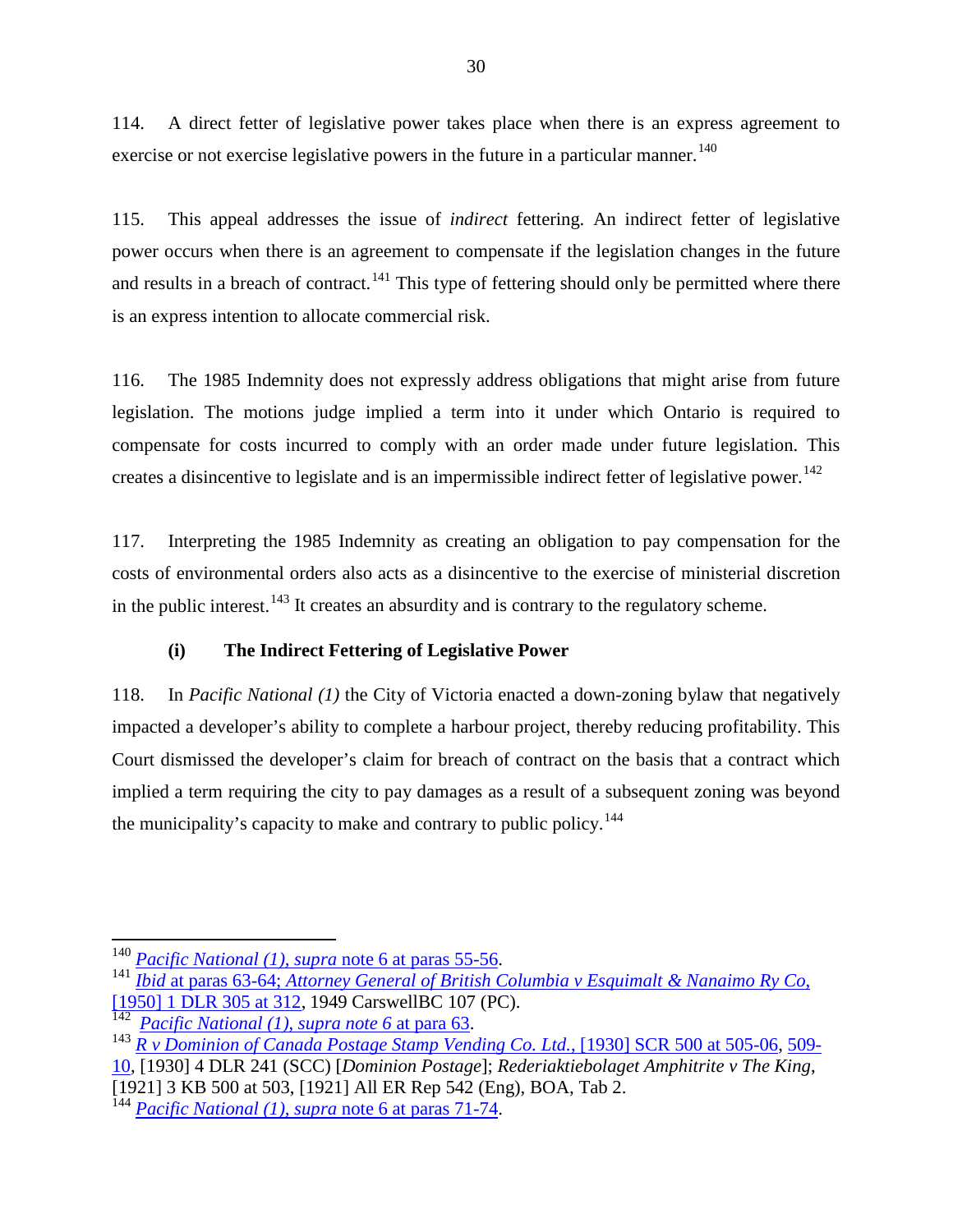119. The Court saw no difference between direct and indirect fettering of legislative powers. It recognized that the rule against fettering applies with equal force to an agreement that seeks to impose an obligation to compensate for losses caused by the enactment of future legislation. It concluded that attaching financial consequences to a legislative decision may operate as a significant practical disincentive and therefore "is no more acceptable than an outright restriction on the legislative power."<sup>[145](#page-33-5)</sup>

120. The Court distinguished its earlier decision in *Wells* explaining that it did not concern an issue of municipal legislative powers and involved a business contract.<sup>[146](#page-34-0)</sup> In *Wells*, the provincial government had appointed Mr. Wells commissioner of the Newfoundland utilities board until age 70, subject to good behaviour.<sup>[147](#page-34-1)</sup> The legislature subsequently abolished the board and Mr. Wells lost his job.<sup>[148](#page-34-2)</sup> When he sued for breach of contract, Newfoundland defended arguing that even if it breached a term of the employment contract, it was entitled to do so as an exercise of unfettered sovereign power. $^{149}$  $^{149}$  $^{149}$ 

121. This Court found that while Mr. Wells' employment contract could not be permitted to fetter the province's power to abolish the board, he was nonetheless entitled to damages for breach of contract.<sup>[150](#page-34-4)</sup> In doing so the Court departed from the established legal principle that parliamentary sovereignty prohibits courts from implying contractual terms under which a government would be required to compensate a party following a legislative change.<sup>[151](#page-34-5)</sup>

122. The Court held that a statute that causes a breach of contract should be construed as permitting an action in damages in the absence of clear evidence of a contrary legislative intent:

<span id="page-34-5"></span><span id="page-34-4"></span>

<span id="page-34-0"></span>

<span id="page-34-1"></span>

<span id="page-34-2"></span>

<span id="page-34-3"></span>

<sup>&</sup>lt;sup>145</sup> *Ibid* [at para 63.](https://www.canlii.org/en/ca/scc/doc/2000/2000scc64/2000scc64.html#par63)<br>
<sup>146</sup> *Ibid* [at para 61.](https://www.canlii.org/en/ca/scc/doc/2000/2000scc64/2000scc64.html#par61)<br>
<sup>147</sup> *Wells, supra* note 70 [at paras 2-3.](https://www.canlii.org/en/ca/scc/doc/1999/1999canlii657/1999canlii657.html#par2)<br>
<sup>148</sup> *Ibid* [at para 7.](https://www.canlii.org/en/ca/scc/doc/1999/1999canlii657/1999canlii657.html#par7)<br>
<sup>150</sup> *Ibid* [at paras 17-18,](https://www.canlii.org/en/ca/scc/doc/1999/1999canlii657/1999canlii657.html#par17) [41-43,](https://www.canlii.org/en/ca/scc/doc/1999/1999canlii657/1999canlii657.html#par41) [55.](https://www.canlii.org/en/ca/scc/doc/1999/1999canlii657/1999canlii657.html#par55)<br>
<sup>150</sup> *Ibid* at paras 17-18, 41-43, 55.<br>
<sup>150</sup> *Ibid* at par [para 73;](https://nextcanada.westlaw.com/Document/I10b717d0235963f0e0440003ba0d6c6d/View/FullText.html?listSource=Foldering&originationContext=clientid&transitionType=MyResearchHistoryItem&contextData=%28oc.Default%29&VR=3.0&RS=WLCA1.0) See also *Smith v London (City)* (1909), 20 OLR 133, [1909 CarswellOnt 300 at para 30](https://nextcanada.westlaw.com/Document/I10b717d2616263f0e0440003ba0d6c6d/View/FullText.html?docFamilyGuid=Idf8cde00746c11d79b9bc4eeac1c0b2d&transitionType=History&contextData=%28sc.Default%29) (Ont Div Ct).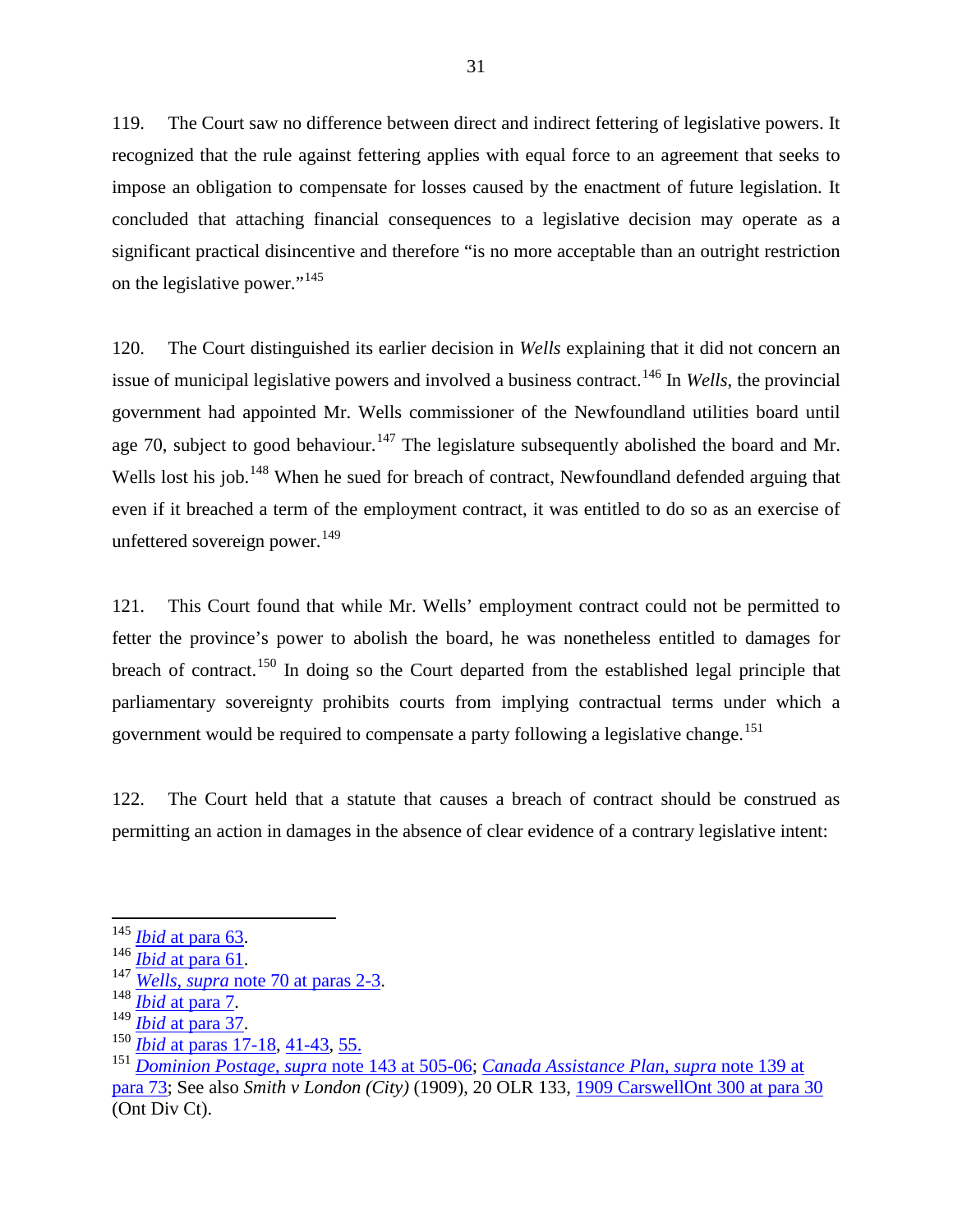… *the use of legislation to strip a specific individual* of a legal right to compensation for breach of…[contract]…is a harsh and extraordinary use of governmental authority which, because it should not be done lightly, requires specific and unambiguous language.<sup>[152](#page-34-1)</sup> [Emphasis added]

123. The rule of statutory interpretation established by *Wells* is not questioned in this appeal. It is acknowledged that legislation cancelling or avoiding Crown contracts should generally be construed as preserving the private law right of affected parties to claim damages for breach.<sup>[153](#page-35-0)</sup> This finding is consistent with the well-established principle that legislation expropriating private property should be interpreted as intending the Crown to pay fair compensation unless the legislation clearly excludes such compensation. [154](#page-35-1)

124. However, the facts in this case differ significantly from those in *Wells* where it was obvious that the elimination of Mr. Wells' employment was the objective of the legislation.<sup>[155](#page-35-2)</sup> In contrast, the 1990 *EPA* amendments represented a decision taken in the public interest to broadly address legacy contamination.

125. In *Pacific National (1)* this Court recognized that different considerations apply in the case of a contract designed to hinder or impede the future exercise of legislative authority. This kind of contract is incompatible with the sovereignty of the legislature, inconsistent with the requirements of good public policy and beyond the legal authority of the executive branch of government. The Court was not faced with such a contract in *Wells*.

<span id="page-35-1"></span><span id="page-35-0"></span>

<sup>&</sup>lt;sup>152</sup> *Wells, supra* note 70 [at para 49.](https://www.canlii.org/en/ca/scc/doc/1999/1999canlii657/1999canlii657.html#par49)<br><sup>153</sup> *Ibid* [at paras 17,](https://www.canlii.org/en/ca/scc/doc/1999/1999canlii657/1999canlii657.html#par17) [43,](https://www.canlii.org/en/ca/scc/doc/1999/1999canlii657/1999canlii657.html#par43) [55.](https://www.canlii.org/en/ca/scc/doc/1999/1999canlii657/1999canlii657.html#par55)<br><sup>154</sup> *[Toronto Area Transit Operating Authority v Dell Holdings Ltd](https://www.canlii.org/en/ca/scc/doc/1997/1997canlii400/1997canlii400.html#par20).*, [1997] 1 SCR 32 at paras 20, [22,](https://www.canlii.org/en/ca/scc/doc/1997/1997canlii400/1997canlii400.html#par22) 142 DLR (4th) 206 (SCC).<br><sup>155</sup> The Vice Chairman of the Resource Legislation Committee had even suggested the proposed

<span id="page-35-3"></span><span id="page-35-2"></span>legislation be named: "The Get Rid of Andy Wells Bill". See *Wells*, *supra* [note 70 at para 42.](https://www.canlii.org/en/ca/scc/doc/1999/1999canlii657/1999canlii657.html#par42)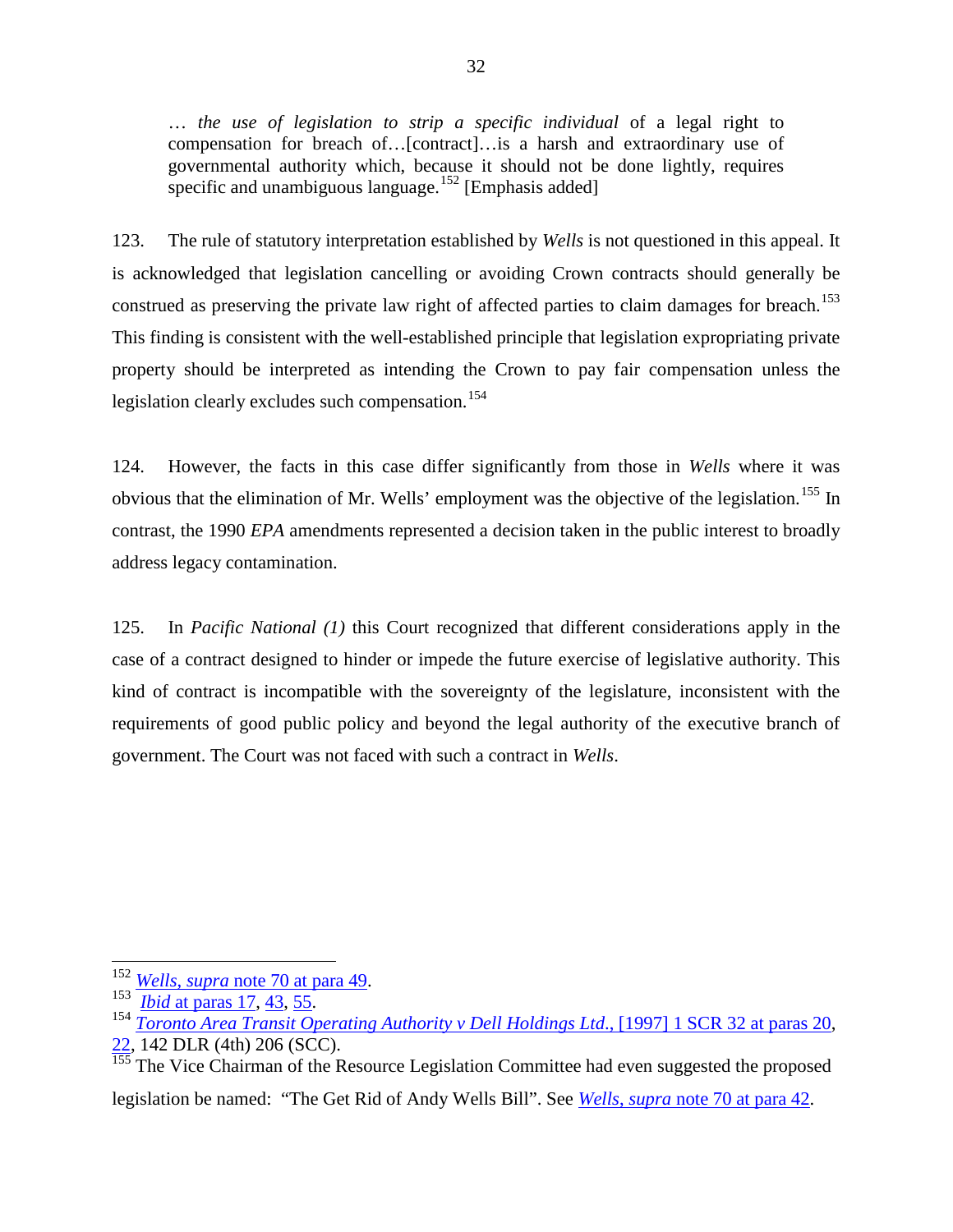# <span id="page-36-0"></span>**(ii) The Treatment of Indirect Fettering in the Courts below**

# **(a) The Motions Judge**

# **1. The Motions Judge Misunderstood Ontario's Fettering Argument and Implied Terms into the 1985 Indemnity**

126. The motions judge misunderstood the basis of Ontario's argument, referring to it as one based on a direct fetter of legislation rather than an indirect fetter. He did this despite citing Ontario's factum which plainly referred to the type of fetter at issue as "indirect":

*Issue* #*4 Does the Ontario Indemnity result in the fettering of the Province's discretion?*

[50] The Province submits that it cannot enter into an agreement that *directly* fetters a Minister's discretion. It argues as follows at paras. 78-79 of its factum:

[78] … Agreements to pay compensation to those affected by the exercise of statutory discretion may act as an impermissible *indirect* fetter. While this *indirect* fettering rule does not apply to "business agreements", the 1985 Memorandum of Agreement does not fall into this category. [Emphasis added]

[79] An obligation to pay compensation for the costs of environmental regulatory efforts would act as a significant disincentive to the exercising of those powers by government officials. It would amount to Ontario absorbing the cost of environmental regulation in response to its own orders. This creates an absurdity and is contrary to the regulatory scheme of the EPA which does not envision the MOE as a principal remediator as distinct from a regulator.<sup>[156](#page-35-3)</sup>

127. The motions judge failed to appreciate that acceding to Weyerhaeuser and Resolute's position meant that he had to, in effect, imply terms into the 1985 Indemnity concerning obligations created by legislation not yet enacted.

<span id="page-36-2"></span>128. As noted earlier, courts are reluctant to impose the consequences of future legislation on parties to a contract in the absence of express language. This principle serves to create certainty by making the obligations of the contract plainly visible.<sup>[157](#page-36-1)</sup>

<sup>156</sup> SCJ Decision, *supra* note 61 at para 50, AR, Vol I, Tab 1, p 12.

<span id="page-36-1"></span><sup>157</sup> *Spooner, supra* [note 119 at 641-42.](https://www.canlii.org/en/ca/scc/doc/1933/1933canlii86/1933canlii86.html?searchUrlHash=AAAAAQADNjQxAAAAAAE&offset=6680.7998046875)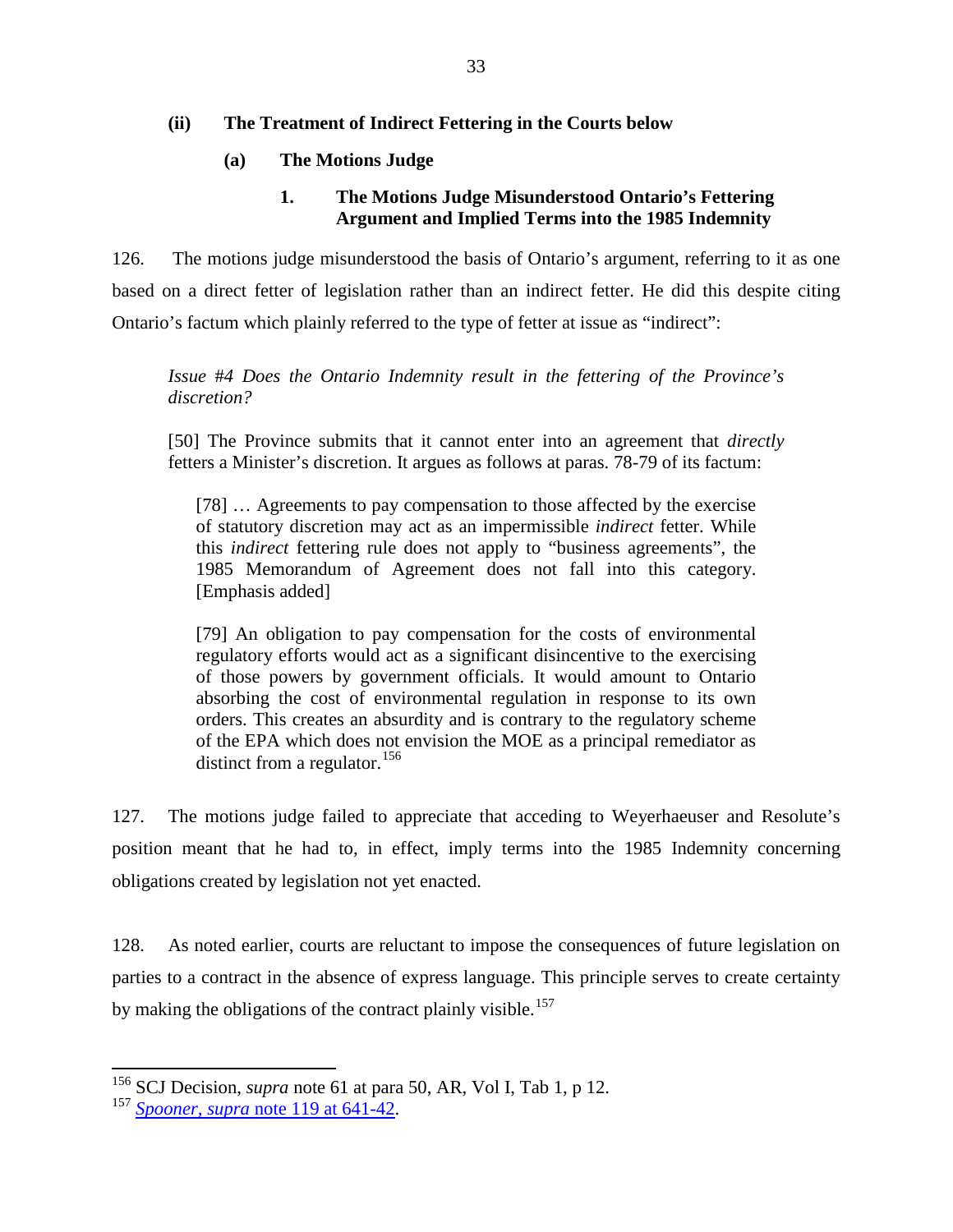129. In any event, the legally justifiable reasons for implying terms into a contract are wellknown.[158](#page-36-2) None are present in this case. The 1985 Indemnity requires no importation of terms to give it meaning and utility. It is a fully functional contract on its face.<sup>[159](#page-37-0)</sup> If the intention had been to address future legislation, express language to that effect would have been expected.

130. The reasonable conclusion regarding the intentions of the parties in 1985 was that the coverage provided by the 1985 Indemnity extended into the future only to third party claims made after the closing date of the sale to Great Lakes, *provided they were related to Reed Era Pollution*. This is what is intended by the words "claims existing at December 17, 1979 or which may arise or be asserted thereafter".

131. Only by ignoring the impact of the Spills Bill and implying terms concerning future legislation into Clause 1 of the 1985 Indemnity could the motions judge have reached the conclusion that its scope extended to the costs of complying with the Director's Order. The majority of the Court of Appeal failed to appreciate that this is what the motions judge had done.

132. Further, as a matter of contractual interpretation there is a presumption of law in favour of a legal, enforceable interpretation of a contract. If a contract is reasonably susceptible of two meanings or modes of performance, one legal and the other not, that interpretation is to be put upon it which will support it and give it operation.<sup>[160](#page-37-1)</sup> Because the 1985 Indemnity is not a business contract as contemplated in *Pacific National (1)*, interpreting it to apply to statutory claims based on future legislation constitutes an indirect fetter and would be unenforceable.

<sup>158</sup> *Rio Algom Ltd v Canada (AG)* [2012 ONSC 550 at paras 36-39,](https://www.canlii.org/en/on/onsc/doc/2012/2012onsc550/2012onsc550.html#par36) [2012] OJ No 100 [*Rio Algom*]; *[MJB Enterprises Ltd v Defence Construction,](https://www.canlii.org/en/ca/scc/doc/1999/1999canlii677/1999canlii677.html#par27)* [1999] 1 SCR 619 at para 27, 170 DLR (4th) 577 (SCC) [*MJB Enterprises*]; *Machtinger v HOJ Industries Ltd*, [1992] 1 SCR 986, [1992](https://nextcanada.westlaw.com/Document/I10b717ce99a463f0e0440003ba0d6c6d/View/FullText.html?navigationPath=Search%2Fv3%2Fsearch%2Fresults%2Fnavigation%2Fi0ad62d2e00000168011c06f9636ffe5f%3FNav%3DMULTIPLECITATIONS%26fragmentIdentifier%3DI10b717ce99a463f0e0440003ba0d6c6d%26startIndex%3D1%26contextData%3D%2528sc.Search%2529%26transitionType%3DUniqueDocItem&listSource=Search&listPageSource=85b62fc42556eb4b8f384cf08aee49e1&list=MULTIPLECITATIONS&rank=0&sessionScopeId=bbb628b77251d698a06f76a592545b4a66984975b28de53b7bae38d210bff6b1&originationContext=NonUniqueFindSelected&transitionType=UniqueDocItem&contextData=%28sc.Search%29)  [CarswellOnt 892 at paras 45-46](https://nextcanada.westlaw.com/Document/I10b717ce99a463f0e0440003ba0d6c6d/View/FullText.html?navigationPath=Search%2Fv3%2Fsearch%2Fresults%2Fnavigation%2Fi0ad62d2e00000168011c06f9636ffe5f%3FNav%3DMULTIPLECITATIONS%26fragmentIdentifier%3DI10b717ce99a463f0e0440003ba0d6c6d%26startIndex%3D1%26contextData%3D%2528sc.Search%2529%26transitionType%3DUniqueDocItem&listSource=Search&listPageSource=85b62fc42556eb4b8f384cf08aee49e1&list=MULTIPLECITATIONS&rank=0&sessionScopeId=bbb628b77251d698a06f76a592545b4a66984975b28de53b7bae38d210bff6b1&originationContext=NonUniqueFindSelected&transitionType=UniqueDocItem&contextData=%28sc.Search%29) (SCC); *[Wallace v United Grain Growers Ltd](https://www.canlii.org/en/ca/scc/doc/1997/1997canlii332/1997canlii332.html#par137)*, [1997] 2 SCR 701 [at para 137,](https://www.canlii.org/en/ca/scc/doc/1997/1997canlii332/1997canlii332.html#par137) 152 DLR (4th) 1 (SCC); *Attorney General of Belize & Ors v Belize Telecom Ltd v* 

<span id="page-37-2"></span><span id="page-37-0"></span><sup>&</sup>lt;sup>159</sup> MJB Enterprises, *supra* [note 158 at para 29;](https://www.canlii.org/en/ca/scc/doc/1999/1999canlii677/1999canlii677.html#par29) *Rio Algom*, *supra* [note 158 at paras 42-43,](https://www.canlii.org/en/on/onsc/doc/2012/2012onsc550/2012onsc550.html#par42) [46;](https://www.canlii.org/en/on/onsc/doc/2012/2012onsc550/2012onsc550.html#par46) *[Canadian Pacific Hotels Ltd. v Bank of Montreal](https://www.canlii.org/en/ca/scc/doc/1987/1987canlii55/1987canlii55.html#par44)*, [1987] 1 SCR 711 at paras 44, [51-53,](https://www.canlii.org/en/ca/scc/doc/1987/1987canlii55/1987canlii55.html#par51) 40 DLR (4th) 385 (SCC).<br><sup>160</sup> Maschinenfabrik Seydelmann K-G v Presswood Brothers Ltd., [1966] 1 OR 316, <u>1965</u>

<span id="page-37-1"></span>[CarswellOnt 220 at paras 16-21](https://nextcanada.westlaw.com/Document/I10b717cb9d2c63f0e0440003ba0d6c6d/View/FullText.html?originationContext=typeAhead&transitionType=Default&contextData=(sc.Default)) (Ont CA).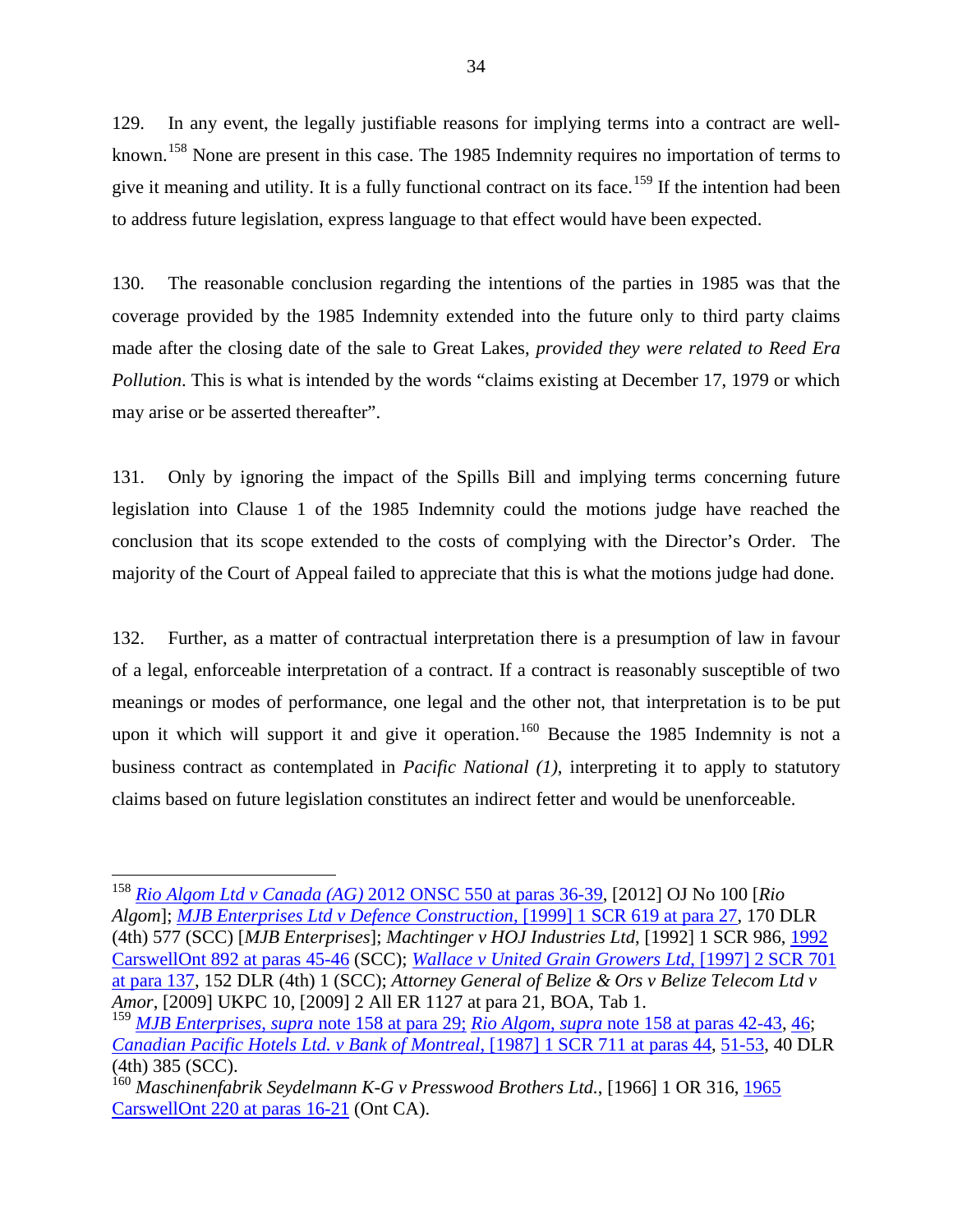#### **(b) The Court of Appeal**

133. The majority rejected Ontario's submissions concerning the applicability of the indirect fettering doctrine.<sup>[161](#page-37-2)</sup> Justice Laskin did not deal with the issue given his conclusion that the 1985 Indemnity did not cover costs related to the Director's Order.<sup>[162](#page-38-0)</sup>

134. The majority of the Court of Appeal cited three principal factors in upholding the motions judge's decision: (a) the motions judge did not imply a term into the 1985 Indemnity; (b) there was no express language in the 1985 Indemnity which purported to fetter Ontario's legislative powers; and (c) *Pacific National (1)* was, in any event, limited to the exercise of contractual powers by a municipality.[163](#page-38-1) They concluded that this case was more analogous to *Wells* and that Ontario should have passed legislation to relieve itself of any financial liability.<sup>[164](#page-38-2)</sup>

135. The first of these conclusions is incorrect and is closely related to the second. The majority failed to appreciate that the motions judge could not have concluded that the 1985 Indemnity covered costs incurred under legislation enacted in 1990 without implying such a term. The third reflects an unduly narrow interpretation of *Pacific National (1)* and a failure to appreciate that the 1985 Indemnity is not a business contract.

# **(c) The 1985 Indemnity Contains no Commitment to Compensate for Future Legislative Change**

136. Ontario repeats its earlier submission concerning the motions judge's implication of terms. The 1985 Indemnity does not contain an express commitment to pay compensation resulting from liability created under future statutes or statutory amendments and there is no basis in law for the motions judge to have implied such a term.

<span id="page-38-3"></span>161 COA Decision, *supra* note 2 at paras 120-24, Brown JA, AR, Vol I, Tab 5, pp 68-69.

<span id="page-38-0"></span><sup>162</sup> *Ibid* at para 205, Laskin JA, AR, Vol I, Tab 5, p 100.

<span id="page-38-1"></span><sup>163</sup> *Ibid* at paras 120-24, Brown JA, AR, Vol I, Tab 5, pp 68-69.

<span id="page-38-2"></span><sup>164</sup> *Ibid* at para 127, Brown JA, AR, Vol I, Tab 5, p 70.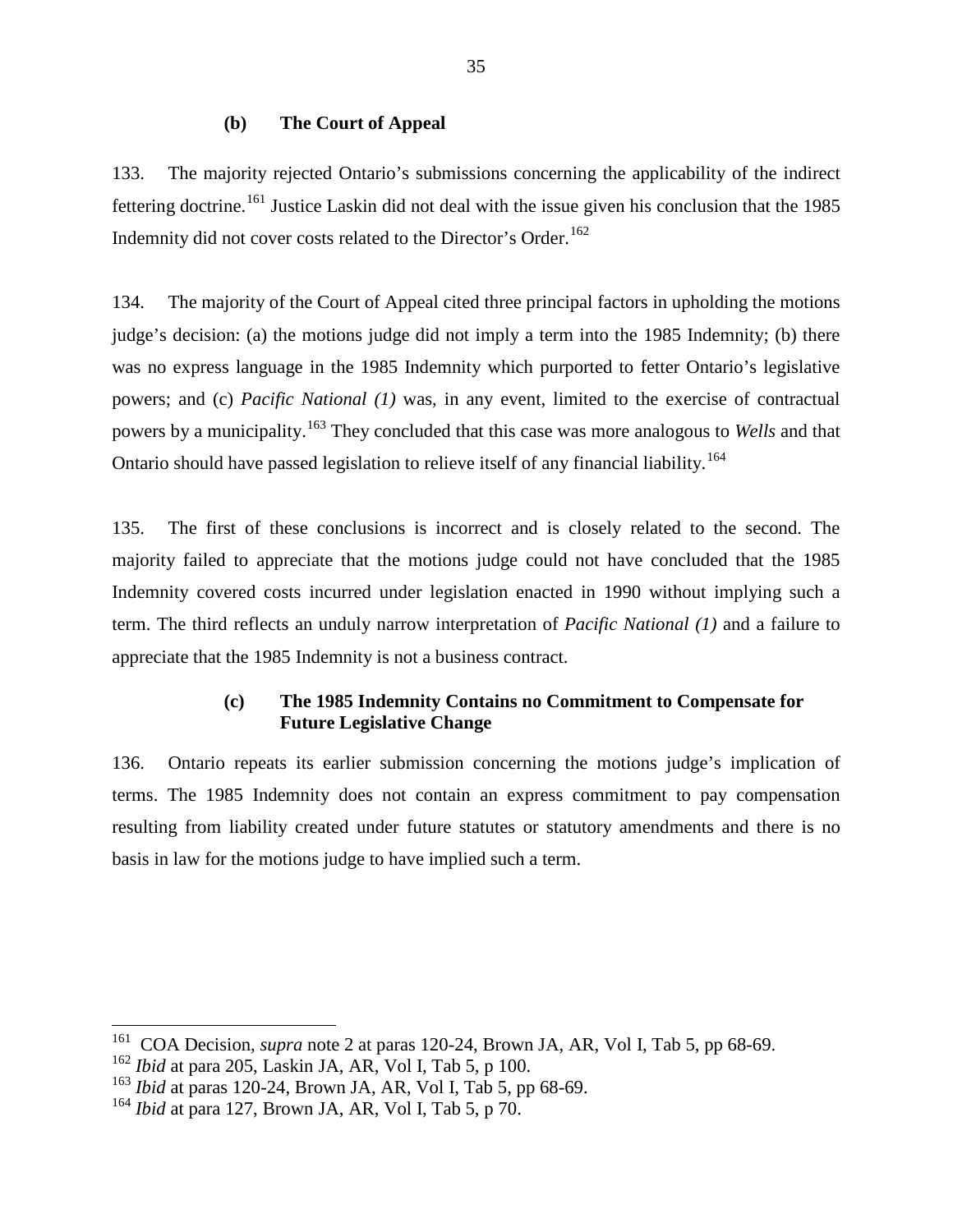# **(d) Ontario Never Submitted that the 1985 Indemnity Contained an Express Commitment Regarding Future Legislation**

137. The majority of the Court of Appeal concluded "… no language in the [1985] Indemnity purports to fetter, in any way, Ontario's legislative powers."<sup>[165](#page-38-3)</sup>

138. Ontario never submitted that there was an *express* agreement to compensate for legislative obligations resulting from unknown future legislation. Like the motions judge, the majority failed to appreciate the distinction between legislation existing at the time the 1985 Indemnity was signed and legislation that did not yet exist. They failed to recognize that any obligation to compensate for costs arising out of future legislative action would engage the public policy concerns motivating this Court's decision in *Pacific National (1).*

# <span id="page-39-0"></span>**(iii) The Municipal Legislative Powers Explanation of** *Pacific National (1)* **is Unduly Narrow**

139. In *Pacific National (1)* this Court said that municipal councils should be free to govern "based on the best interests of their residents."[166](#page-39-1) The Court of Appeal should not have interpreted *Pacific National (1)* as turning on only the improper exercise of municipal legislative powers. There are sound policy reasons why the indirect fettering doctrine should generally also apply in the case of provincial legislation. As noted, the doctrine of indirect fettering is a manifestation of the more general rule that promises by government officials concerning the future exercise of legislative authority are legally ineffective.

140. The provincial Crown may make any contract that an individual may unless it is prohibited from doing so by statute. It does so extensively in its delivery of services and goods to the public. This is in contrast to Crown corporations and municipal governments who may only enter into contracts when specifically empowered to do so by statute.<sup>167</sup>

<sup>&</sup>lt;sup>165</sup> *Ibid* at para 123, Brown JA, AR, Vol I, Tab 5, p 69.<br><sup>166</sup> *Pac<u>ific National (1), supra note 6 at para 71</u>.* 

<span id="page-39-1"></span>

<span id="page-39-3"></span><span id="page-39-2"></span><sup>&</sup>lt;sup>167</sup> *Pharmaceutical Manufacturers Assn of Canada v British Columbia (AG)* 1997, 149 DLR (4th) 613, [1997 CanLII 4597 at paras 27-28 \(BC CA\);](https://www.canlii.org/en/bc/bcca/doc/1997/1997canlii4597/1997canlii4597.html#par27) *Shell Canada Products Ltd v Vancouver (City)*, [1994] 1 SCR 231, [1994 CarswellBC 115 at para 55](https://nextcanada.westlaw.com/Document/I10b717ce7ea363f0e0440003ba0d6c6d/View/FullText.html?transitionType=Default&contextData=(sc.Default)) (SCC); Karen Horsman & Gareth Morley, *Government Liability: Law and Practice* (Toronto: Thomson Reuters Canada, 2017) at  $§2.20.20(2)(a)$ .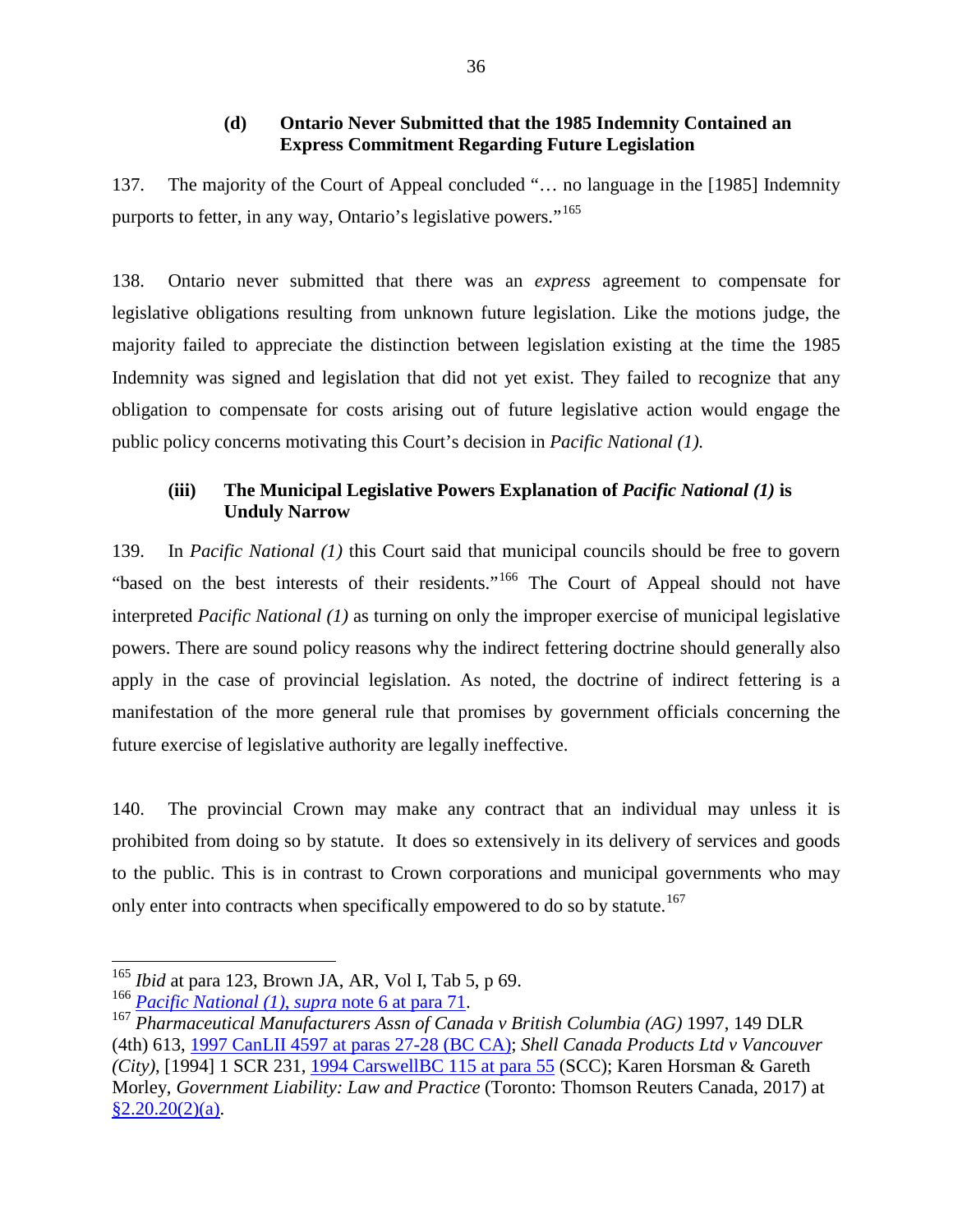141. In comparative terms, the number of contracts potentially impacted by future legislation and their financial magnitude is greater in a provincial rather than a municipal context. Accordingly, the protection afforded the public purse by the indirect fettering doctrine is all the more important in a provincial setting.

#### **(iv) The 1985 Indemnity is not a Business Contract**

<span id="page-40-0"></span>142. The motions judge's erroneous conclusion that the 1985 Indemnity was a business agreement was pivotal to his rejection of Ontario's fettering argument.<sup>[168](#page-39-3)</sup> The majority upheld his conclusion but in doing so did not address the qualitative properties of a business contract and whether the 1985 Indemnity, as part of the Settlement, was correctly categorized by the motions judge as such an agreement.<sup>[169](#page-40-2)</sup>

143. The failure by the majority to fully appreciate the circumstances of the Settlement and the true nature of the 1985 Indemnity was a significant error. Seen in proper context, the 1985 Indemnity is not a business contract. As Justice Laskin observed, the Settlement documents did "so much more" than just settle the First Nations Litigation.<sup>[170](#page-40-3)</sup> The focus was on addressing the health and welfare related claims raised in that litigation and resulted in the establishment of the Mercury Disability Board and Fund as well as the related provincial and federal Acts.<sup>[171](#page-40-4)</sup> The Court of Appeal should have corrected the motions judge's finding that the 1985 Indemnity was a business agreement.

# <span id="page-40-1"></span>**(v) There was no Basis for the Court of Appeal to Conclude that Ontario should have Enacted Exculpatory Legislation**

144. The enactment of ad hoc legislation to relieve from contractual liability is extraordinary. The majority of the Court of Appeal erred in expecting it in this case.

145. The 1990 amendments to the *EPA* reflect an environmental policy initiative to address legacy pollution. They were wide-ranging in scope and not confiscatory in nature. As stated, the amendments were not comparable to the legislation in *Wells* where it was immediately clear that

<sup>&</sup>lt;sup>168</sup> SCJ Decision, *supra* note 61 at paras 51-54, AR, Vol I, Tab 1, pp 12-13.

<span id="page-40-2"></span><sup>169</sup>COA Decision, *supra* note 2 at paras 119-27, Brown JA, AR, Vol I, Tab 5, pp 69-70.

<span id="page-40-3"></span><sup>170</sup> *Ibid* at para 219, Laskin JA, AR, Vol I, Tab 5, p 105.

<span id="page-40-4"></span><sup>171</sup> *Ibid* at para 28, Brown JA, AR, Vol I, Tab 5, pp 36-37.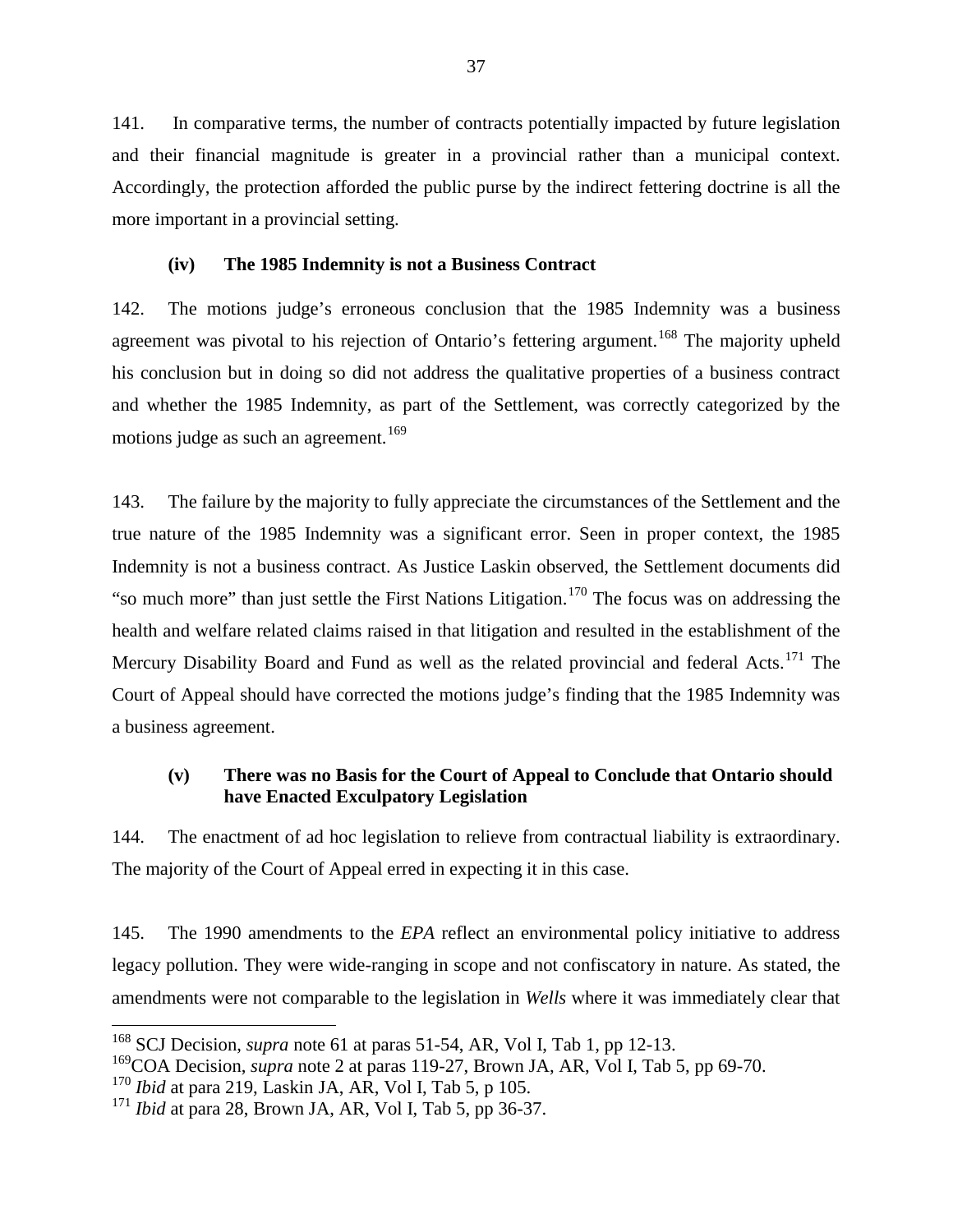it would have a profound and negative effect on Mr. Wells. In *Wells* it would have been reasonable to expect exculpatory legislation to have been enacted along with the legislation that abolished the board if the intention was to avoid paying contractual damages.

146. In any event, if Ontario is correct in its position that the 1985 Indemnity is limited to third party claims there is no liability from which to absolve itself legislatively.

# **(vi) The Business Contracts Exception to the Indirect Fettering Rule**

<span id="page-41-0"></span>147. Beyond the mischaracterization of the 1985 Indemnity in this case, there is larger difficulty with the business contracts exception. *Pacific National (1)* provides little guidance as to what constitutes a business contract for purposes of the exception. Subsequent case law from lower courts has also not clarified its scope.<sup>[172](#page-40-3)</sup>

148. While Ontario enters numerous contracts of many kinds with the private sector, the province is not a profit driven entity nor a business as the term is commonly understood. Although many government agreements have commercial elements, it does not follow that they would necessarily constitute business agreements for the purposes of the exception.

149. Virtually all government contracts are made to facilitate a governmental or public interest purpose. Even agreements that appear on their face to be motivated by purely commercial objectives (*e.g.*, a loan or share purchase agreement), are intended to achieve public policy objectives rather than ordinary commercial ones.

150. For this reason, in considering whether an agreement constitutes a business contract, the inquiry should focus directly on the government's commitment to pay compensation in response to future legislative action, rather than the "business" character of the contract itself. Viewed in this way, the business contract exception represents an acknowledgement of the government's authority to make commitments involving a genuine allocation of commercial risks, even if those risks relate to the possibility of legislative developments. The government should, like any

<span id="page-41-1"></span><sup>172</sup> See *Rio Algom*, *supra* [note 158 at paras 153-55;](https://www.canlii.org/en/on/onsc/doc/2012/2012onsc550/2012onsc550.html#par153) *[Ontario First Nations \(2008\) Limited](https://www.canlii.org/en/on/onsc/doc/2013/2013onsc7141/2013onsc7141.html#par58)  [Partnership v Aboriginal Affairs \(Ontario\)](https://www.canlii.org/en/on/onsc/doc/2013/2013onsc7141/2013onsc7141.html#par58)*, 2013 ONSC 7141 at para 58, 118 OR (3d) 356.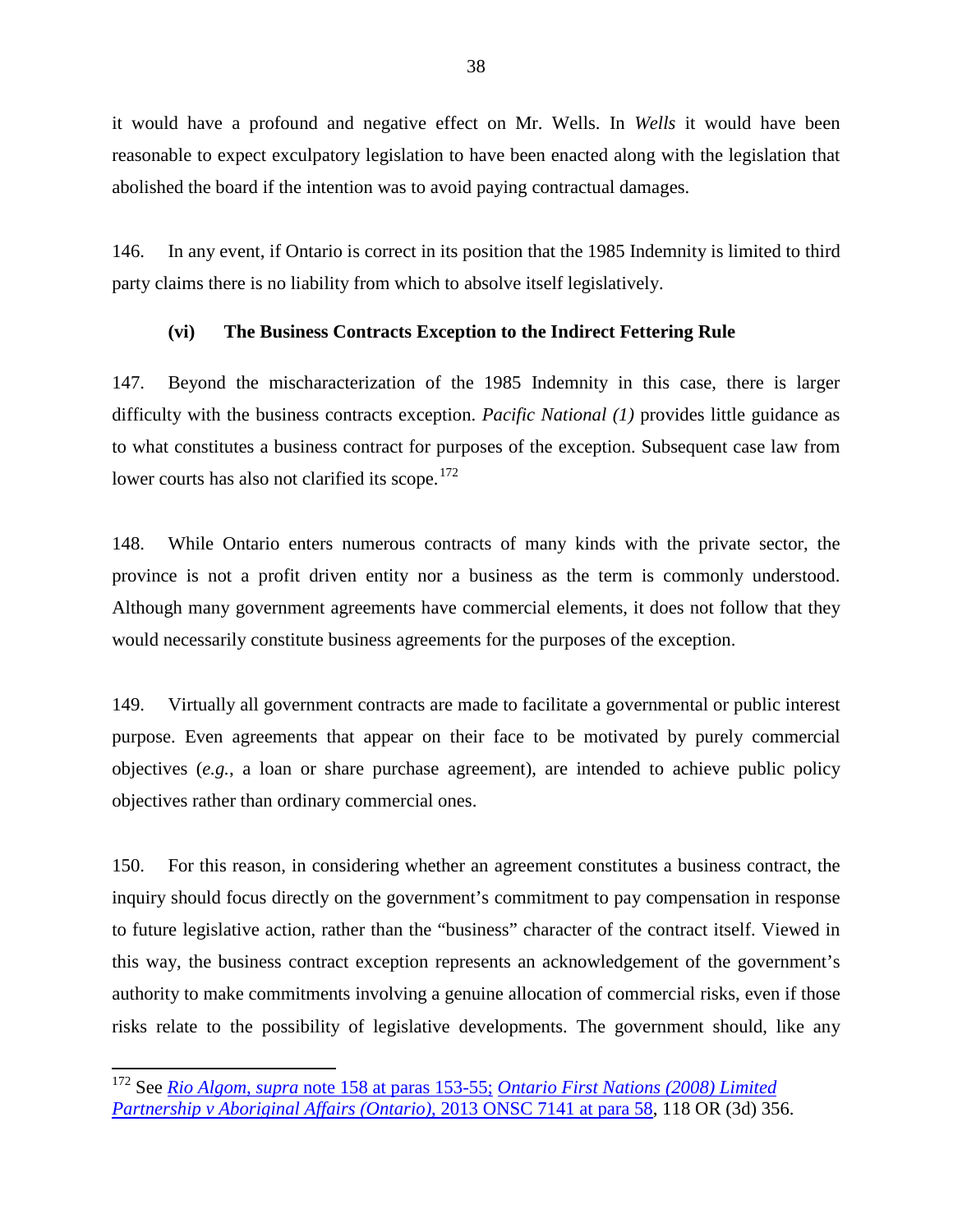contracting party, be free to assume the financial risk associated with future changes in the applicable law.

151. Different considerations apply in the case of a commitment that represents a veiled attempt to bind or impede the future decision-making of the legislature by attaching adverse financial consequences to such decisions. Such a commitment would constitute an unlawful attempt to do indirectly what the rule against fettering prevents government officials from doing directly. Unlike a promise reflecting a genuine allocation of commercial risk between contracting parties, a promise designed to indirectly interfere with legislative discretion could not reasonably be characterized as a feature of a normal business contract.

152. In any case, due to the important public policy dimension to these kinds of commitments, unequivocal evidence of contractual intent should be required before inferring any obligation on the part of the Crown to pay compensation in respect of future legislative action. This high evidentiary threshold is consistent with the view that the government does not make such commitments lightly. The Court appears to have accepted this point in *Pacific National (1)*. [173](#page-41-1)

153. The requirement of unambiguous contractual language ensures that the scope of any promise related to the possibility of legislative action does not exceed the government's lawful authority. Implying this kind of commitment, as the motions judge did, as part of a generally worded indemnity provision creates the risk of vague and overbroad liabilities that could operate as a disincentive to legislate in a way that is inconsistent with the important public policy concerns underlying *Pacific National (1)*.

#### **(vii)** *Pacific National (1)* **and** *Pacific National (2)* **are Reconcilable**

<span id="page-42-0"></span>154. In *Pacific National (2)*, a differently constituted Court upheld the trial judge's award of \$1.08M to the developer based on unjust enrichment.<sup>[174](#page-42-1)</sup>

<sup>173</sup> *[Pacific National \(1\)](https://www.canlii.org/en/ca/scc/doc/2000/2000scc64/2000scc64.html#par32)*, *supra* note 6 at para 32. <sup>174</sup> *[Pacific National \(2\)](https://www.canlii.org/en/ca/scc/doc/2004/2004scc75/2004scc75.html#par1)*, *supra* note 7 at paras 1, [59.](https://www.canlii.org/en/ca/scc/doc/2004/2004scc75/2004scc75.html#par59)

<span id="page-42-1"></span>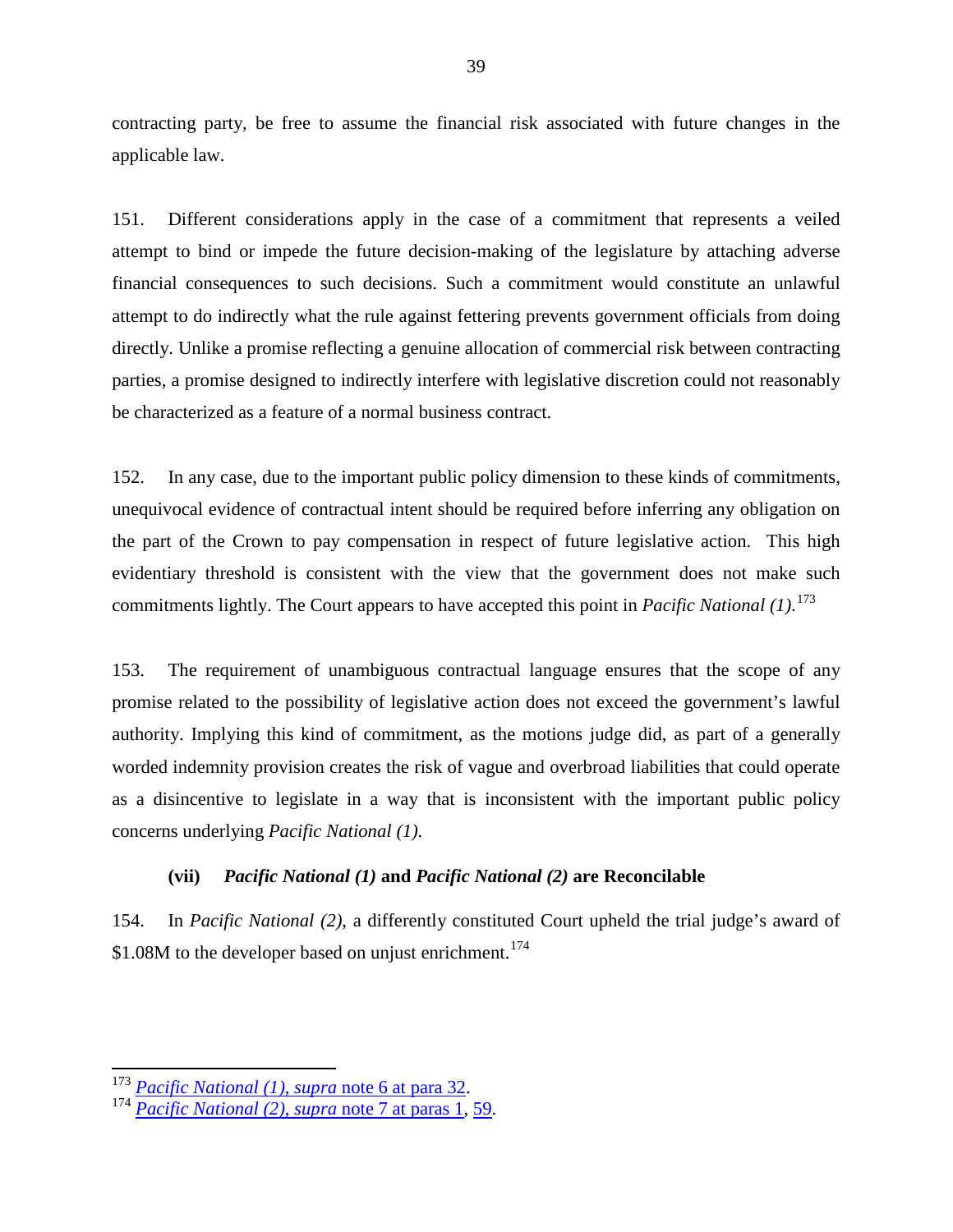This approach is a fair balancing of interests. There is a significant difference between 155. making an award of expectation damages for breach of contract and compensating a plaintiff based on principles of unjust enrichment. The measure of compensation in each of these instances is very different and the disincentive to legislate, accordingly, is not substantially impacted in the latter case.

# **PARTS IV AND V - ORDER REQUESTED**

Ontario asks that this appeal be allowed with costs here and below. 156.

Dated at the City of Toronto, in the Province of Ontario, this 4<sup>th</sup> day of January, 2019.

Marsh

Leonard F. Marsello

Tamara D. Barclay

Nansy Ghobrial

40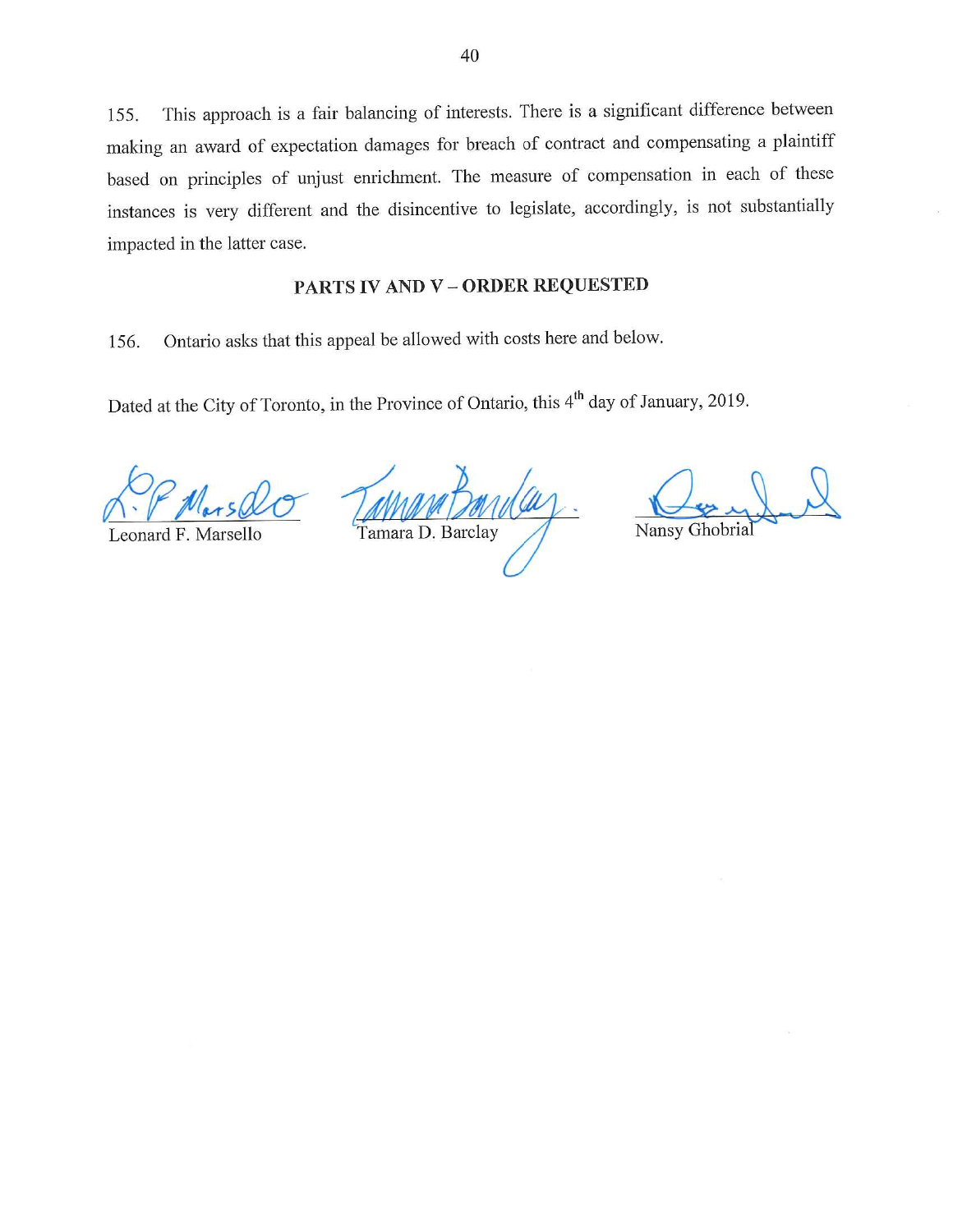<span id="page-44-0"></span>

| <b>JURISPRUDENCE</b>                                                                                             | <b>PARAGRAPH</b> |
|------------------------------------------------------------------------------------------------------------------|------------------|
| Attorney General of Belize & Ors v Belize Telecom Ltd v Amor, [2009] UKPC<br>10, [2009] 2 All ER 1127.           | 129              |
| Attorney General of British Columbia v Esquimalt & Nanaimo Ry Co, [1950]<br>1 DLR 305, 1949 CarswellBC 107 (PC). | 115              |
| Brown v Belleville (City), 2013 ONCA 148, 114 OR (3d) 561.                                                       | 47, 49           |
| Canadian Pacific Hotels Ltd. v Bank of Montreal, [1987] 1 SCR 711, 40 DLR<br>$(4th)$ 385 (SCC).                  | 129              |
| Dumbrell v Regional Group of Companies Inc., 2007 ONCA 59, 85 OR (3d)<br>616.                                    | 68               |
| Eli Lilly & Co v Novopharm Ltd, [1998] 2 SCR 129, 161 DLR (4th) 1 (SCC).                                         | 69               |
| HL v Canada (Attorney General), 2005 SCC 25, [2005] 1 SCR 401.                                                   | 67               |
| Housen v Nikolaisen, 2002 SCC 33, [2002] 2 SCR 235.                                                              | 67               |
| Hryniak v Mauldin, 2014 SCC 7, [2014] 1 SCR 87.                                                                  | 67               |
| Interprovincial Co-Operatives Ltd. v Dryden Chemicals Ltd., [1976] 1 SCR<br>477, 53 DLR (3d) 321 (SCC).          | 93               |
| Ledcor Construction Ltd. v Northbridge Indemnity Insurance Co., 2016 SCC<br>$37,$ [2016] 2 SCR 23.               | 66               |
| Machtinger v HOJ Industries Ltd, [1992] 1 SCR 986, 1992 CarswellOnt 892<br>$(SCC)$ .                             | 129              |
| Manitoba v Interprovincial Co-Operatives Ltd., (1972) 30 DLR (3d), [1972]<br>MJ No 128.                          | 93               |
| Maschinenfabrik Seydelmann K-G v Presswood Brothers Ltd., [1966] 1 OR<br>316, 1965 CarswellOnt 220 (Ont CA).     | 132              |
| Midwest Properties Ltd. v Thordarson, 2015 ONCA 819, 128 OR (3d) 81.                                             | 88               |
| MJB Enterprises Ltd v Defence Construction, [1999] 1 SCR 619, 170 DLR<br>(4th) 577 (SCC).                        | 129              |

# **PART VI – TABLE OF AUTHORITIES**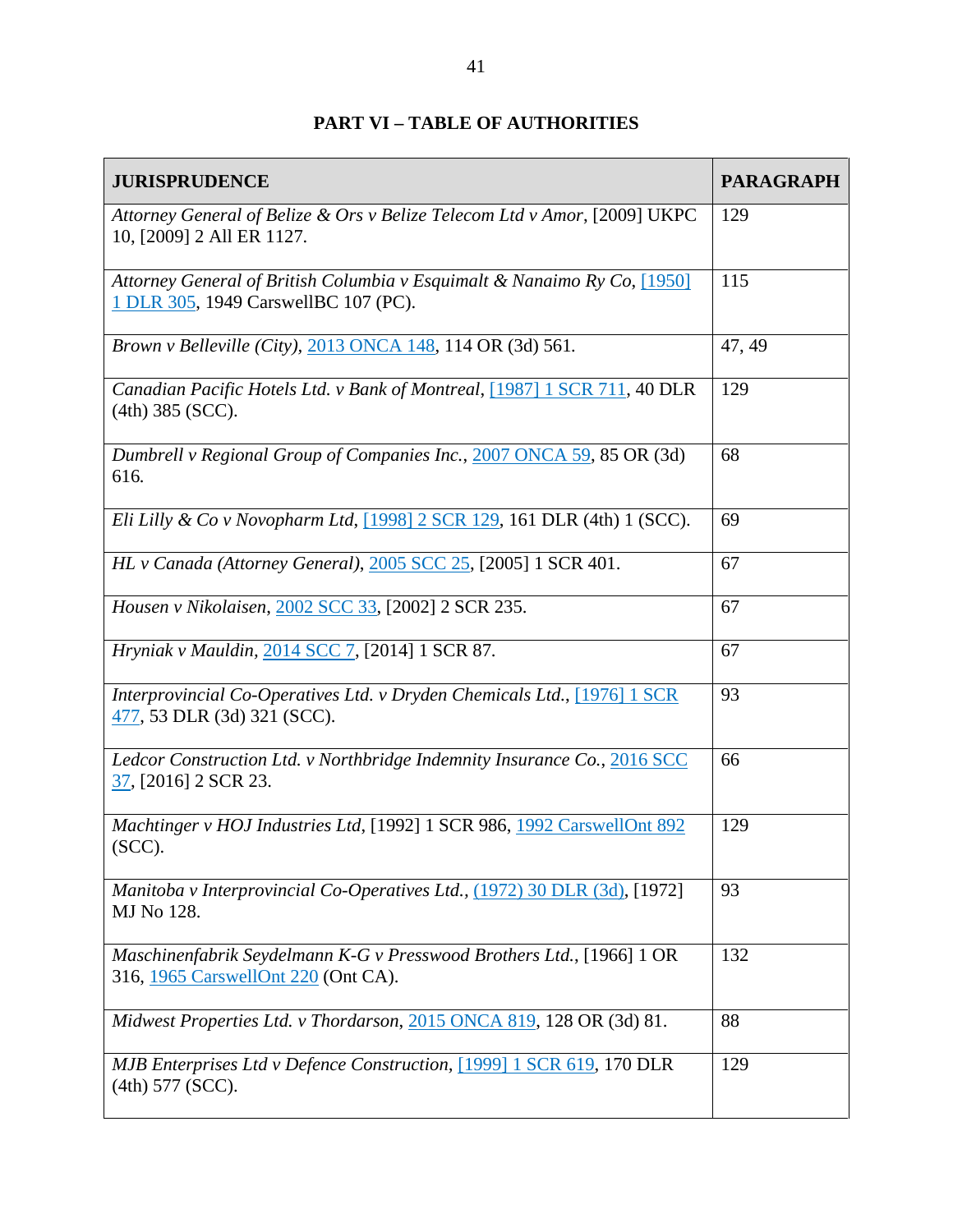| Mobil Oil Canada Ltd. v Beta Well Service Ltd., 1974 AltaSCAD 19, 43 DLR<br>(3d) 745, aff'd (1974), 50 DLR (3d) 158 (SCC). | 103                                                                                                                |
|----------------------------------------------------------------------------------------------------------------------------|--------------------------------------------------------------------------------------------------------------------|
| Montreal Trust Co. of Canada v Birmingham Lodge Ltd., 24 OR (3d) 97, 1995<br>CarswellOnt 541 (Ont CA).                     | 104                                                                                                                |
| Ontario First Nations (2008) Limited Partnership v Aboriginal Affairs<br>(Ontario), 2013 ONSC 7141, 118 OR (3d) 356.       | 148                                                                                                                |
| Pacific National Investments Ltd. v Victoria (City), 2000 SCC 64, [2000] 2<br>SCR 919.                                     | 8, 10, 13, 50,<br>54, 65, 114,<br>115, 116, 118,<br>119, 120, 125,<br>132, 134, 135,<br>138, 139, 147,<br>152, 153 |
| Pacific National Investments Ltd. v Victoria (City), 2004 SCC 75, [2004] 3<br>SCR 575.                                     | 13, 154, 155                                                                                                       |
| Peart v Peel (Regional Municipality) Police Services Board, 217 OAC 269,<br>[2006] OJ No 4457 (Ont CA).                    | 67                                                                                                                 |
| Pharmaceutical Manufacturers Assn of Canada v British Columbia (AG)<br>1997, 149 DLR (4th) 613, 1997 CanLII 4597 (BC CA).  | 140                                                                                                                |
| Plan Group v Bell Canada, 2009 ONCA 548, 96 OR (3d) 81.                                                                    | 68                                                                                                                 |
| R v Dominion of Canada Postage Stamp Vending Co. Ltd., [1930] SCR 500,<br>[1930] 4 DLR 241 (SCC).                          | 117, 121                                                                                                           |
| Rederiaktiebolaget Amphitrite v The King, [1921] 3 KB 500 at 503, [1921] All<br>ER Rep 542 (Eng).                          | 117                                                                                                                |
| Reference Re Canada Assistance Plan (BC), [1991] 2 SCR 525, 1991<br>CarswellBC 168 (SCC).                                  | 113, 121                                                                                                           |
| Rio Algom Ltd v Canada (AG) 2012 ONSC 550, [2012] OJ No 100.                                                               | 129, 148                                                                                                           |
| Salah v Timothy's Coffees of the World Inc., 2010 ONCA 673, [2010] OJ No<br>4336.                                          | 94                                                                                                                 |
| Sattva Capital Corp. v Creston Moly Corp., 2014 SCC 53, [2014] 2 SCR 633.                                                  | 4, 66, 68, 71,<br>90                                                                                               |
| Shell Canada Products Ltd v Vancouver (City), [1994] 1 SCR 231, 1994<br>CarswellBC 115 (SCC).                              | 140                                                                                                                |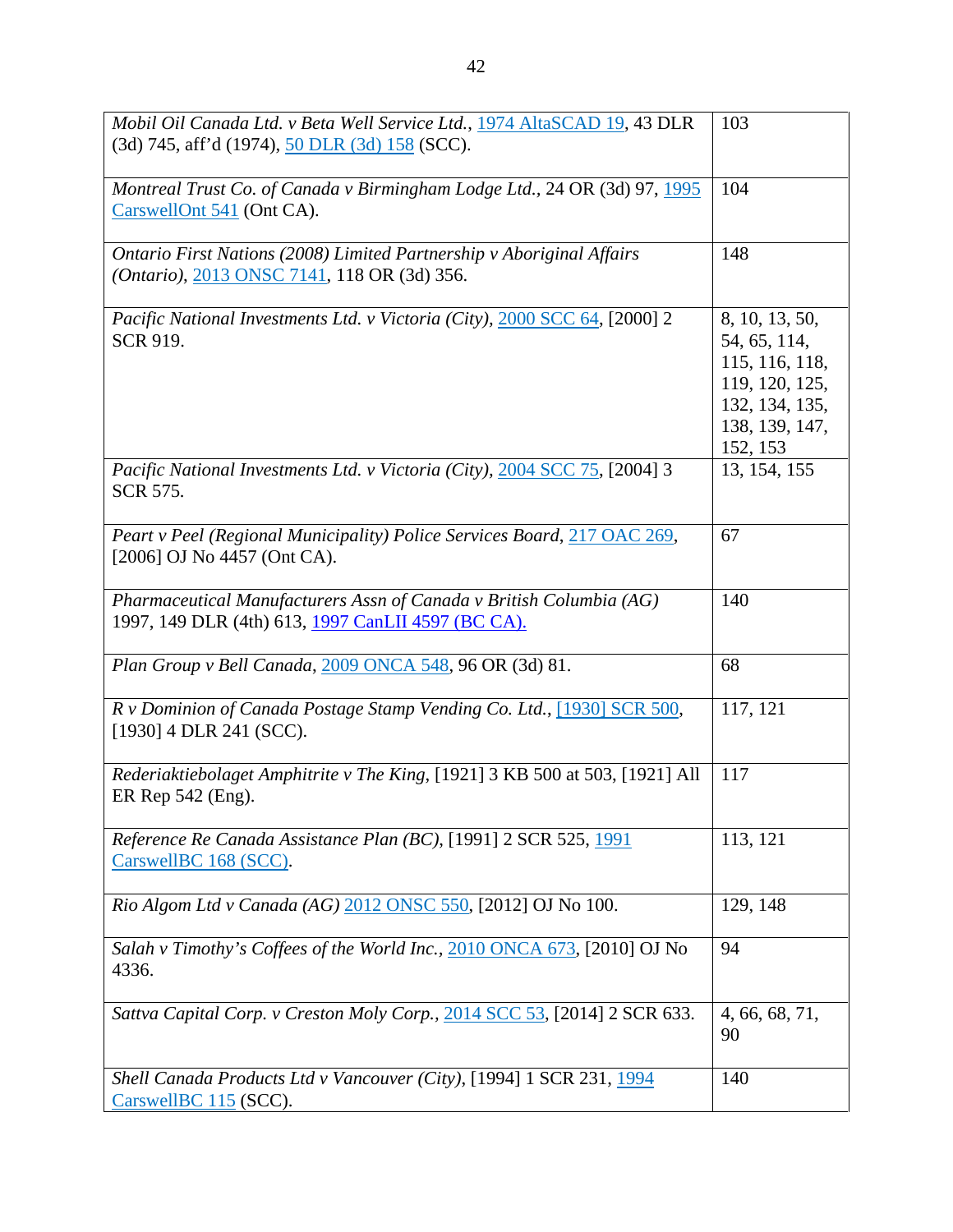| Smith v London (City) (1909), 20 OLR 133, 1909 CarswellOnt 300 (Ont Div<br>$Ct$ ).                                 | 121                                              |
|--------------------------------------------------------------------------------------------------------------------|--------------------------------------------------|
| Spooner Oils Ltd. v Turner Valley Gas Conservation, [1933] SCR 629, [1933]<br>4 DLR 545 (SCC).                     | 91, 128                                          |
| <i>Starrcoll Inc. v 2281927 Ontario Ltd, 2016 ONCA 275, 68 RPR (5<sup>th</sup>) 173.</i>                           | 70                                               |
| Stetson Oil & Gas Ltd. v Stifel Nicolaus Canada Inc., 2013 ONSC 1300,<br>[2013] OJ No 1058.                        | 103                                              |
| <i>Toronto Area Transit Operating Authority v Dell Holdings Ltd.,</i> [1997] 1 SCR<br>32, 142 DLR (4th) 206 (SCC). | 123                                              |
| TransCanada Pipelines Ltd v Potter Station Power Limited Partnership, 172<br>OAC 379, [2003] OJ No 1879 (Ont CA).  | 103                                              |
| Wallace v United Grain Growers Ltd, [1997] 2 SCR 701, 152 DLR (4th) 1<br>$(SCC)$ .                                 | 129                                              |
| Wells v Newfoundland, [1999] 3 SCR 199, 177 DLR (4th) 73 (SCC).                                                    | 54, 120, 121,<br>122, 123, 124,<br>125, 134, 145 |
| West Lakes Ltd. v South Australia (1980), 25 SASR 389.                                                             | 113                                              |

| <b>LEGISLATION</b>                                                                                                                        | <b>PARAGRAPH</b>        |
|-------------------------------------------------------------------------------------------------------------------------------------------|-------------------------|
| Companies' Creditors Arrangement Act, RSC 1985, c C-36; Loi sur les<br>arrangements avec les créanciers des compagnies, LRC 1985, c C-36. | 35                      |
| <i>Environmental Protection Act, RSO 1990, c E-19; Loi sur la protection de</i><br>l'environnement, LRO 1990, c E-19.                     | 14, 15, 44, 124,<br>145 |
| <i>Fisheries Act, RS, c F-14.</i>                                                                                                         | 88                      |